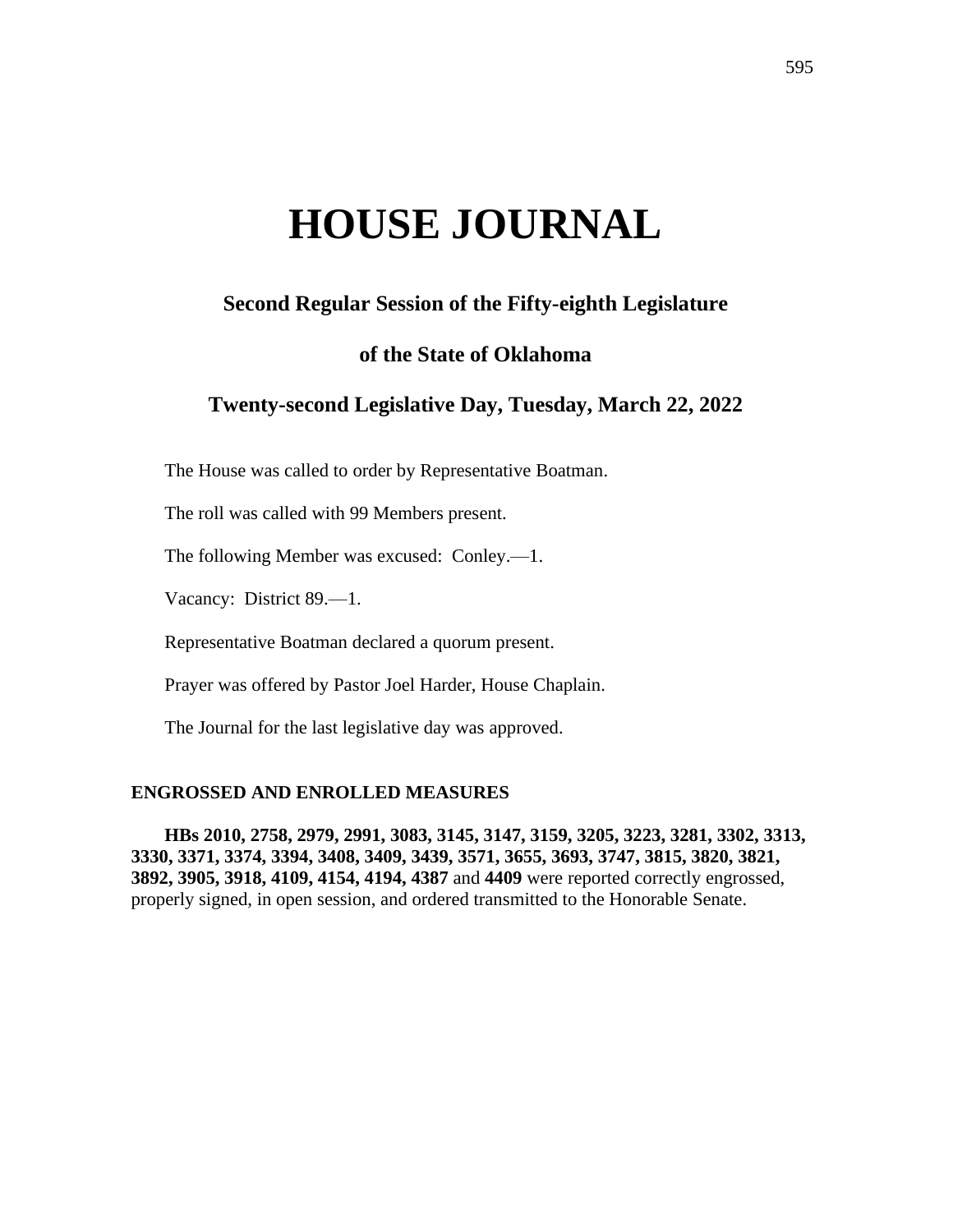# **GENERAL ORDER**

**HB 3568** by McBride et al. of the House and Allen of the Senate was read and considered.

Representative McBride moved that **HB 3568** be advanced from General Order, which motion was declared adopted.

#### **THIRD READING**

**HB 3568** was read at length for the third time. On passage of the measure and emergency, the roll call was as follows:

Aye: Baker, Bashore, Boatman, Boles, Burns, Caldwell (Chad), Caldwell (Trey), Cornwell, Crosswhite Hader, Culver, Davis, Dempsey, Dills, Dobrinski, Echols, Ford, Frix, Fugate, Grego, Hasenbeck, Hilbert, Hill, Humphrey, Johns, Kannady, Kerbs, Lawson, Lepak, Lowe (Dick), Manger, Marti, May, McBride, McDugle, McEntire, Miller, Nollan, O'Donnell, Olsen, Osburn, Pae, Patzkowsky, Pfeiffer, Randleman, Roberts (Dustin), Roberts (Eric), Roe, Russ, Smith, Sneed, Stark, Steagall, Sterling, Stinson, Strom, Talley, Vancuren, West (Josh), West (Kevin), West (Tammy), Williams, Wolfley, Mr. Speaker.--63.

Nay: Bennett, Dollens, Gann, Goodwin, Hardin (David), Hardin (Tommy), Kendrix, Munson, Newton, Provenzano, Ranson, Sims, Stearman, Turner, Virgin, Waldron, Walke, West (Rick), Worthen.--19.

Excused: Bell, Blancett, Brewer, Bush, Conley, Fetgatter, Lowe (Jason), Luttrell, Martinez, Mize, Moore, Nichols, Phillips, Pittman, Roberts (Sean), Rosecrants, Townley, Wallace.--18.

Vacancy: District 89.--1.

The measure passed and the emergency failed.

**HB 3568** was referred for engrossment.

#### **GENERAL ORDER**

**HB 3569** by McBride of the House was read and considered.

Authored by Senator Quinn (principal Senate author)

Representative McBride moved that **HB 3569** be advanced from General Order, which motion was declared adopted.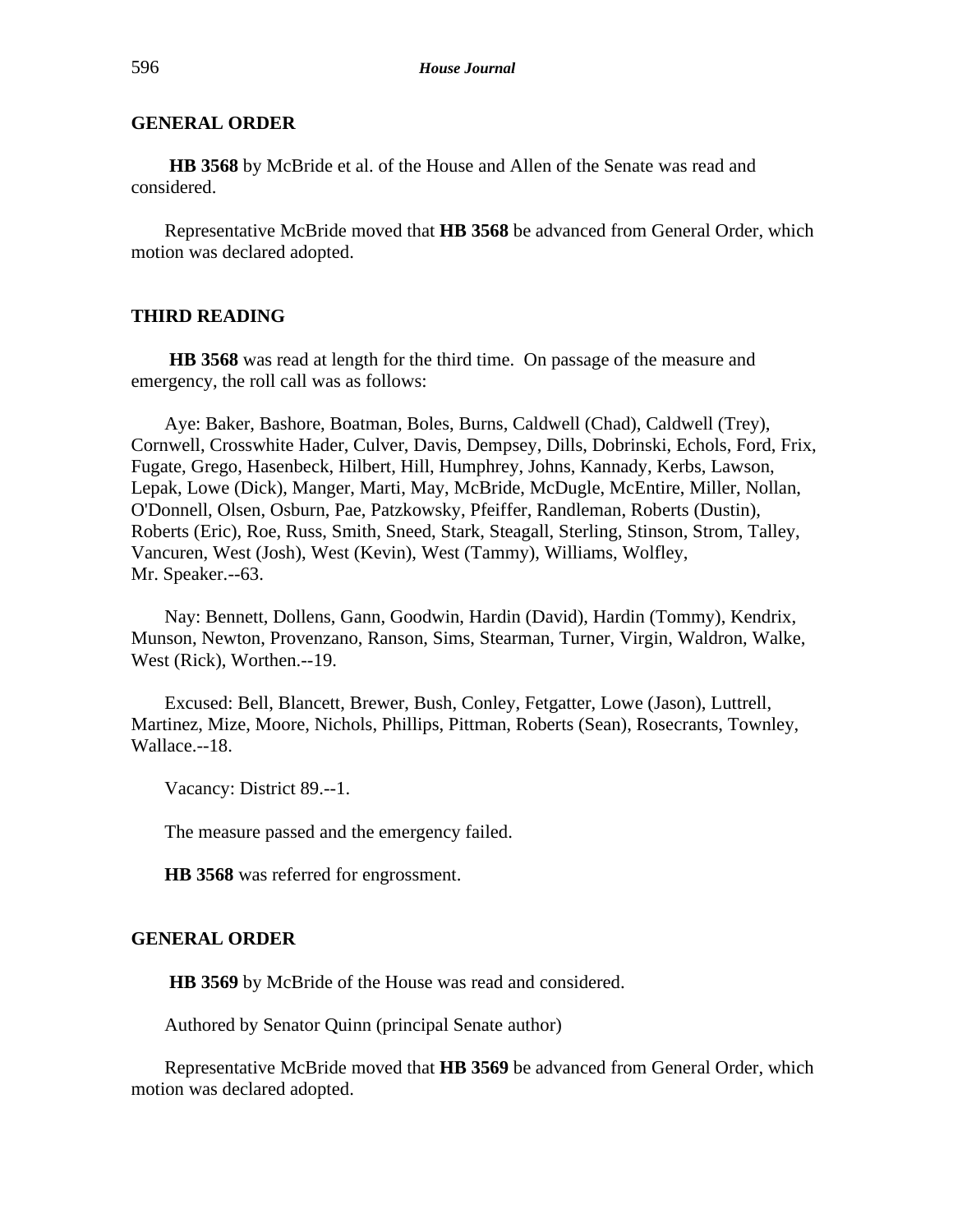**HB 3569** was read at length for the third time. On passage of the measure, the roll call was as follows:

Aye: Baker, Boatman, Bush, Caldwell (Chad), Cornwell, Crosswhite Hader, Culver, Davis, Dempsey, Dobrinski, Echols, Ford, Frix, Hasenbeck, Humphrey, Johns, Kannady, Kendrix, Lawson, Lepak, Lowe (Dick), Manger, Marti, May, McBride, McDugle, McEntire, Miller, Moore, Newton, Osburn, Pae, Patzkowsky, Pfeiffer, Randleman, Roberts (Dustin), Roberts (Eric), Roe, Russ, Sims, Sneed, Stark, Sterling, Stinson, Talley, Vancuren, West (Josh), West (Kevin), West (Tammy), Williams, Wolfley, Worthen, Mr. Speaker.--53.

Nay: Bashore, Bennett, Boles, Brewer, Burns, Caldwell (Trey), Dills, Dollens, Fugate, Gann, Goodwin, Grego, Hardin (David), Hardin (Tommy), Hill, Munson, Olsen, Provenzano, Ranson, Roberts (Sean), Rosecrants, Smith, Steagall, Stearman, Turner, Virgin, Waldron, Walke, West (Rick).--29.

Excused: Bell, Blancett, Conley, Fetgatter, Hilbert, Kerbs, Lowe (Jason), Luttrell, Martinez, Mize, Nichols, Nollan, O'Donnell, Phillips, Pittman, Strom, Townley, Wallace.--18.

Vacancy: District 89.--1.

The measure passed.

**HB 3569** was referred for engrossment.

# **GENERAL ORDER**

**HB 3045** by Talley of the House was read and considered.

Authored by Senator Kidd (principal Senate author)

Representative Talley moved that **HB 3045** be advanced from General Order, which motion was declared adopted.

#### **THIRD READING**

**HB 3045** was read at length for the third time. On passage of the measure, the roll call was as follows:

Aye: Baker, Bashore, Bennett, Boles, Brewer, Burns, Bush, Caldwell (Chad), Caldwell (Trey), Cornwell, Crosswhite Hader, Culver, Davis, Dempsey, Dills, Dobrinski, Dollens, Echols, Frix, Fugate, Gann, Goodwin, Grego, Hardin (David), Hardin (Tommy), Hasenbeck, Hill, Humphrey, Johns, Kannady, Kendrix, Kerbs, Lawson, Lepak, Lowe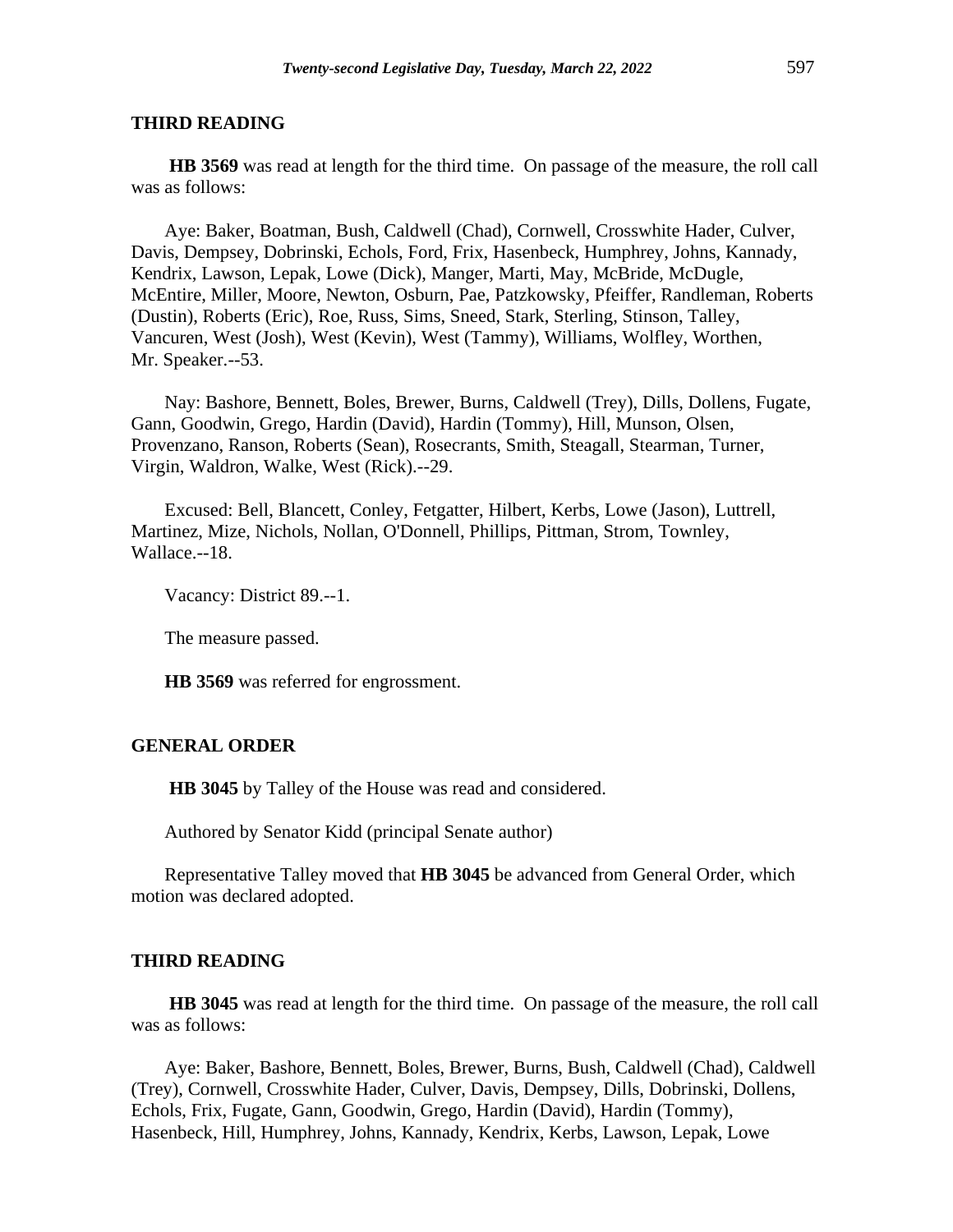(Dick), Manger, Marti, May, McBride, McDugle, McEntire, Miller, Moore, Munson, Newton, Nollan, O'Donnell, Olsen, Osburn, Pae, Patzkowsky, Pfeiffer, Provenzano, Randleman, Ranson, Roberts (Dustin), Roberts (Eric), Roberts (Sean), Roe, Rosecrants, Russ, Sims, Smith, Sneed, Stark, Steagall, Stearman, Sterling, Stinson, Strom, Talley, Turner, Vancuren, Virgin, Waldron, Walke, Wallace, West (Josh), West (Kevin), West (Rick), West (Tammy), Williams, Wolfley, Worthen, Mr. Speaker.--85.

Excused: Bell, Blancett, Boatman, Conley, Fetgatter, Ford, Hilbert, Lowe (Jason), Luttrell, Martinez, Mize, Nichols, Phillips, Pittman, Townley.--15.

Vacancy: District 89.--1.

The measure passed.

**HB 3045** was referred for engrossment.

#### **GENERAL ORDER**

**HB 3074** by Culver et al. of the House and Bergstrom of the Senate was read and considered.

Representative Wallace moved to amend **HB 3074** by striking the title, which amendment was declared adopted.

Representative Culver moved that **HB 3074** be advanced from General Order, which motion was declared adopted.

#### **THIRD READING**

**HB 3074** was read at length for the third time. On passage of the measure, the roll call was as follows:

Aye: Baker, Bashore, Boatman, Boles, Burns, Bush, Caldwell (Chad), Caldwell (Trey), Cornwell, Crosswhite Hader, Culver, Davis, Dempsey, Dills, Dobrinski, Dollens, Fetgatter, Ford, Frix, Gann, Grego, Hardin (David), Hardin (Tommy), Hasenbeck, Hill, Humphrey, Johns, Kannady, Kendrix, Kerbs, Lawson, Lepak, Lowe (Dick), Manger, Marti, May, McBride, McDugle, McEntire, Miller, Moore, Newton, Nollan, O'Donnell, Olsen, Osburn, Pae, Patzkowsky, Pfeiffer, Randleman, Roberts (Dustin), Roberts (Eric), Roberts (Sean), Roe, Rosecrants, Russ, Sims, Smith, Sneed, Stark, Steagall, Stearman, Sterling, Stinson, Strom, Talley, Vancuren, Wallace, West (Josh), West (Kevin), West (Rick), West (Tammy), Williams, Wolfley, Worthen, Mr. Speaker.--76.

Nay: Bennett, Blancett, Brewer, Fugate, Goodwin, Munson, Provenzano, Ranson, Turner, Virgin, Waldron, Walke.--12.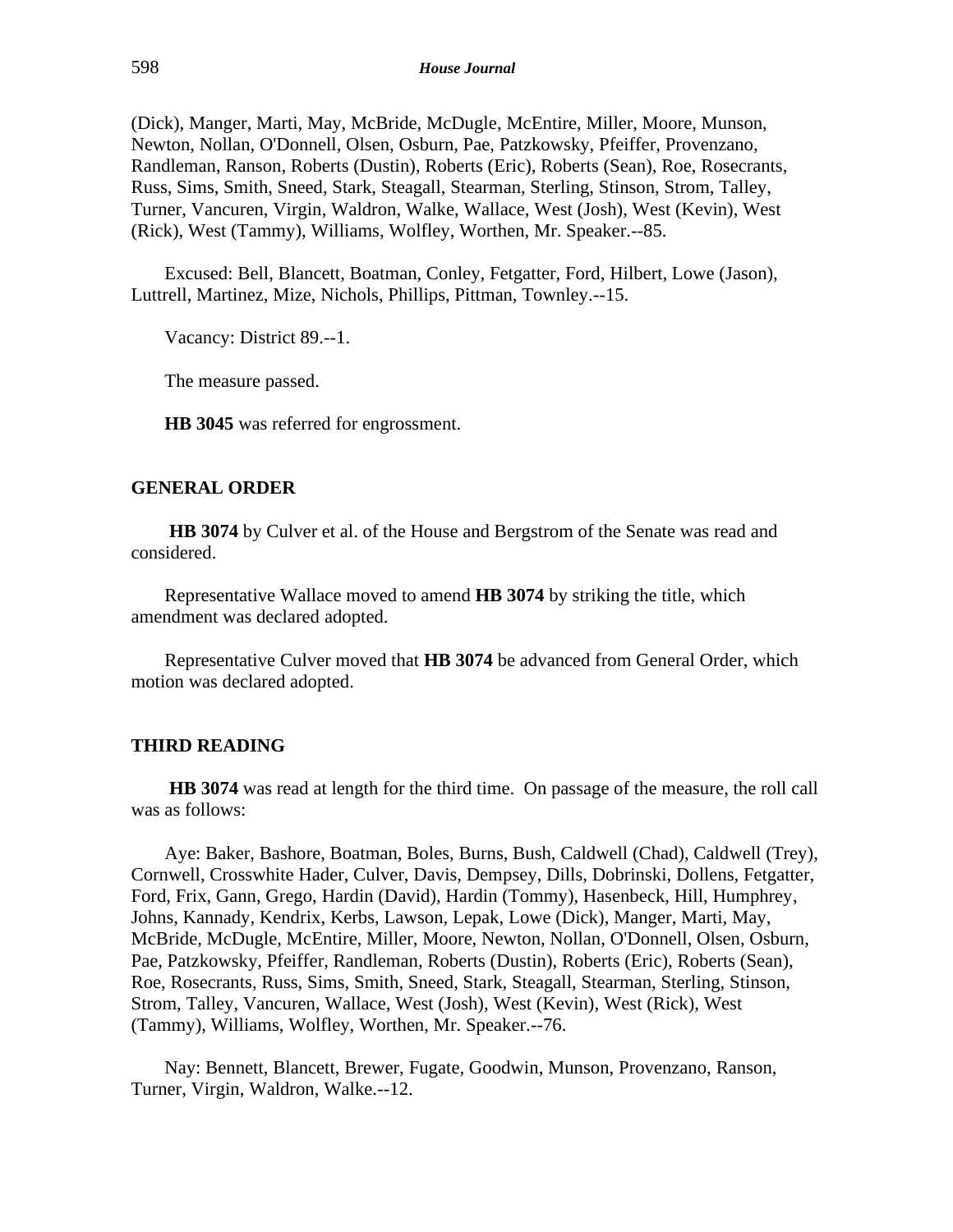Excused: Bell, Conley, Echols, Hilbert, Lowe (Jason), Luttrell, Martinez, Mize, Nichols, Phillips, Pittman, Townley.--12.

Vacancy: District 89.--1.

The measure passed.

**HB 3074** was referred for engrossment.

# **GENERAL ORDER**

**HB 3146** by West (Kevin) et al. of the House and Quinn of the Senate was read and considered.

Coauthored by Representative(s) Fugate

Representative West (Kevin) moved that **HB 3146** be advanced from General Order, which motion was declared adopted.

# **THIRD READING**

**HB 3146** was read at length for the third time. On passage of the measure, the roll call was as follows:

Aye: Baker, Boatman, Brewer, Bush, Caldwell (Chad), Cornwell, Crosswhite Hader, Culver, Davis, Dobrinski, Dollens, Echols, Ford, Frix, Fugate, Gann, Hardin (Tommy), Hill, Humphrey, Johns, Kannady, Kerbs, Lepak, Lowe (Dick), Lowe (Jason), Manger, Marti, Miller, Moore, Olsen, Pae, Patzkowsky, Pfeiffer, Phillips, Provenzano, Roberts (Dustin), Roberts (Eric), Rosecrants, Russ, Sims, Smith, Stark, Steagall, Stearman, Stinson, Strom, Talley, Vancuren, Walke, West (Kevin), West (Rick), West (Tammy), Mr. Speaker.--53.

Nay: Bashore, Bennett, Blancett, Boles, Burns, Dempsey, Dills, Fetgatter, Goodwin, Grego, Hardin (David), Hasenbeck, Kendrix, Lawson, Martinez, May, McBride, McDugle, McEntire, Munson, Newton, Nichols, Nollan, O'Donnell, Osburn, Ranson, Roberts (Sean), Roe, Sterling, Turner, Virgin, Waldron, Wallace, West (Josh), Williams, Wolfley, Worthen.--37.

Excused: Bell, Caldwell (Trey), Conley, Hilbert, Luttrell, Mize, Pittman, Randleman, Sneed, Townley.--10.

Vacancy: District 89.--1.

The measure passed.

**HB 3146** was referred for engrossment.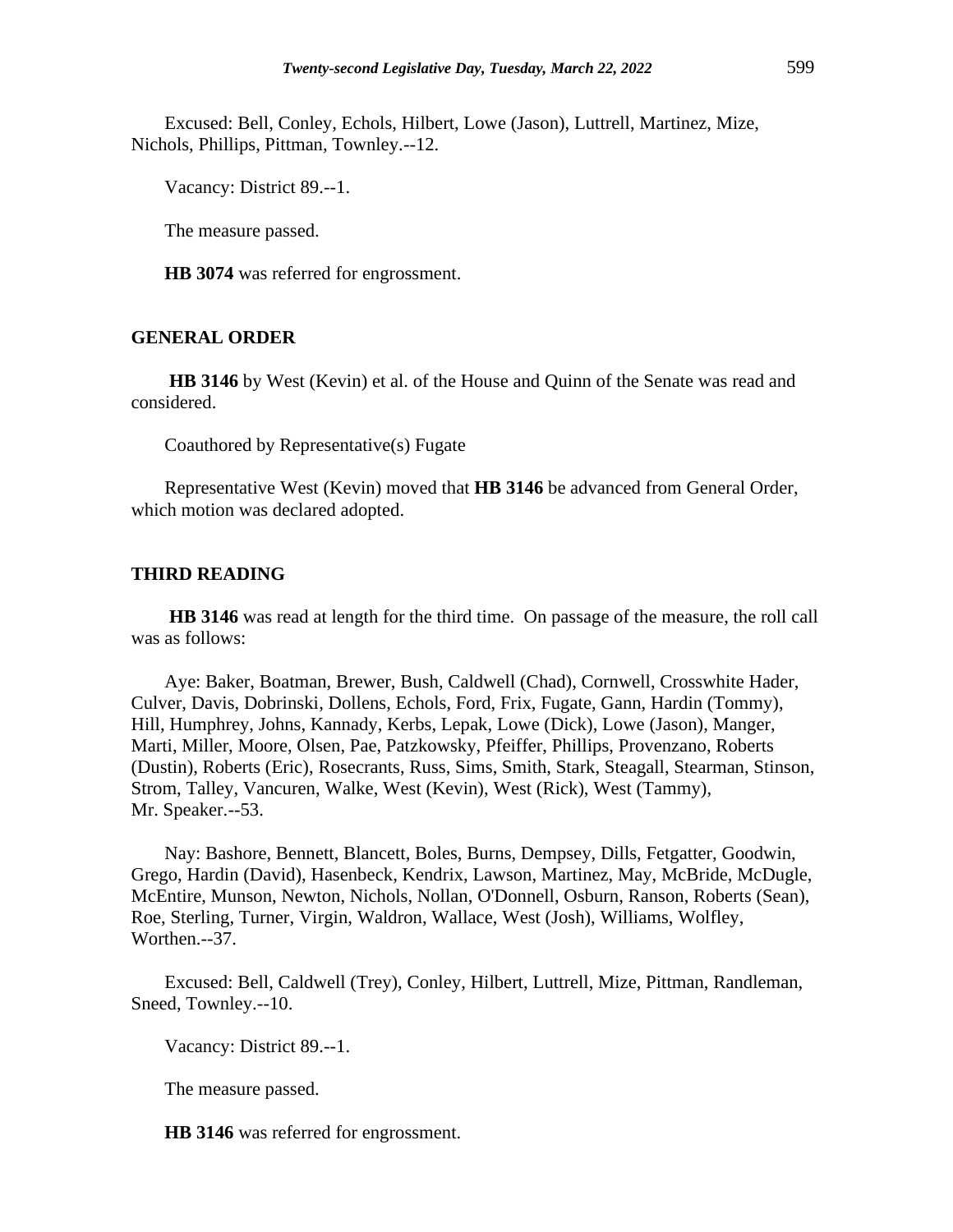#### **GENERAL ORDER**

**HB 3005** by Sims of the House and Paxton of the Senate was read and considered.

Coauthored by Representative(s) Roberts (Eric)

Representative Wallace moved to amend **HB 3005** by striking the title, which amendment was declared adopted.

Representative Sims moved that **HB 3005** be advanced from General Order, which motion was declared adopted.

#### **THIRD READING**

**HB 3005** was read at length for the third time. On passage of the measure, the roll call was as follows:

Aye: Baker, Bashore, Blancett, Boatman, Boles, Burns, Caldwell (Chad), Cornwell, Crosswhite Hader, Culver, Davis, Dempsey, Dills, Dobrinski, Dollens, Echols, Fetgatter, Gann, Grego, Hardin (David), Hardin (Tommy), Hasenbeck, Hilbert, Hill, Humphrey, Johns, Kannady, Kendrix, Kerbs, Lawson, Lepak, Lowe (Dick), Manger, Marti, May, McBride, McDugle, McEntire, Miller, Moore, Newton, Nichols, Nollan, O'Donnell, Olsen, Osburn, Pae, Patzkowsky, Pfeiffer, Phillips, Randleman, Roberts (Dustin), Roberts (Eric), Roberts (Sean), Roe, Sims, Smith, Sneed, Sterling, Stinson, Strom, Talley, Vancuren, Waldron, Wallace, West (Rick), West (Tammy), Williams, Wolfley, Worthen, Mr. Speaker.--71.

Nay: Bennett, Brewer, Bush, Ford, Fugate, Goodwin, Lowe (Jason), Munson, Provenzano, Ranson, Stark, Steagall, Stearman, Turner, Virgin, Walke, West (Kevin).--17.

Excused: Bell, Caldwell (Trey), Conley, Frix, Luttrell, Martinez, Mize, Pittman, Rosecrants, Russ, Townley, West (Josh).--12.

Vacancy: District 89.--1.

The measure passed.

**HB 3005** was referred for engrossment.

#### **GENERAL ORDER**

**HB 3315** by Roe of the House was read and considered.

Coauthored by Representative(s) Provenzano

Authored by Senator Allen (principal Senate author)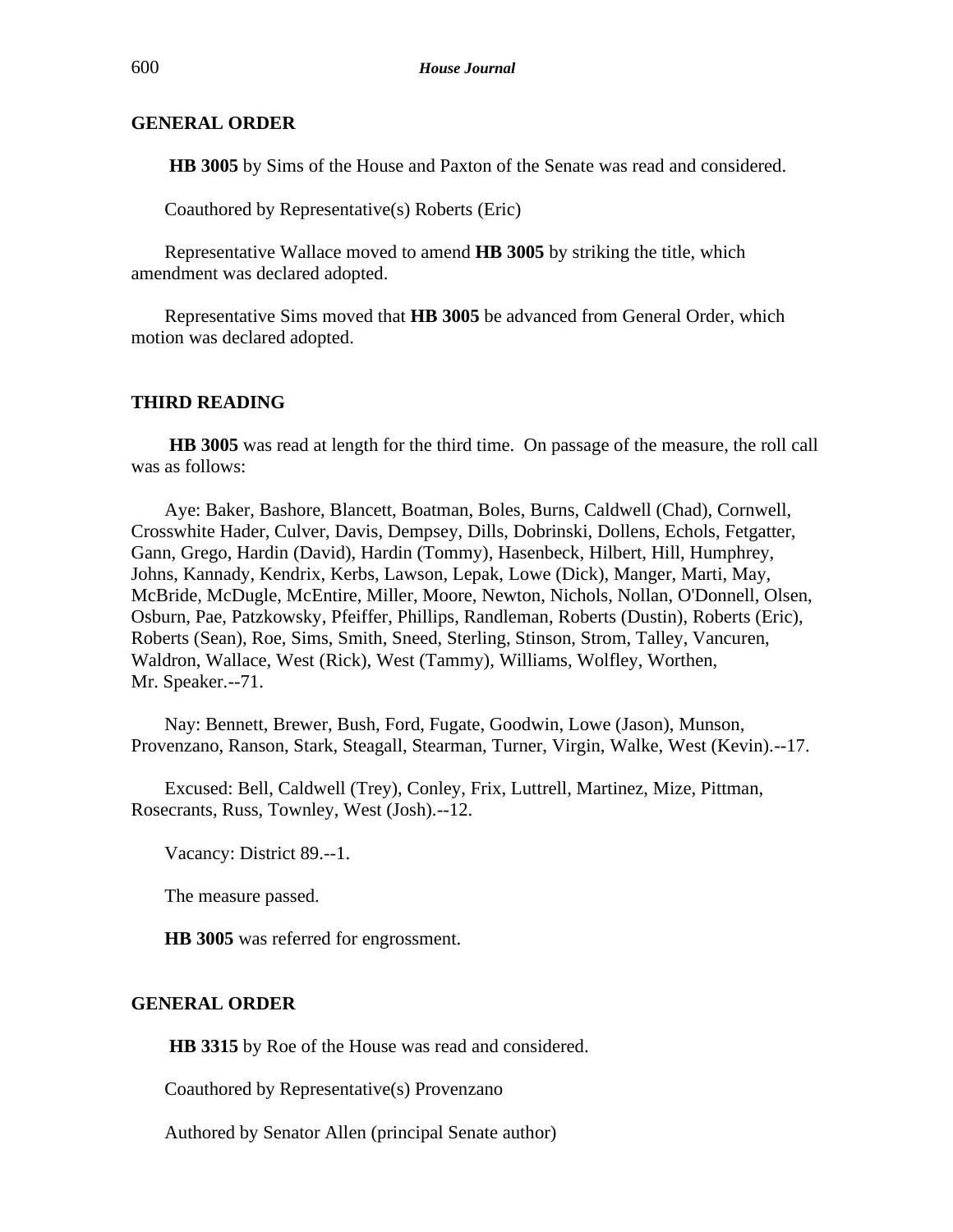Representative Wallace moved to amend **HB 3315** by striking the title, which amendment was declared adopted.

Representative Roe moved that **HB 3315** be advanced from General Order, which motion was declared adopted.

# **THIRD READING**

**HB 3315** was read at length for the third time. On passage of the measure, the roll call was as follows:

Aye: Baker, Bashore, Bennett, Blancett, Boatman, Boles, Brewer, Burns, Bush, Caldwell (Chad), Caldwell (Trey), Cornwell, Crosswhite Hader, Culver, Davis, Dempsey, Dills, Dobrinski, Dollens, Fetgatter, Ford, Fugate, Goodwin, Grego, Hilbert, Hill, Humphrey, Johns, Kannady, Kerbs, Lawson, Lepak, Lowe (Dick), Lowe (Jason), Manger, Marti, May, McBride, McEntire, Miller, Moore, Munson, Newton, Nichols, Nollan, O'Donnell, Olsen, Osburn, Pae, Patzkowsky, Pfeiffer, Provenzano, Randleman, Ranson, Roberts (Eric), Roberts (Sean), Roe, Rosecrants, Russ, Sims, Sneed, Stark, Sterling, Stinson, Strom, Talley, Townley, Turner, Vancuren, Virgin, Waldron, Walke, Wallace, West (Tammy), Williams, Wolfley, Mr. Speaker.--77.

Nay: Gann, Hardin (David), Hardin (Tommy), Kendrix, McDugle, Roberts (Dustin), Smith, Steagall, Stearman, West (Josh), West (Kevin), West (Rick), Worthen.--13.

Excused: Bell, Conley, Echols, Frix, Hasenbeck, Luttrell, Martinez, Mize, Phillips, Pittman.--10.

Vacancy: District 89.--1.

The measure passed.

**HB 3315** was referred for engrossment.

#### **GENERAL ORDER**

**HB 3347** by Fetgatter of the House and Rogers of the Senate was read and considered.

Representative Fetgatter moved that **HB 3347** be advanced from General Order, which motion was declared adopted.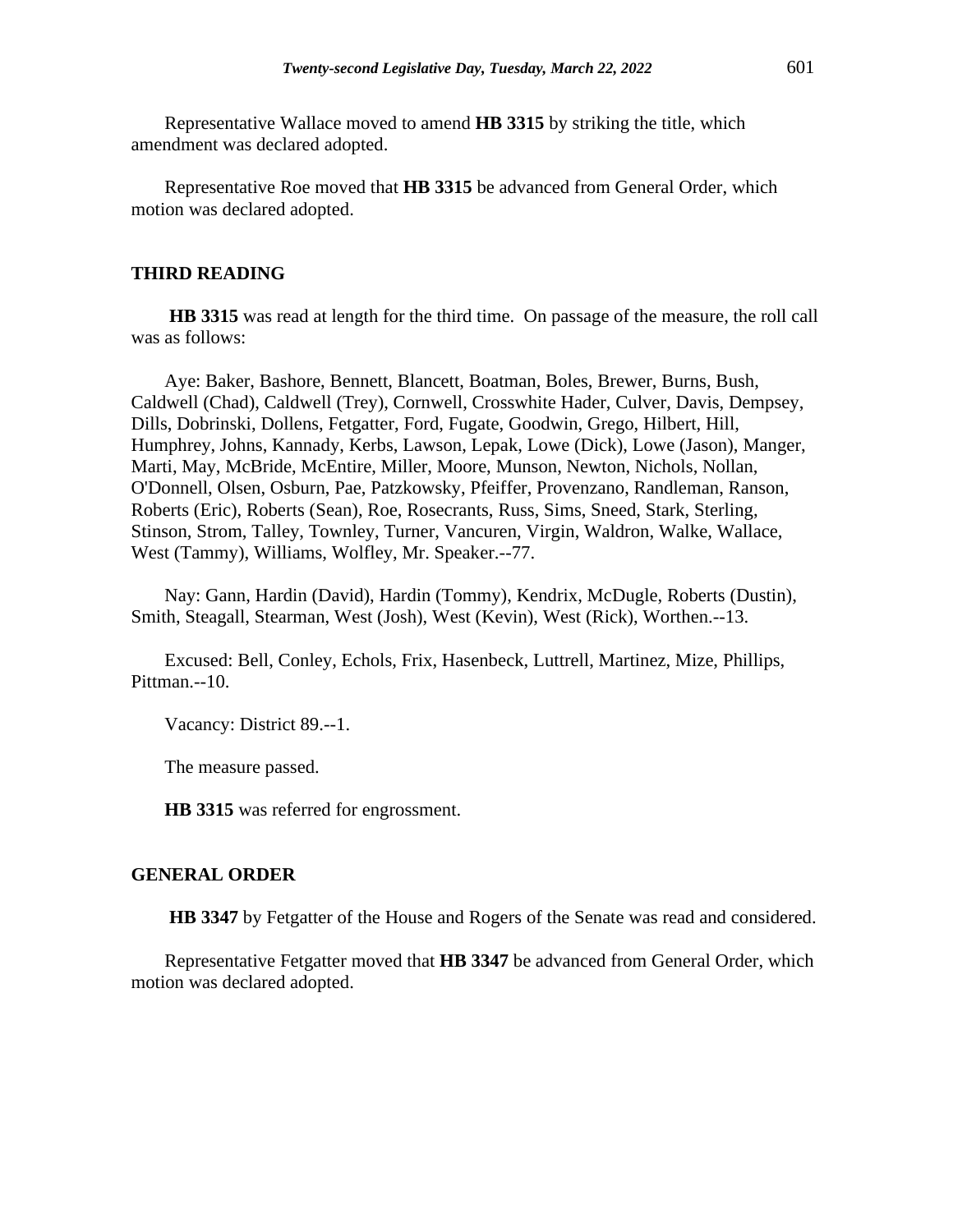**HB 3347** was read at length for the third time. On passage of the measure, the roll call was as follows:

Aye: Baker, Bennett, Blancett, Boatman, Boles, Burns, Bush, Caldwell (Chad), Caldwell (Trey), Cornwell, Crosswhite Hader, Culver, Davis, Dempsey, Dills, Dobrinski, Dollens, Fetgatter, Ford, Frix, Fugate, Goodwin, Grego, Hardin (David), Hasenbeck, Hilbert, Hill, Humphrey, Johns, Kannady, Kendrix, Kerbs, Lawson, Lowe (Dick), Lowe (Jason), Manger, Marti, May, McBride, McDugle, McEntire, Miller, Mize, Moore, Munson, Nichols, Nollan, Olsen, Osburn, Pae, Patzkowsky, Pfeiffer, Phillips, Provenzano, Ranson, Roberts (Eric), Roberts (Sean), Roe, Rosecrants, Sims, Smith, Sneed, Stark, Steagall, Stearman, Sterling, Stinson, Strom, Talley, Townley, Turner, Vancuren, Waldron, Walke, Wallace, West (Josh), West (Tammy), Williams, Wolfley, Mr. Speaker.--80.

Nay: Bashore, Gann, Hardin (Tommy), O'Donnell, Randleman, Roberts (Dustin), West (Kevin), West (Rick), Worthen.--9.

Excused: Bell, Brewer, Conley, Echols, Lepak, Luttrell, Martinez, Newton, Pittman, Russ, Virgin.--11.

Vacancy: District 89.--1.

The measure passed.

**HB 3347** was referred for engrossment.

#### **GENERAL ORDER**

**HB 3383** by Moore of the House and Daniels of the Senate was read and considered.

Representative Moore moved that **HB 3383** be advanced from General Order, which motion was declared adopted.

#### **THIRD READING**

**HB 3383** was read at length for the third time. On passage of the measure, the roll call was as follows:

Aye: Baker, Bashore, Boatman, Boles, Burns, Bush, Caldwell (Chad), Caldwell (Trey), Cornwell, Crosswhite Hader, Culver, Davis, Dempsey, Dills, Dobrinski, Fetgatter, Ford, Frix, Gann, Grego, Hardin (David), Hardin (Tommy), Hilbert, Hill, Humphrey, Kannady, Kendrix, Kerbs, Lawson, Lepak, Lowe (Dick), Manger, Marti, May, McBride, McDugle, McEntire, Mize, Moore, Newton, Nollan, O'Donnell, Olsen, Osburn, Patzkowsky, Pfeiffer, Phillips, Randleman, Roberts (Dustin), Roberts (Eric), Roberts (Sean), Roe, Russ, Sims, Smith, Sneed, Stark, Stearman, Sterling, Stinson, Strom, Talley, Townley, Vancuren,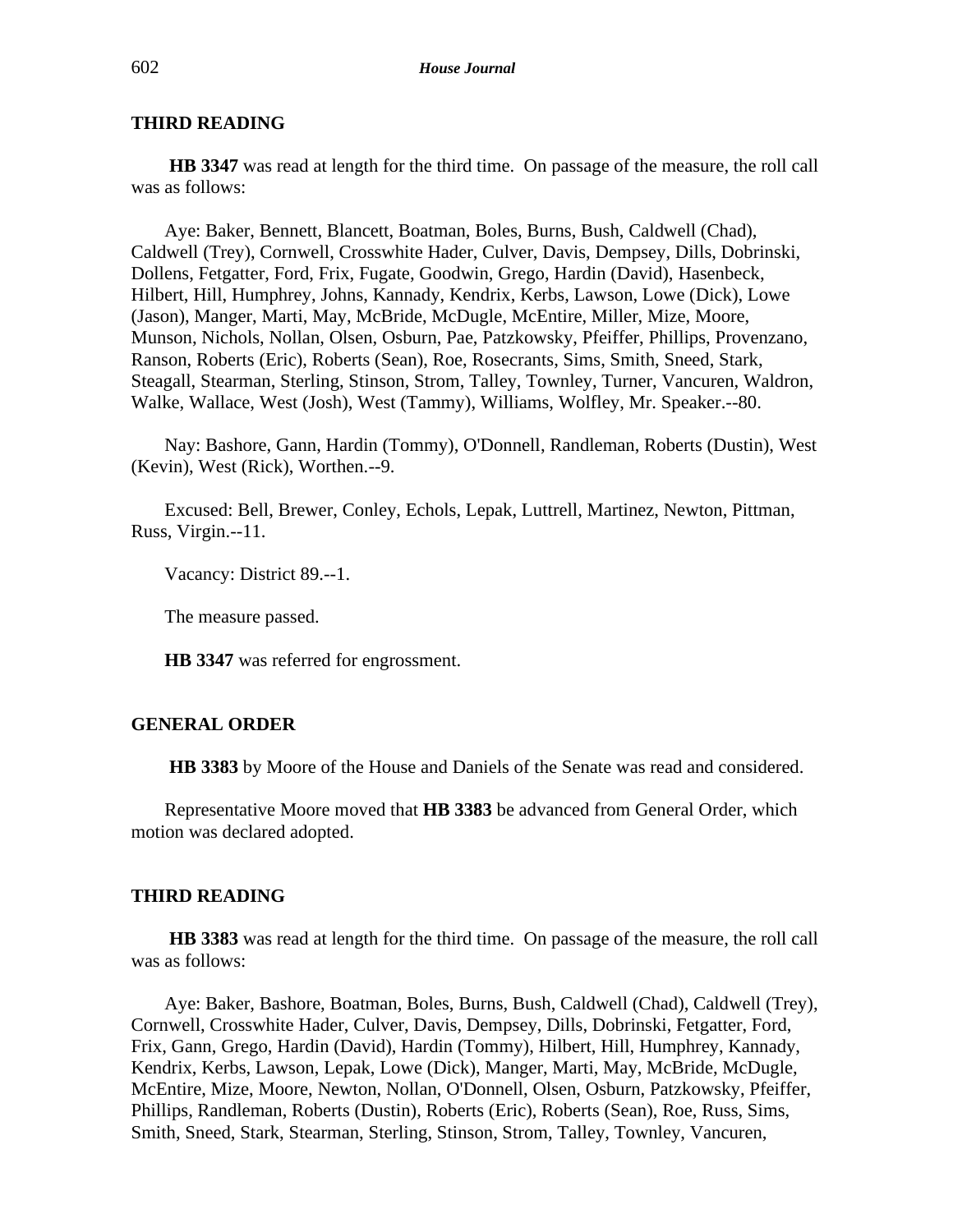Wallace, West (Josh), West (Kevin), West (Rick), West (Tammy), Williams, Wolfley, Worthen, Mr. Speaker.--73.

Nay: Bell, Bennett, Blancett, Brewer, Dollens, Fugate, Goodwin, Lowe (Jason), Munson, Provenzano, Ranson, Rosecrants, Turner, Waldron, Walke.--15.

Excused: Conley, Echols, Hasenbeck, Johns, Luttrell, Martinez, Miller, Nichols, Pae, Pittman, Steagall, Virgin.--12.

Vacancy: District 89.--1.

The measure passed.

**HB 3383** was referred for engrossment.

# **GENERAL ORDER**

**HB 3385** by Moore of the House and Paxton of the Senate was read and considered.

Coauthored by Representative(s) Hill

Representative Moore moved that **HB 3385** be advanced from General Order, which motion was declared adopted.

#### **THIRD READING**

**HB 3385** was read at length for the third time. On passage of the measure, the roll call was as follows:

Aye: Baker, Bashore, Bell, Bennett, Blancett, Boatman, Boles, Brewer, Burns, Bush, Caldwell (Chad), Caldwell (Trey), Cornwell, Crosswhite Hader, Culver, Davis, Dempsey, Dills, Dobrinski, Dollens, Fetgatter, Ford, Fugate, Gann, Goodwin, Grego, Hardin (David), Hardin (Tommy), Hilbert, Hill, Humphrey, Johns, Kannady, Kendrix, Lawson, Lepak, Lowe (Dick), Lowe (Jason), Manger, Marti, Martinez, May, McDugle, McEntire, Miller, Mize, Moore, Munson, Newton, Nichols, Nollan, O'Donnell, Olsen, Osburn, Patzkowsky, Pfeiffer, Phillips, Provenzano, Randleman, Ranson, Roberts (Dustin), Roberts (Eric), Roberts (Sean), Roe, Rosecrants, Russ, Sims, Smith, Sneed, Stark, Steagall, Stearman, Sterling, Stinson, Strom, Talley, Townley, Turner, Vancuren, Virgin, Waldron, Walke, Wallace, West (Josh), West (Kevin), West (Rick), West (Tammy), Williams, Wolfley, Worthen, Mr. Speaker.--91.

Excused: Conley, Echols, Frix, Hasenbeck, Kerbs, Luttrell, McBride, Pae, Pittman.--9.

Vacancy: District 89.--1.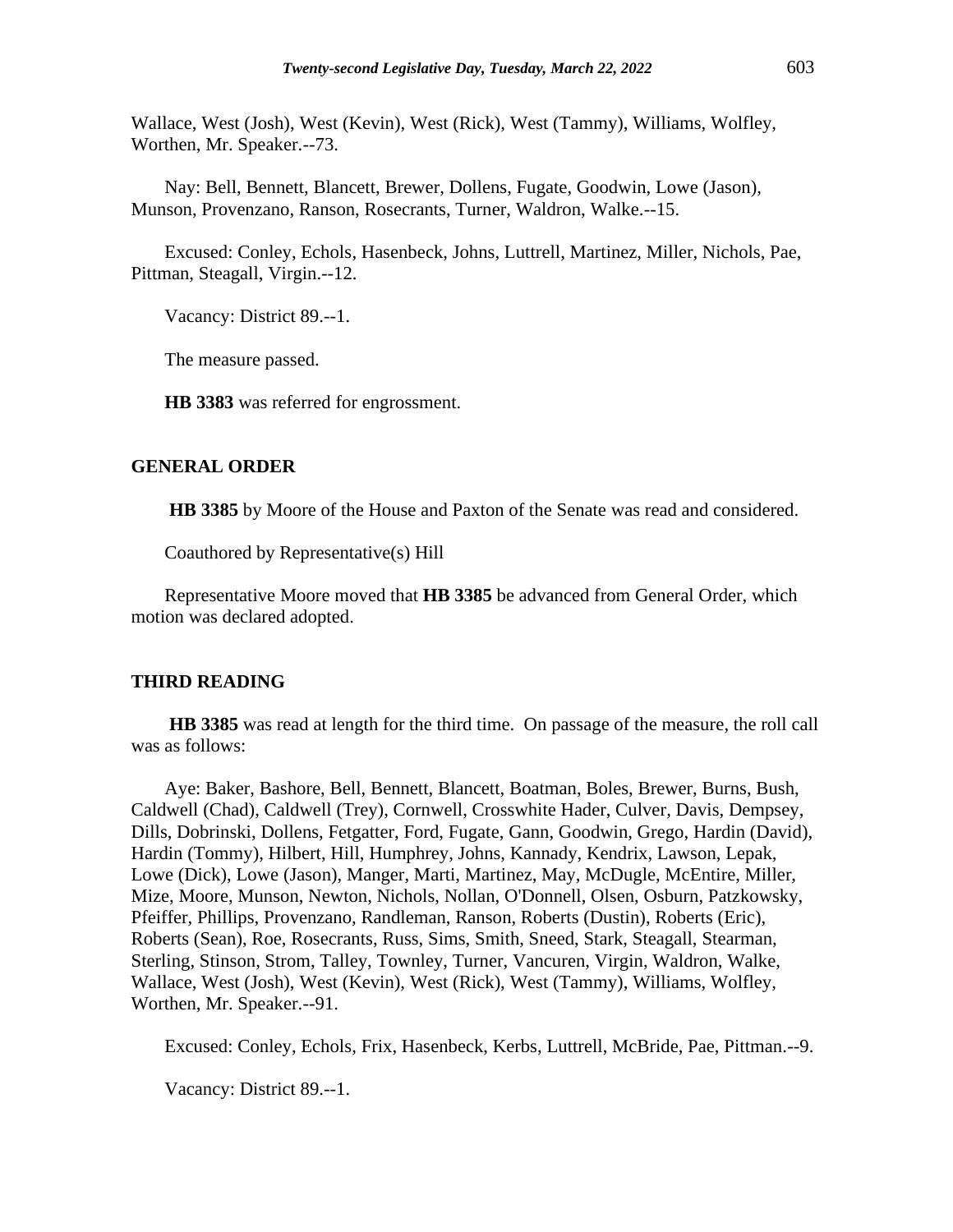The measure passed.

**HB 3385** was referred for engrossment.

# **GENERAL ORDER**

**HB 3514** by McEntire of the House and Jett of the Senate was read and considered.

Representative Osburn moved to amend **HB 3514** by striking the title, which amendment was declared adopted.

Representative McEntire moved that **HB 3514** be advanced from General Order, which motion was declared adopted.

# **THIRD READING**

**HB 3514** was read at length for the third time. On passage of the measure, the roll call was as follows:

Aye: Baker, Bashore, Bell, Bennett, Blancett, Boatman, Boles, Brewer, Burns, Bush, Caldwell (Chad), Caldwell (Trey), Cornwell, Crosswhite Hader, Culver, Davis, Dempsey, Dills, Dobrinski, Dollens, Fetgatter, Ford, Frix, Fugate, Gann, Goodwin, Grego, Hardin (David), Hardin (Tommy), Hasenbeck, Hilbert, Hill, Humphrey, Johns, Kannady, Kendrix, Kerbs, Lawson, Lepak, Lowe (Dick), Lowe (Jason), Manger, Marti, Martinez, May, McBride, McDugle, McEntire, Miller, Mize, Moore, Munson, Newton, Nichols, Nollan, O'Donnell, Olsen, Osburn, Patzkowsky, Pfeiffer, Provenzano, Randleman, Ranson, Roberts (Dustin), Roberts (Eric), Roberts (Sean), Roe, Rosecrants, Russ, Sims, Smith, Sneed, Stark, Steagall, Stearman, Sterling, Stinson, Strom, Talley, Townley, Vancuren, Virgin, Waldron, Walke, Wallace, West (Josh), West (Kevin), West (Rick), West (Tammy), Williams, Wolfley, Worthen, Mr. Speaker.--93.

Excused: Conley, Echols, Luttrell, Pae, Phillips, Pittman, Turner.--7.

Vacancy: District 89.--1.

The measure passed.

**HB 3514** was referred for engrossment.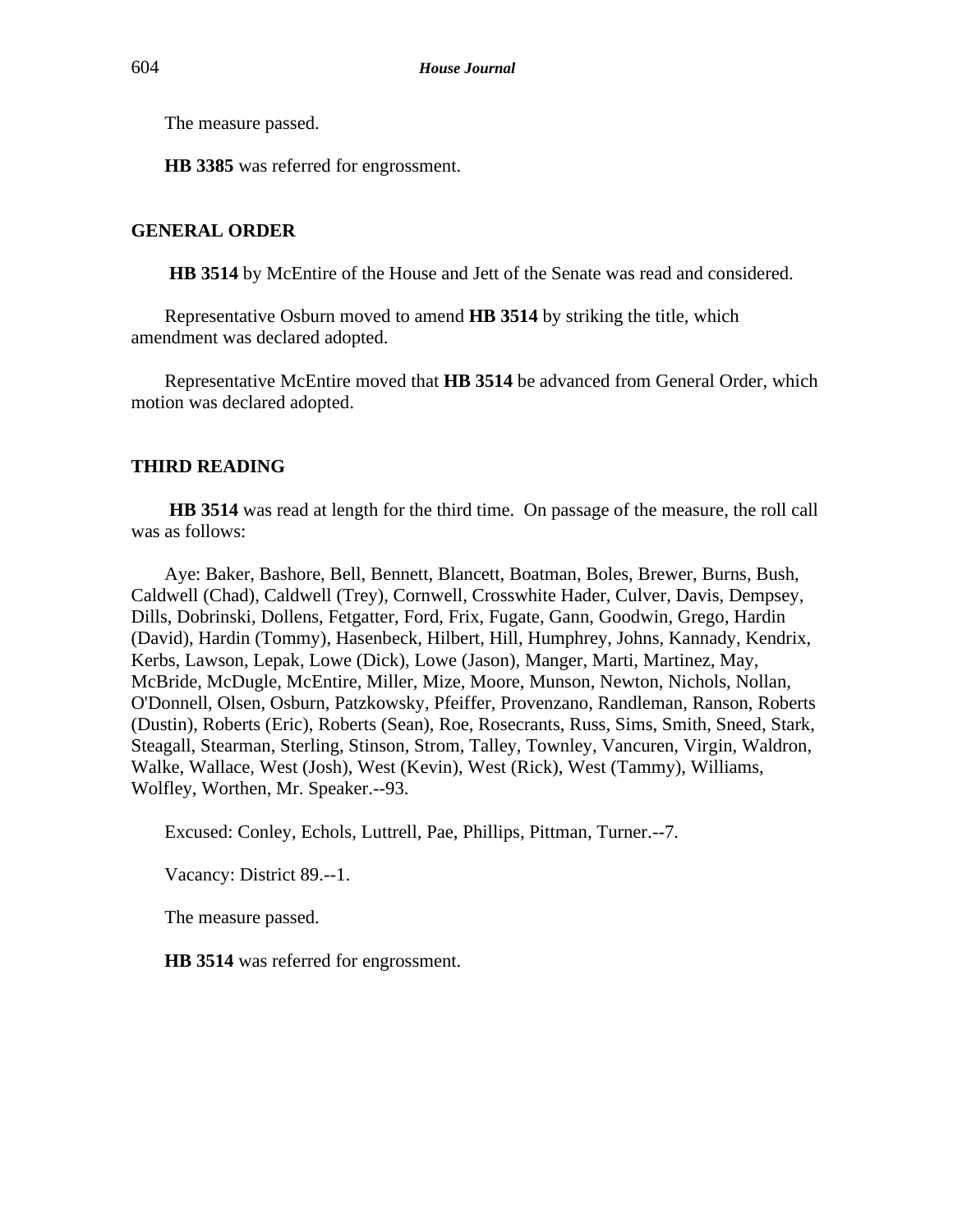#### **MESSAGES FROM THE SENATE**

Announcing the passage of **SBs 173, 708, 942, 1126, 1262, 1318, 1323, 1354, 1356, 1385, 1408, 1432, 1436, 1481, 1486, 1499, 1535, 1548, 1594, 1632, 1661, 1671, 1674, 1711, 1742** and **1782** and **SJRs 34** and **35**. The above measures were introduced and read for the first time.

**SB 173** − By Rosino of the Senate and Miller of the House.

An Act relating to property; amending 60 O.S. 2021, Section 176, which relates to trusts for benefit of state, county, or municipality; removing certain bidding requirements for certain public contracts; providing for applicability of Public Competitive Bidding Act of 1974 and Fair Pay for Construction Act to certain public contracts; and providing an effective date.

**SB 708** − By Daniels of the Senate and Boatman and Phillips of the House.

An Act relating to charitable organizations; defining term; providing exceptions; requiring notice from charitable organization to Attorney General prior to certain actions; requiring Attorney General to consider certain factors when reviewing notice; authorizing Attorney General to bring action to enjoin transfer of assets upon certain determination; requiring certain action to be brought within specified time period; authorizing charitable organization to proceed with certain asset transfer after specified time period; providing for codification; and providing an effective date.

**SB 942** − By Murdock, Bergstrom and Stephens of the Senate and Pfeiffer of the House.

An Act relating to motor vehicles; amending 47 O.S. 2021, Section 6-111, which relates to driver licenses; adding requirements for certain licenses; defining term; providing an effective date; and declaring an emergency.

**SB 1126** − By Garvin of the Senate and McEntire of the House.

An Act relating to school funding; amending 70 O.S. 2021, Section 5-135.4, which relates to the School District Transparency Act; requiring school districts to submit and the State Department of Education to post on a website the amount of carryover in a school district's general fund and certain descriptive purpose on certain date; amending 70 O.S. 2021, Section 18-200.1, which relates to State Aid; removing limitations on school district general fund carryover, method for calculating carryover amount, and penalties for exceeding limitations; providing an effective date; and declaring an emergency.

**SB 1262** − By Coleman of the Senate and Townley of the House.

[ sales tax code - limit on certain apportionment - effective date ]

**SB 1318** − By Jech of the Senate and Newton of the House.

An Act relating to vehicle registration; amending 47 O.S. 2021, Section 1137.3, which relates to registration or licensing after purchase; modifying deadline for registration and removal of temporary license plate for certain purchases; updating statutory language; and declaring an emergency.

**SB 1323** − By Garvin of the Senate and McEntire of the House.

[ state Medicaid program - recognize certain self-funded or self-insured health care plan as health care plan under specified conditions - codification - effective date ]

**SB 1354** − By Quinn of the Senate and Mize of the House.

[ Service Warranty Act - more than one insurer - type of administrative fee - home service contracts - effective date ]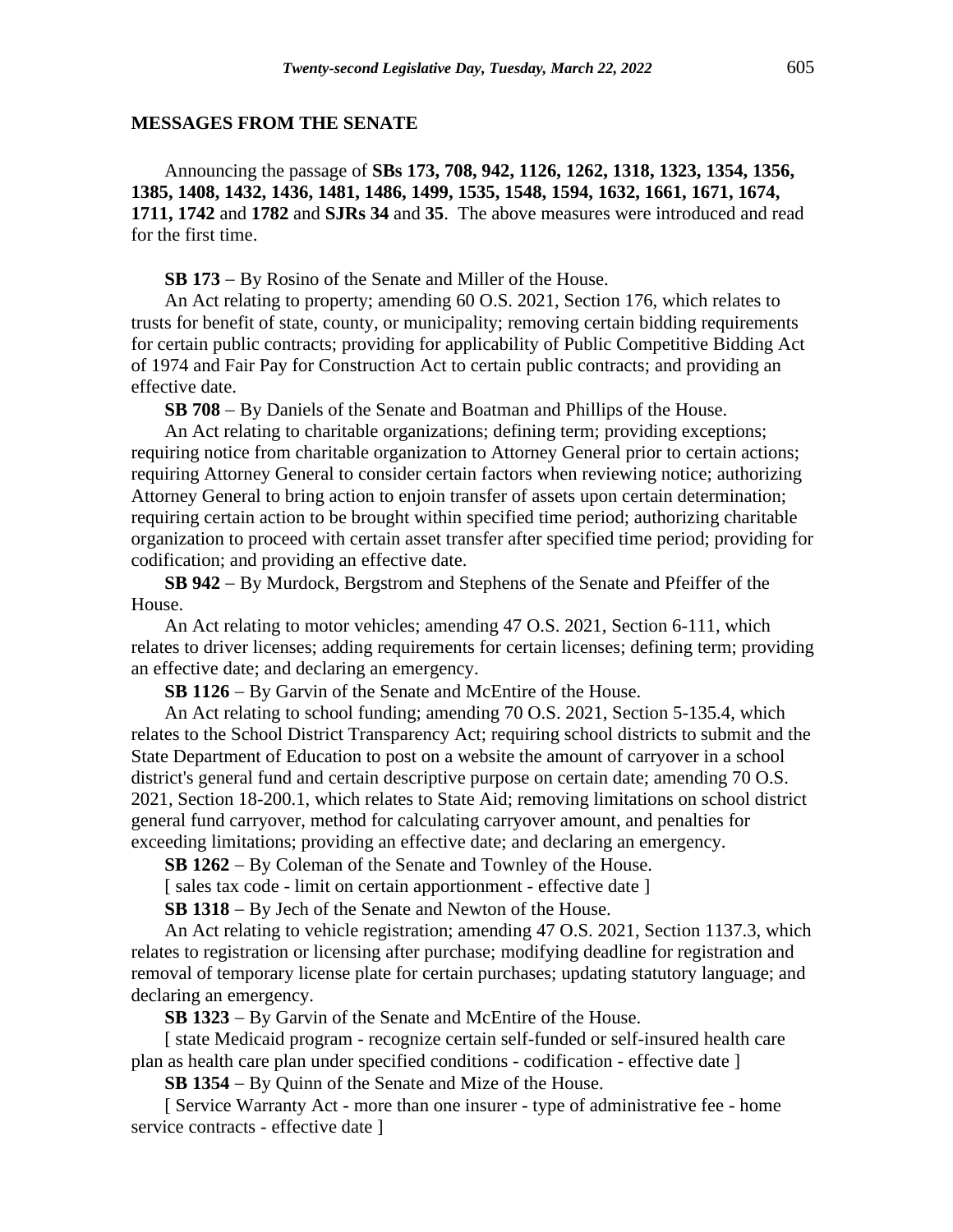**SB 1356** − By Quinn of the Senate and McBride of the House.

An Act relating to the Grand River Dam Authority; amending 82 O.S. 2021, Section 862.1, which relates to exemptions from the Open Records Act for the Authority; providing for the exemption of certain records from the Authority for certain purposes; and providing an effective date.

**SB 1385** − By Floyd of the Senate and Echols of the House.

An Act relating to state emblems; establishing the Lyric Theatre as the official state theatre; providing for codification; and providing an effective date.

**SB 1408** − By Rosino of the Senate and Lawson of the House.

An Act relating to children; amending 10 O.S. 2021, Section 640.2, which relates to the Oklahoma Partnership for School Readiness Board; adding responsibilities of Board; and providing an effective date.

**SB 1432** − By Haste of the Senate and Miller of the House.

An Act relating to the practice of dentistry; amending 59 O.S. 2021, Section 328.15, which relates to powers of the Board of Dentistry; modifying certain power; amending 59 O.S. 2021, Section 328.19, which relates to acts constituting practice of dentistry; creating exception; amending 59 O.S. 2021, Section 328.21, which relates to application for license; modifying examination requirements; requiring licensee or permit holder to provide and update certain contact information; stipulating certain notification procedures for Board; amending 59 O.S. 2021, Section 328.23a, which relates to special volunteer licenses; broadening qualifications for special volunteer license; amending 59 O.S. 2021, Section 328.29a, which relates to dental assistants; modifying certain notification procedure; amending 59 O.S. 2021, Section 328.32, which relates to grounds for penalties; modifying and adding certain grounds for penalties; amending 59 O.S. 2021, Section 328.41, which relates to renewal certificate; modifying and removing certain dates; modifying certain notification procedure; amending 59 O.S. 2021, Section 328.53, which relates to professional malpractice liability insurance; broadening certain exception; stating conditions of exception; updating statutory language; and providing an effective date.

**SB 1436** − By Garvin of the Senate and McEntire of the House.

An Act relating to long-term care; amending 63 O.S. 2021, Section 1-1950.1, which relates to criminal history background check for nurse aide; modifying time period of certain requirement; modifying certain restrictions on employment; and providing an effective date.

**SB 1481** − By Montgomery, Treat and Quinn of the Senate and Kendrix of the House.

[ Franchise Tax Code - levy of tax after certain year - annual statement requirement effective date ]

**SB 1486** − By Jech and David of the Senate and Newton of the House.

An Act relating to sales and use tax; amending 68 O.S. 2021, Sections 1355 and 1404, which relate to exemptions on the sale of a motor vehicle; modifying the basis upon which gross receipts are calculated for the purposes of sales tax and purchase price is calculated for the purposes of use tax; and providing an effective date.

**SB 1499** − By Garvin of the Senate and Roe of the House.

[ feminine hygiene products - Feminine Hygiene Program - State Department of Health to administer program - Feminine Hygiene Program Revolving Fund - exemptions codification - effective date ]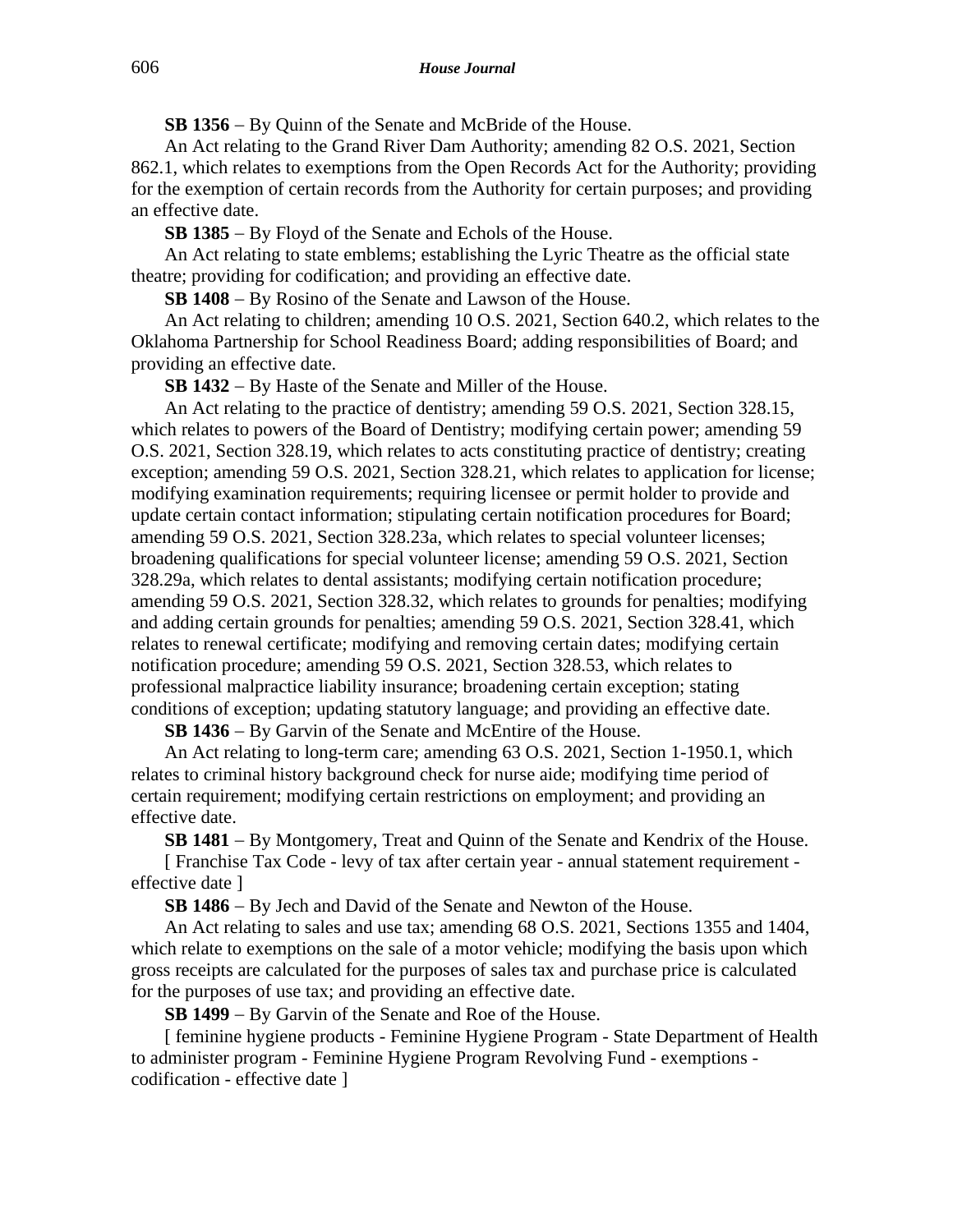# **SB 1535** − By Pugh of the Senate and Osburn of the House.

An Act relating to teachers; amending 51 O.S. 2021, Section 24A.7, which relates to confidentiality of certain personnel records; removing language regarding confidentiality of records created pursuant to certain evaluation system; amending 70 O.S. 2021, Section 5- 141, which relates to school district minimum salary schedules; removing language allowing additional compensation for certain evaluation ratings; updating statutory reference; amending 70 O.S. 2021, Section 5-141.2, which relates to model incentive pay plans; removing statutory reference; amending 70 O.S. 2021, Section 5-141.4, which relates to teacher incentive pay awards; removing language allowing an incentive pay plan to be based on performance measured by certain system; updating language; providing definition; amending 70 O.S. 2021, Section 6-101.3, which relates to definitions related to teachers; modifying definitions; amending 70 O.S. 2021, Section 6-101.10, which relates to school district evaluation policies; removing reference to certain professional development; allowing rather than requiring school districts to adopt certain evaluation policies; removing references to implementation of the Oklahoma Teacher and Leader Effectiveness Evaluation System; providing for contents that may be included in an evaluation policy; removing requirement for an individualized program of professional development; removing requirement for training of certain evaluation personnel; allowing rather than requiring the State Department of Education to conduct certain workshops; removing language directing the State Board of Education to monitor certain compliance; amending 70 O.S. 2021, Section 6-101.11, which relates to copies of evaluations; providing statutory reference; removing language regarding availability of certain evaluation data; amending 70 O.S. 2021, Section 6-101.13, which relates to due process procedures; removing language allowing dismissal or nonreemployment of a principal who receives certain evaluation rating; amending 70 O.S. 2021, Section 6-101.22, which relates to reasons to dismiss career teachers; removing language requiring dismissal or nonreemployment of teachers who receive certain evaluation ratings; amending 70 O.S. 2021, Section 6-101.23, which relates to inapplicability of certain due process provisions; removing language requiring application of certain evaluation provisions to certain teachers; amending 70 O.S. 2021, Section 6-101.24, which relates to identification of poor teacher performance; removing language regarding actions to be taken upon implementation of certain evaluation system; allowing rather than requiring certain recommendation for dismissal or nonreemployment to be made; providing statutory reference; amending 70 O.S. 2021, Section 6-190, which relates to contracting with teachers; removing qualifications for certain teacher certificates related to evaluation ratings; repealing 70 O.S. 2021, Section 6-101.16, which relates to adoption of the Oklahoma Teacher and Leader Effectiveness Evaluation System; repealing 70 O.S. 2021, Section 6-101.31, which relates to basing retention or reassignment decisions on certain evaluation ratings; providing an effective date; and declaring an emergency.

**SB 1548** − By Thompson of the Senate and Hilbert of the House.

An Act relating to criminal procedure; amending 22 O.S. 2021, Sections 471.1, 471.2, 471.3, 471.4, 471.6, 471.8, and 471.10, which relate to the Oklahoma Drug Court Act; modifying entity authorized to establish drug court program; establishing requirements for administrative contracts for maintaining drug court programs; requiring designation of drug court coordinator; providing for funding for drug court programs; providing for administrative support and oversight of drug court programs; authorizing establishment of juvenile drug courts; modifying participants in drug court team; modifying eligibility requirements for drug court programs; modifying procedures for review of offender for drug court program; modifying procedures for offender request for consideration for drug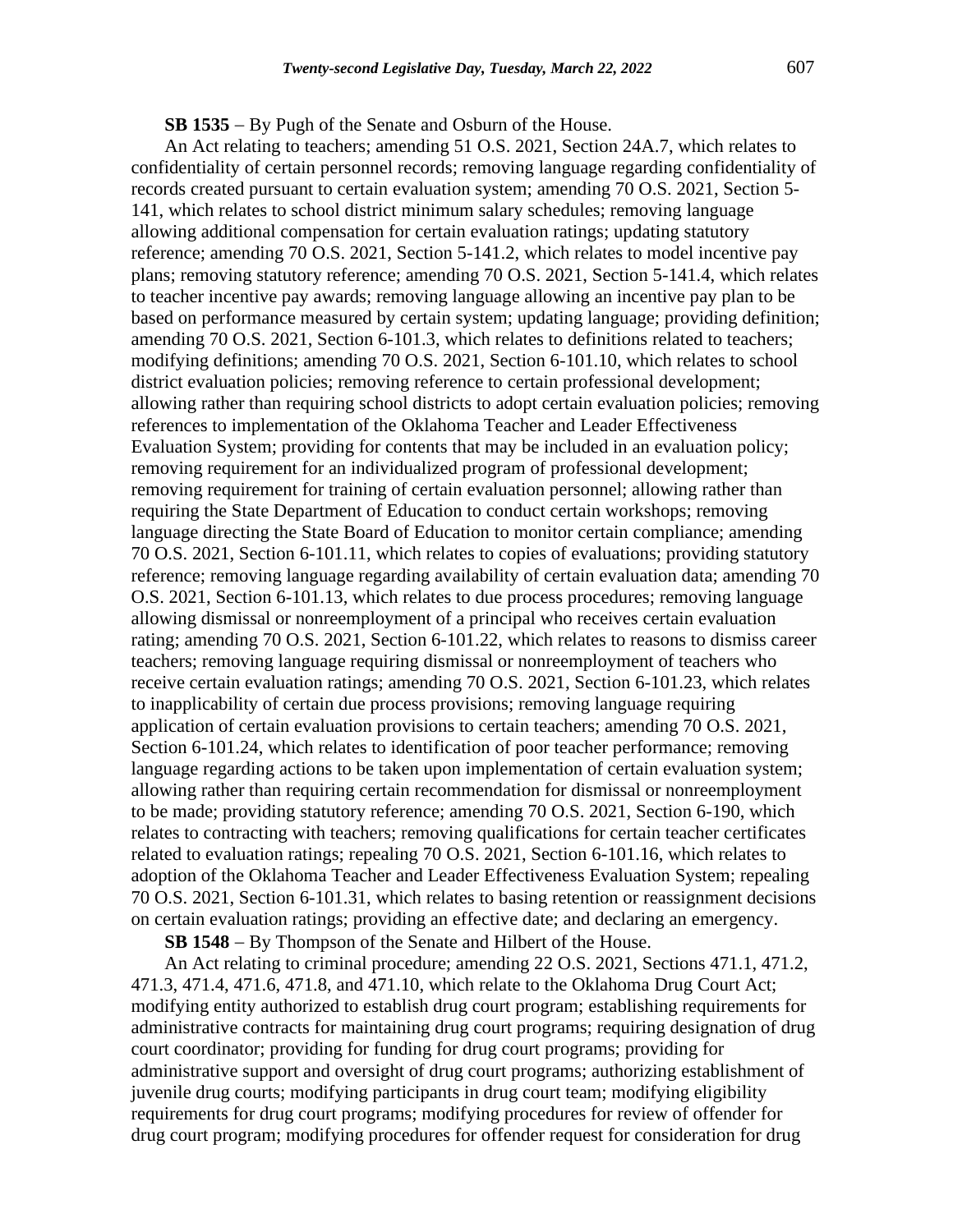court program; modifying requirements for initial hearing for consideration for drug court program; requiring development of written eligibility criteria by drug court team; establishing requirements for certain criteria; modifying requirements for drug court investigation report; requiring notification to victim under certain circumstances; requiring drug court coordinator to maintain record of presumptively eligible offenders not placed in drug court; modifying definition; modifying prohibitions for admission to program; modifying requirements for utilization of programs as disciplinary sanction; modifying authority for implementation of Oklahoma Drug Court Act; updating statutory references; and providing an effective date.

**SB 1594** − By Murdock of the Senate and Boles and Patzkowsky of the House.

[ water and water rights - Oklahoma Water Resources Board certify review of certain alternative uses of fresh groundwater before approving permit - codification - effective date ]

**SB 1632** − By Howard and Treat of the Senate and Osburn of the House.

An Act relating to the Attorney General; amending 74 O.S. 2021, Section 20, which relates to publication of opinions of the Attorney General; requiring electronic publication of Attorney General opinions; making written publication of Attorney General opinions discretionary; updating statutory language; making language gender neutral; and providing an effective date.

**SB 1661** − By Rosino of the Senate and McEntire of the House.

[ state Medicaid program - term for specified purpose - codification - effective date emergency ]

**SB 1671** − By Pugh of the Senate and Bush of the House.

An Act relating to school curriculum; directing the State Department of Education in certain consultation to develop certain curricula and materials related to Holocaust education for students in certain grades; requiring Holocaust education be taught in public schools beginning in certain school year; allowing Holocaust education to be integrated in courses; directing the State Department of Education to develop certain professional learning opportunities; defining term; providing for codification; providing an effective date; and declaring an emergency.

**SB 1674** − By Rader of the Senate and Ford of the House.

An Act relating to protective orders; amending 22 O.S. 2021, Section 60.2, which relates to petition for protective order; modifying eligibility requirements for filing petition for protective order; and providing an effective date.

**SB 1711** − By Howard and Treat of the Senate and McCall of the House.

[ Attorney General - monitor and evaluate certain actions - effective date - emergency ] **SB 1742** − By Murdock of the Senate and Newton of the House.

An Act relating to the Court of Criminal Appeals; amending 22 O.S. 2021, Sections 1051 and 1053, which relate to right of appeal; authorizing appeal for denial of certain pretrial motion; establishing requirements for certain appeal; establishing priority of certain appeal; providing for waiver of appellate review under certain circumstances; authorizing certain appeal by state or municipality; updating statutory language; making language gender neutral; and providing an effective date.

**SB 1782** − By Rader and Kirt of the Senate and Talley of the House.

An Act relating to incentive payments; amending 68 O.S. 2021, Sections 3604 and 3604.1, which relate to the Oklahoma Quality Jobs Program; modifying period of incentive payments for applications submitted after certain date; modifying period for effective date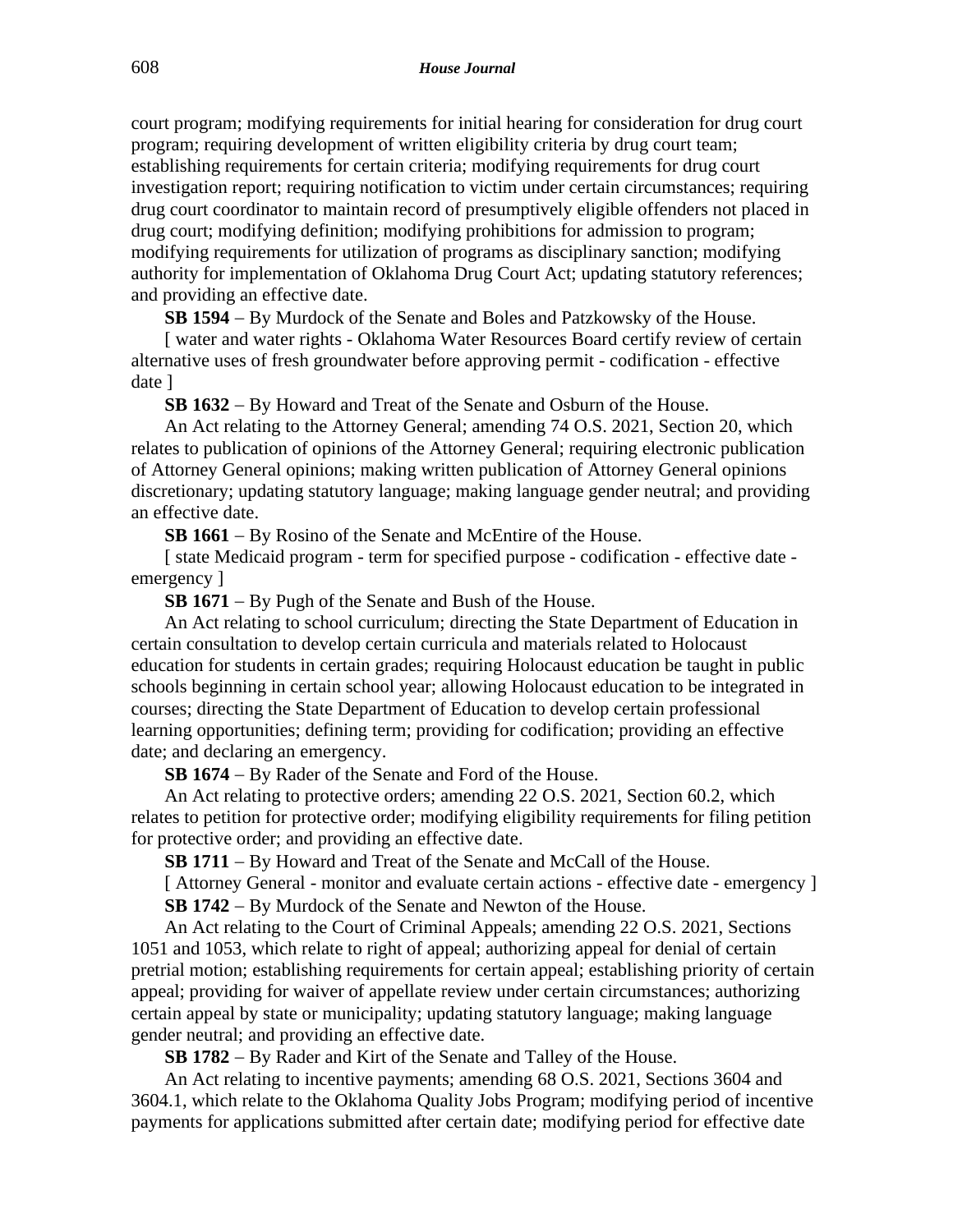of agreement; modifying wage requirement for certain applicants; requiring the establishment to meet wage requirements at certain period of the agreement; limiting maximum wage requirement to certain period; updating statutory reference; and providing an effective date.

**SJR 34** − By Jech of the Senate and Newton of the House.

[ proposed amendment - maximum amount deposited into Constitutional Reserve Fund - ballot title - filing ]

**SJR 35** − By Jech of the Senate and Newton of the House.

[ proposed amendment to the Oklahoma Constitution - individual income tax collections exceeding certain amount placed in certain fund - ballot title - directing filing ]

#### **GENERAL ORDER**

**HB 4052** by Marti of the House was read and considered.

Coauthored by Representative(s) Davis

Authored by Senator Garvin (principal Senate author)

Representative Martinez moved to amend **HB 4052** by striking the title, which amendment was declared adopted.

Representative Marti moved that **HB 4052** be advanced from General Order, which motion was declared adopted.

#### **THIRD READING**

**HB 4052** was read at length for the third time. On passage of the measure and emergency, the roll call was as follows:

Aye: Baker, Bashore, Boatman, Boles, Caldwell (Chad), Caldwell (Trey), Cornwell, Culver, Davis, Dempsey, Dobrinski, Ford, Fugate, Gann, Grego, Hardin (Tommy), Hasenbeck, Hilbert, Hill, Kendrix, Kerbs, Lepak, Lowe (Dick), Manger, Marti, May, McDugle, McEntire, Miller, Mize, Newton, Nollan, O'Donnell, Olsen, Patzkowsky, Pfeiffer, Randleman, Roberts (Eric), Roe, Russ, Sims, Smith, Stark, Stearman, Sterling, Stinson, Strom, Talley, Townley, Vancuren, Wallace, West (Rick), Wolfley, Worthen, Mr. Speaker.--55.

Nay: Bell, Bennett, Blancett, Brewer, Bush, Crosswhite Hader, Dills, Dollens, Fetgatter, Goodwin, Hardin (David), Humphrey, Johns, Kannady, Lowe (Jason), Martinez, McBride, Moore, Munson, Nichols, Pae, Provenzano, Ranson, Rosecrants, Steagall, Turner, Virgin, Waldron, Walke, West (Josh), West (Kevin), Williams.--32.

Excused: Burns, Conley, Echols, Frix, Lawson, Luttrell, Osburn, Phillips, Pittman, Roberts (Dustin), Sneed, West (Tammy).--12.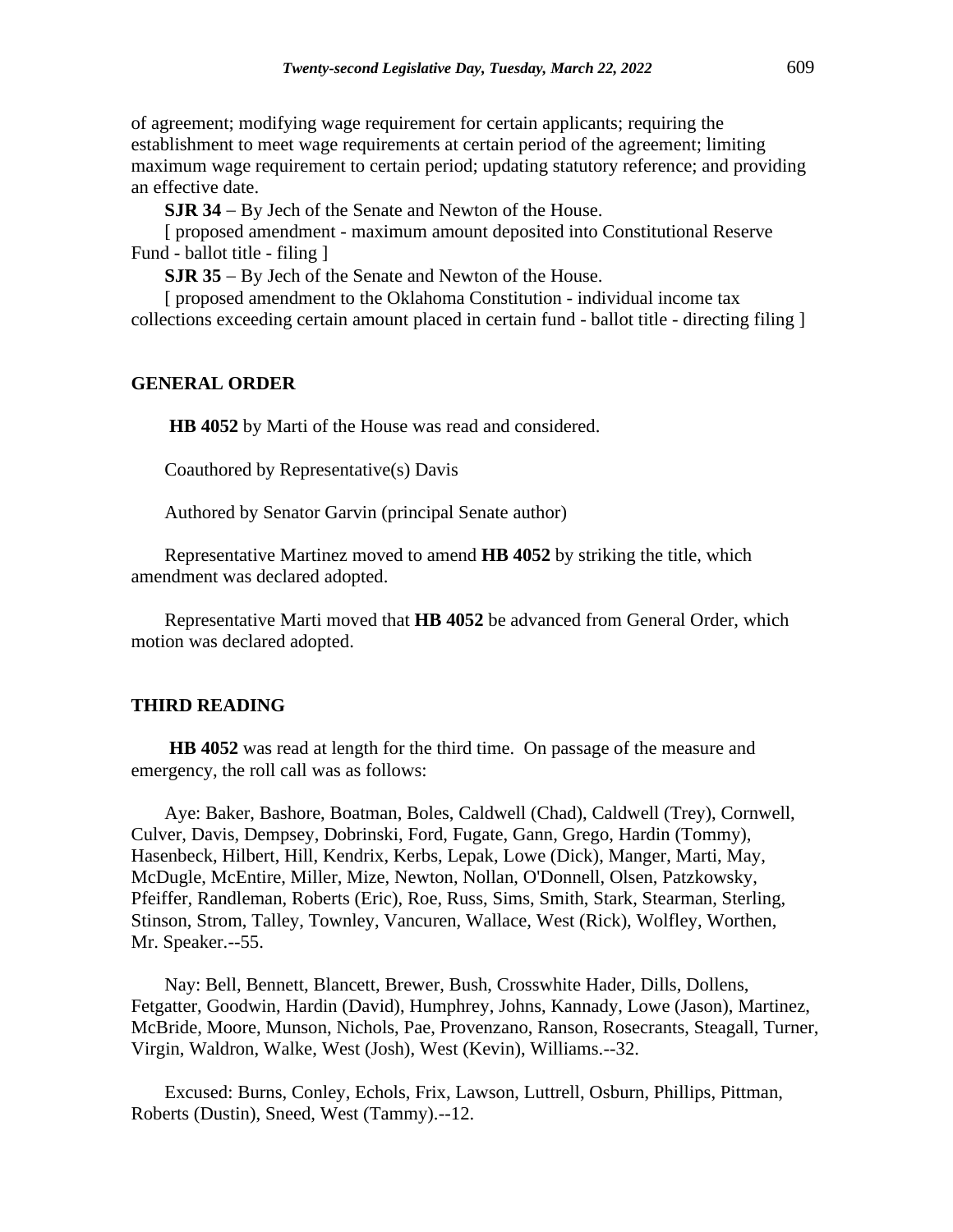Constitutional Priv: Roberts (Sean).--1.

Vacancy: District 89.--1.

The measure passed and the emergency failed.

**HB 4052** was referred for engrossment.

#### **Representative Russ Presiding**

#### **GENERAL ORDER**

**HB 4001** by Culver of the House was read and considered.

Authored by Senator Daniels (principal Senate author)

Representative Culver moved that **HB 4001** be advanced from General Order, which motion was declared adopted.

#### **THIRD READING**

**HB 4001** was read at length for the third time. On passage of the measure, the roll call was as follows:

Aye: Baker, Bashore, Bell, Bennett, Blancett, Boatman, Boles, Brewer, Burns, Bush, Caldwell (Chad), Caldwell (Trey), Cornwell, Crosswhite Hader, Culver, Davis, Dempsey, Dills, Dobrinski, Dollens, Fetgatter, Ford, Frix, Fugate, Gann, Goodwin, Grego, Hardin (David), Hardin (Tommy), Hill, Humphrey, Kannady, Kendrix, Kerbs, Lepak, Lowe (Dick), Lowe (Jason), Manger, Marti, May, McBride, McDugle, McEntire, Miller, Mize, Moore, Munson, Newton, Nichols, Nollan, O'Donnell, Osburn, Pae, Patzkowsky, Pfeiffer, Provenzano, Randleman, Ranson, Roberts (Dustin), Roberts (Eric), Roberts (Sean), Roe, Rosecrants, Russ, Sims, Smith, Sneed, Stark, Steagall, Stearman, Sterling, Stinson, Strom, Talley, Townley, Turner, Vancuren, Virgin, Waldron, Walke, Wallace, West (Josh), West (Kevin), West (Rick), Williams, Wolfley, Worthen, Mr. Speaker.--88.

Excused: Conley, Echols, Hasenbeck, Hilbert, Johns, Lawson, Luttrell, Martinez, Olsen, Phillips, Pittman, West (Tammy).--12.

Vacancy: District 89.--1.

The measure passed.

**HB 4001** was referred for engrossment.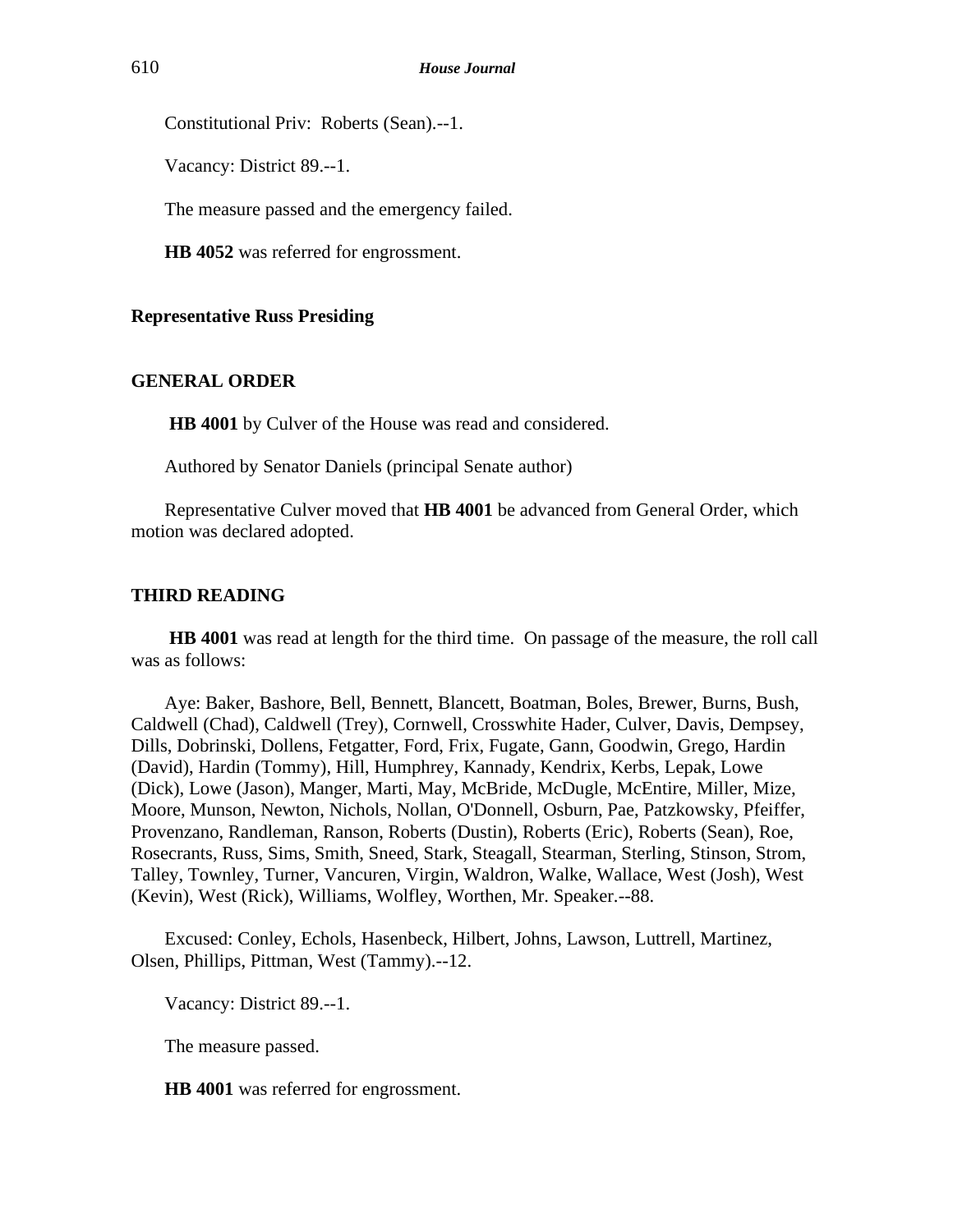#### **GENERAL ORDER**

**HJR 1052** by O'Donnell of the House and Quinn of the Senate was read and considered.

Representative Osburn moved to amend **HJR 1052** by striking the title, which amendment was declared adopted.

Representative O'Donnell moved that **HJR 1052** be advanced from General Order, which motion was declared adopted.

#### **THIRD READING**

**HJR 1052** was read at length for the third time. On passage of the measure, the roll call was as follows:

Aye: Baker, Boatman, Boles, Burns, Bush, Caldwell (Chad), Caldwell (Trey), Cornwell, Crosswhite Hader, Culver, Davis, Dempsey, Dills, Dobrinski, Echols, Fetgatter, Ford, Frix, Gann, Grego, Hardin (David), Hardin (Tommy), Hasenbeck, Hilbert, Hill, Humphrey, Kannady, Kendrix, Kerbs, Lepak, Lowe (Dick), Manger, Marti, May, McBride, McDugle, McEntire, Miller, Mize, Moore, Newton, Nollan, O'Donnell, Olsen, Osburn, Pae, Patzkowsky, Pfeiffer, Randleman, Roberts (Dustin), Roberts (Eric), Roberts (Sean), Roe, Russ, Sims, Smith, Sneed, Stark, Steagall, Stearman, Sterling, Stinson, Strom, Talley, Townley, Vancuren, West (Josh), West (Kevin), West (Rick), West (Tammy), Williams, Wolfley, Worthen, Mr. Speaker.--74.

Nay: Bell, Bennett, Blancett, Brewer, Dollens, Fugate, Goodwin, Lowe (Jason), Munson, Nichols, Provenzano, Ranson, Rosecrants, Turner, Virgin, Waldron, Walke.--17.

Excused: Bashore, Conley, Johns, Lawson, Luttrell, Martinez, Phillips, Pittman, Wallace.--9.

Vacancy: District 89.--1.

The measure passed.

**HJR 1052** was referred for engrossment.

#### **GENERAL ORDER**

**HB 3193** by Williams et al. of the House was read and considered.

Authored by Senator Bullard (principal Senate author)

Representative Williams moved that **HB 3193** be advanced from General Order, which motion was declared adopted.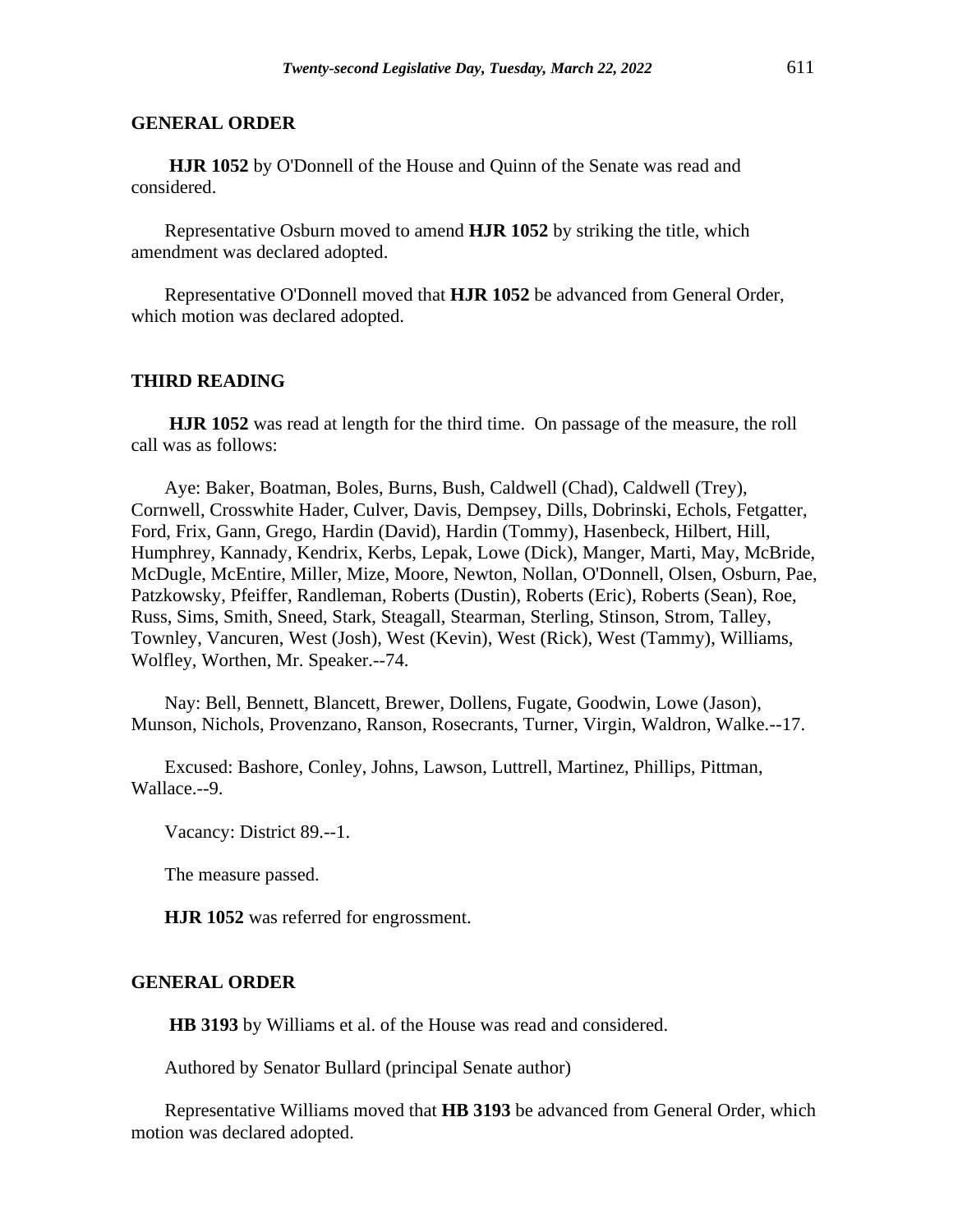**HB 3193** was read at length for the third time. On passage of the measure, the roll call was as follows:

Aye: Baker, Bashore, Bell, Bennett, Blancett, Boatman, Boles, Brewer, Burns, Bush, Caldwell (Chad), Caldwell (Trey), Cornwell, Crosswhite Hader, Culver, Davis, Dempsey, Dills, Dobrinski, Dollens, Echols, Fetgatter, Ford, Frix, Fugate, Gann, Goodwin, Grego, Hardin (David), Hardin (Tommy), Hasenbeck, Hill, Humphrey, Johns, Kannady, Kendrix, Kerbs, Lawson, Lepak, Lowe (Dick), Lowe (Jason), Manger, Marti, Martinez, May, McBride, McDugle, McEntire, Miller, Mize, Moore, Munson, Newton, Nichols, Nollan, O'Donnell, Olsen, Osburn, Pae, Patzkowsky, Pfeiffer, Phillips, Provenzano, Randleman, Ranson, Roberts (Dustin), Roberts (Eric), Roberts (Sean), Roe, Rosecrants, Russ, Sims, Smith, Sneed, Stark, Steagall, Stearman, Sterling, Stinson, Strom, Talley, Townley, Vancuren, Virgin, Waldron, Walke, West (Josh), West (Kevin), West (Rick), West (Tammy), Williams, Wolfley, Worthen, Mr. Speaker.--94.

Nay: Turner.--1.

Excused: Conley, Hilbert, Luttrell, Pittman, Wallace.--5.

Vacancy: District 89.--1.

The measure passed.

**HB 3193** was referred for engrossment.

#### **GENERAL ORDER**

**HB 3884** by McCall of the House was read and considered.

Authored by Senator Treat (principal Senate author)

Representative Roberts (Dustin) moved that **HB 3884** be advanced from General Order, which motion was declared adopted.

#### **THIRD READING**

**HB 3884** was read at length for the third time. On passage of the measure and emergency, the roll call was as follows:

Aye: Baker, Bashore, Boles, Brewer, Burns, Bush, Caldwell (Chad), Caldwell (Trey), Cornwell, Crosswhite Hader, Culver, Davis, Dempsey, Dills, Dobrinski, Dollens, Echols, Fetgatter, Ford, Frix, Fugate, Gann, Goodwin, Grego, Hardin (David), Hardin (Tommy), Hasenbeck, Hilbert, Hill, Humphrey, Johns, Kannady, Kendrix, Kerbs, Lawson, Lepak, Lowe (Dick), Lowe (Jason), Manger, Marti, Martinez, May, McBride, McDugle, McEntire,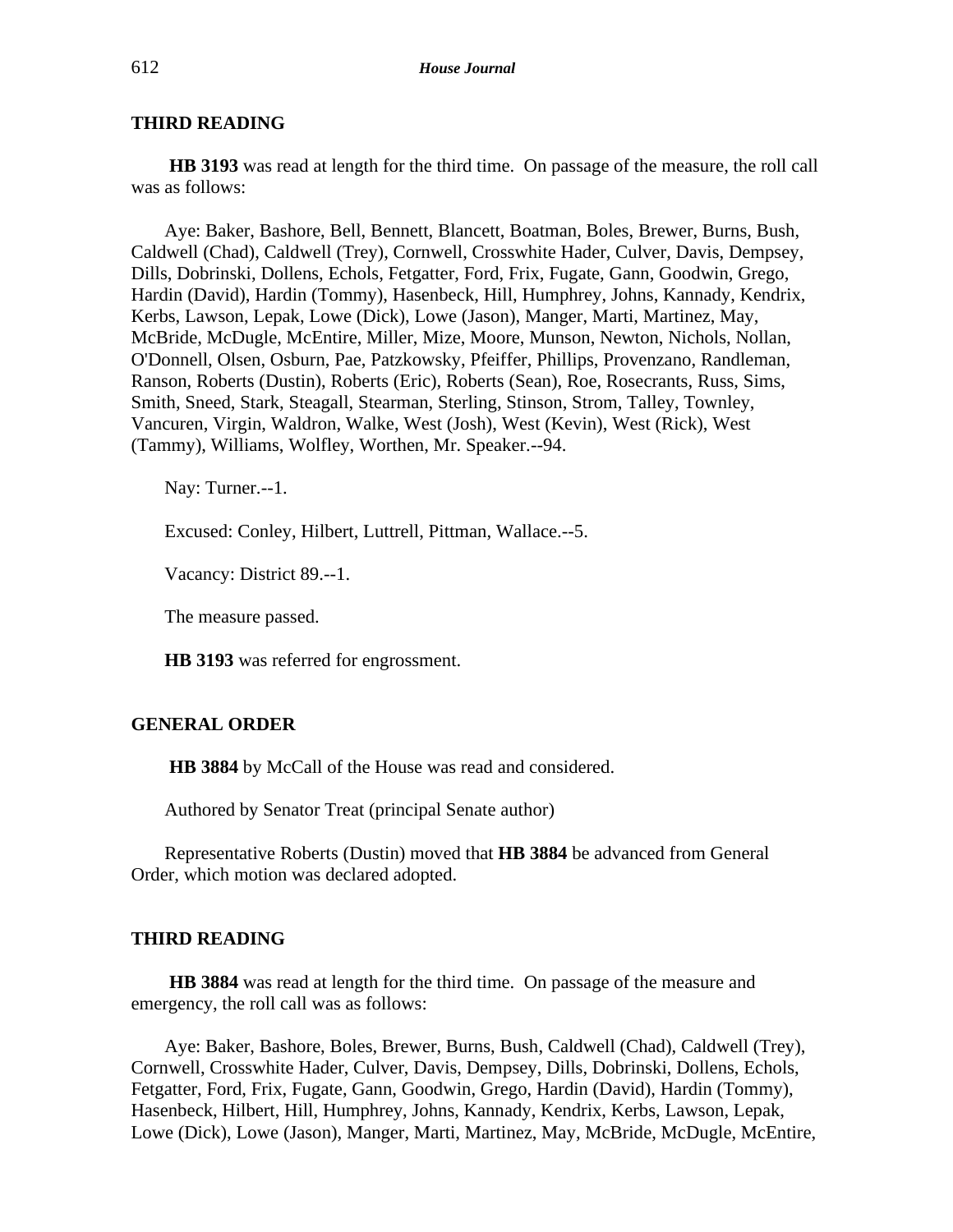Miller, Mize, Moore, Munson, Newton, Nichols, Nollan, O'Donnell, Osburn, Pae, Patzkowsky, Pfeiffer, Phillips, Provenzano, Randleman, Ranson, Roberts (Dustin), Roberts (Eric), Roberts (Sean), Roe, Rosecrants, Russ, Sims, Smith, Sneed, Stark, Steagall, Stearman, Sterling, Stinson, Strom, Talley, Townley, Vancuren, Waldron, Wallace, West (Josh), West (Kevin), West (Rick), West (Tammy), Williams, Wolfley, Worthen, Mr. Speaker.--89.

Nay: Bell, Bennett, Blancett, Turner, Walke.--5.

Excused: Boatman, Conley, Luttrell, Olsen, Pittman, Virgin.--6.

Vacancy: District 89.--1.

The measure and emergency passed.

**HB 3884** was referred for engrossment.

# **GENERAL ORDER**

**HB 2322** by Frix of the House was read and considered.

Coauthored by Representative(s) Sims

Authored by Senator Bullard (principal Senate author)

Representative Osburn moved to amend **HB 2322** by striking the title, which amendment was declared adopted.

Representative Frix moved that **HB 2322** be advanced from General Order, which motion was declared adopted.

# **THIRD READING**

**HB 2322** was read at length for the third time. On passage of the measure, the roll call was as follows:

Aye: Baker, Bashore, Bell, Bennett, Blancett, Boles, Brewer, Burns, Bush, Caldwell (Chad), Caldwell (Trey), Cornwell, Crosswhite Hader, Culver, Davis, Dempsey, Dills, Dobrinski, Dollens, Echols, Fetgatter, Ford, Frix, Fugate, Gann, Goodwin, Grego, Hardin (David), Hardin (Tommy), Hasenbeck, Hilbert, Hill, Humphrey, Johns, Kannady, Kendrix, Kerbs, Lawson, Lepak, Lowe (Dick), Lowe (Jason), Manger, Marti, Martinez, May, McDugle, McEntire, Miller, Mize, Moore, Munson, Newton, Nichols, Nollan, O'Donnell, Osburn, Pae, Patzkowsky, Pfeiffer, Provenzano, Randleman, Ranson, Roberts (Dustin), Roberts (Eric), Roberts (Sean), Roe, Rosecrants, Russ, Sims, Smith, Sneed, Stark, Steagall, Stearman, Sterling, Stinson, Strom, Talley, Townley, Turner, Vancuren, Waldron, Walke,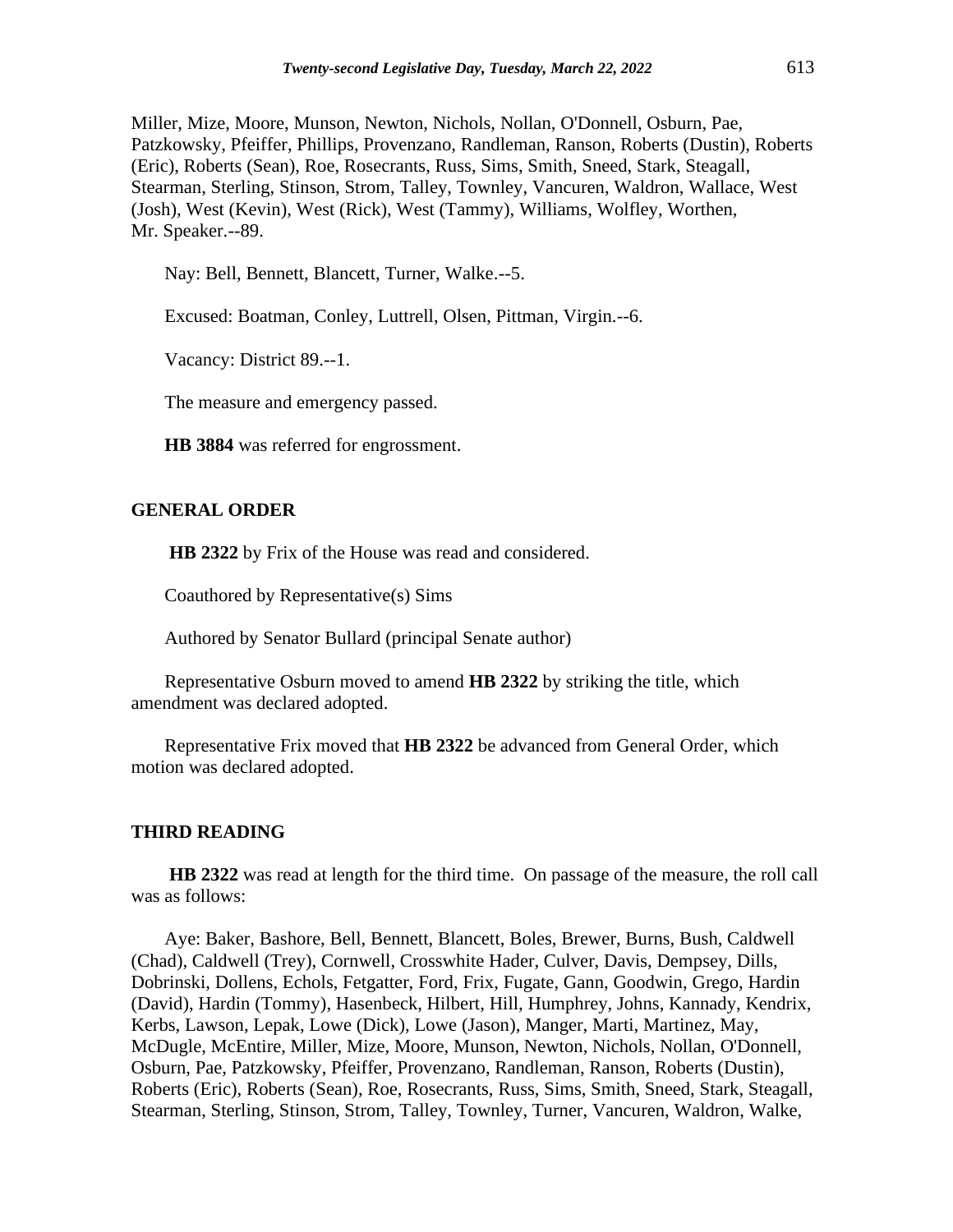Wallace, West (Josh), West (Kevin), West (Rick), West (Tammy), Williams, Wolfley, Worthen, Mr. Speaker.--92.

Excused: Boatman, Conley, Luttrell, McBride, Olsen, Phillips, Pittman, Virgin.--8.

Vacancy: District 89.--1.

The measure passed.

**HB 2322** was referred for engrossment.

# **GENERAL ORDER**

**HB 3957** by Walke of the House and Floyd of the Senate was read and considered.

Representative Martinez moved to amend **HB 3957** by striking the title, which amendment was declared adopted.

Representative Walke moved that **HB 3957** be advanced from General Order, which motion was declared adopted.

#### **THIRD READING**

**HB 3957** was read at length for the third time. On passage of the measure and emergency, the roll call was as follows:

Aye: Baker, Bashore, Bell, Bennett, Blancett, Boatman, Boles, Brewer, Burns, Bush, Caldwell (Chad), Caldwell (Trey), Cornwell, Crosswhite Hader, Culver, Davis, Dempsey, Dills, Dobrinski, Dollens, Echols, Fetgatter, Ford, Frix, Fugate, Gann, Goodwin, Grego, Hardin (David), Hardin (Tommy), Hilbert, Hill, Humphrey, Johns, Kannady, Kendrix, Kerbs, Lawson, Lepak, Lowe (Dick), Lowe (Jason), Manger, Marti, May, McDugle, McEntire, Miller, Mize, Moore, Munson, Newton, Nichols, Nollan, O'Donnell, Osburn, Pae, Patzkowsky, Pfeiffer, Phillips, Provenzano, Randleman, Ranson, Roberts (Dustin), Roberts (Eric), Roberts (Sean), Roe, Rosecrants, Russ, Sims, Smith, Sneed, Stark, Steagall, Stearman, Sterling, Stinson, Strom, Talley, Townley, Turner, Vancuren, Waldron, Walke, Wallace, West (Josh), West (Kevin), West (Rick), West (Tammy), Williams, Wolfley, Worthen, Mr. Speaker.--92.

Excused: Conley, Hasenbeck, Luttrell, Martinez, McBride, Olsen, Pittman, Virgin.--8.

Vacancy: District 89.--1.

The measure and emergency passed.

**HB 3957** was referred for engrossment.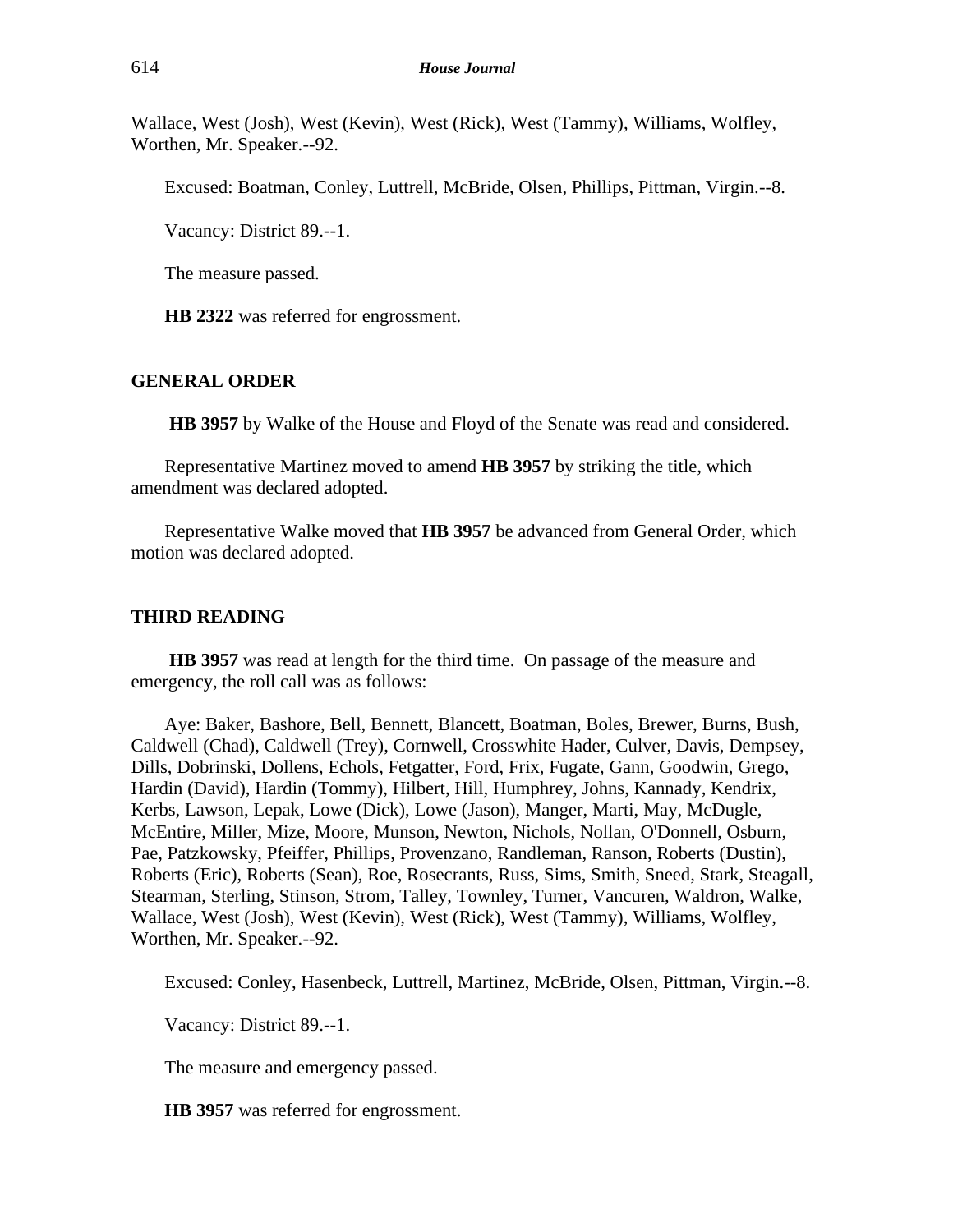# **MOTION**

Representative Pfeiffer moved that the House stand in recess until 1:30 p.m., which was the order.

# **Representative Frix Presiding**

# **GENERAL ORDER**

**HB 3350** by McCall of the House was read and considered.

Coauthored by Representative(s) McDugle

Authored by Senator Treat (principal Senate author)

Representative Martinez moved to amend **HB 3350** by striking the title, which amendment was declared adopted.

Representative Boatman moved that **HB 3350** be advanced from General Order, which motion was declared adopted.

#### **THIRD READING**

**HB 3350** was read at length for the third time. On passage of the measure, the roll call was as follows:

Aye: Baker, Bashore, Boatman, Boles, Burns, Bush, Caldwell (Chad), Caldwell (Trey), Cornwell, Crosswhite Hader, Culver, Davis, Dempsey, Dills, Dobrinski, Echols, Ford, Frix, Gann, Grego, Hardin (David), Hardin (Tommy), Hasenbeck, Hilbert, Hill, Humphrey, Johns, Kannady, Kendrix, Kerbs, Lawson, Lepak, Lowe (Dick), Luttrell, Manger, Marti, Martinez, May, McBride, McDugle, McEntire, Miller, Mize, Moore, Newton, Nollan, O'Donnell, Olsen, Osburn, Pae, Patzkowsky, Pfeiffer, Phillips, Randleman, Roberts (Dustin), Roberts (Eric), Roberts (Sean), Roe, Russ, Sims, Smith, Sneed, Stark, Steagall, Stearman, Sterling, Stinson, Strom, Talley, Townley, Vancuren, Wallace, West (Josh), West (Kevin), West (Rick), West (Tammy), Williams, Wolfley, Mr. Speaker.--79.

Nay: Bell, Bennett, Blancett, Brewer, Dollens, Fugate, Goodwin, Lowe (Jason), Munson, Nichols, Provenzano, Ranson, Rosecrants, Turner, Virgin, Waldron, Walke.--17.

Excused: Conley, Fetgatter, Pittman, Worthen.--4.

Vacancy: District 89.--1.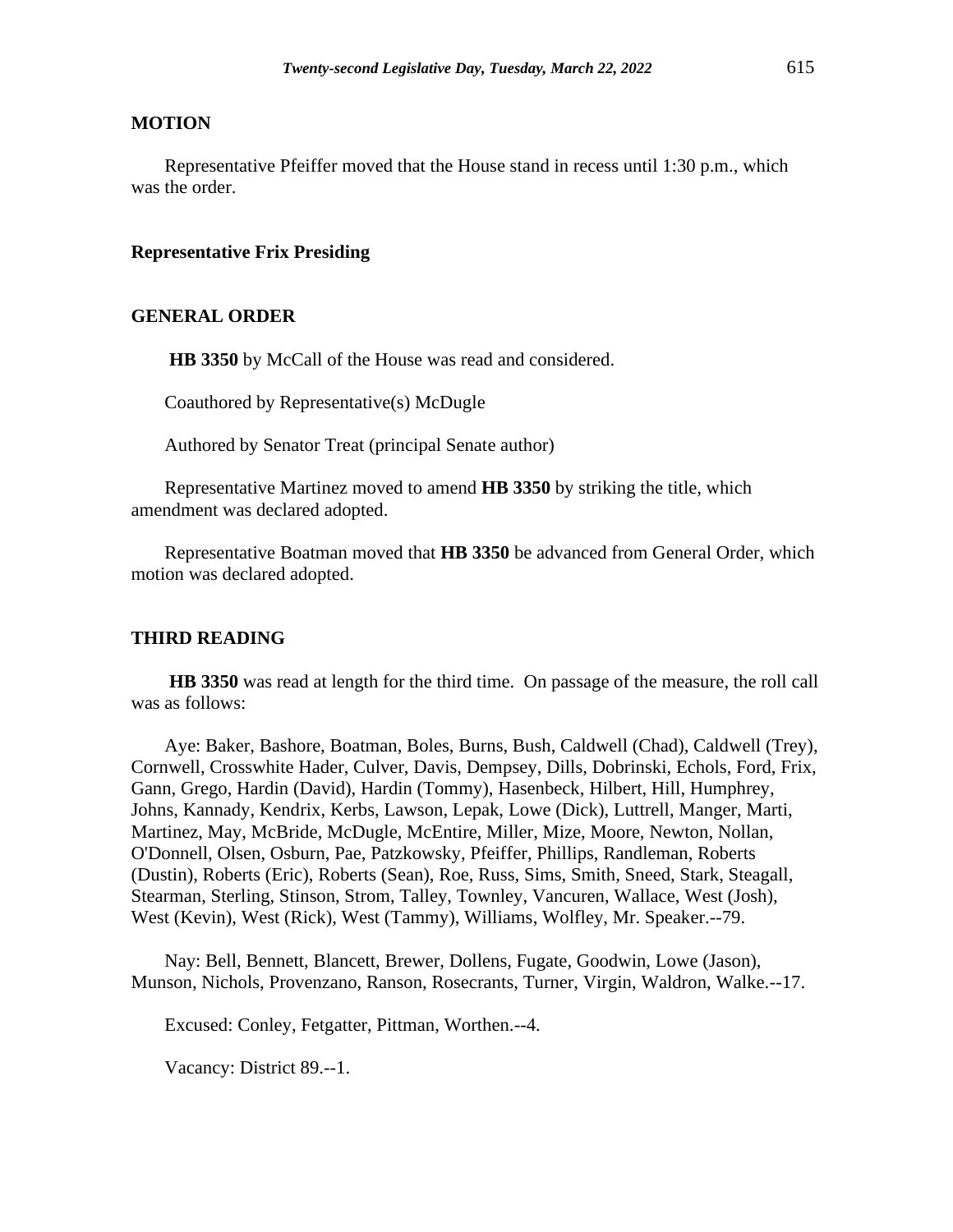The measure passed.

**HB 3350** was referred for engrossment.

# **GENERAL ORDER**

**HJR 1002** by Hardin (Tommy) of the House was read and considered.

Coauthored by Representative(s) McDugle, Burns

Authored by Senator Simpson (principal Senate author)

Representative Osburn moved to amend **HJR 1002** by striking the title, which amendment was declared adopted.

Representative Hardin (Tommy) moved that **HJR 1002** be advanced from General Order, which motion was declared adopted.

#### **THIRD READING**

**HJR 1002** was read at length for the third time. On passage of the measure, the roll call was as follows:

Aye: Baker, Bashore, Boatman, Burns, Bush, Caldwell (Chad), Caldwell (Trey), Cornwell, Crosswhite Hader, Culver, Davis, Dempsey, Dills, Dobrinski, Fetgatter, Ford, Frix, Gann, Grego, Hardin (David), Hardin (Tommy), Hasenbeck, Hilbert, Hill, Humphrey, Johns, Kendrix, Kerbs, Lawson, Lepak, Lowe (Dick), Luttrell, Manger, Marti, May, McBride, McDugle, Miller, Mize, Moore, Newton, Nollan, O'Donnell, Olsen, Osburn, Patzkowsky, Pfeiffer, Randleman, Roberts (Dustin), Roberts (Eric), Roe, Russ, Sims, Smith, Sneed, Stark, Steagall, Stearman, Sterling, Stinson, Strom, Talley, Townley, Vancuren, Wallace, West (Josh), West (Kevin), West (Rick), West (Tammy), Williams, Wolfley, Worthen, Mr. Speaker.--73.

Nay: Bell, Bennett, Boles, Brewer, Dollens, Echols, Fugate, Goodwin, Lowe (Jason), Martinez, McEntire, Munson, Nichols, Pae, Provenzano, Ranson, Rosecrants, Turner, Virgin, Waldron, Walke.--21.

Excused: Blancett, Conley, Kannady, Phillips, Pittman, Roberts (Sean).--6.

Vacancy: District 89.--1.

The measure passed.

**HJR 1002** was referred for engrossment.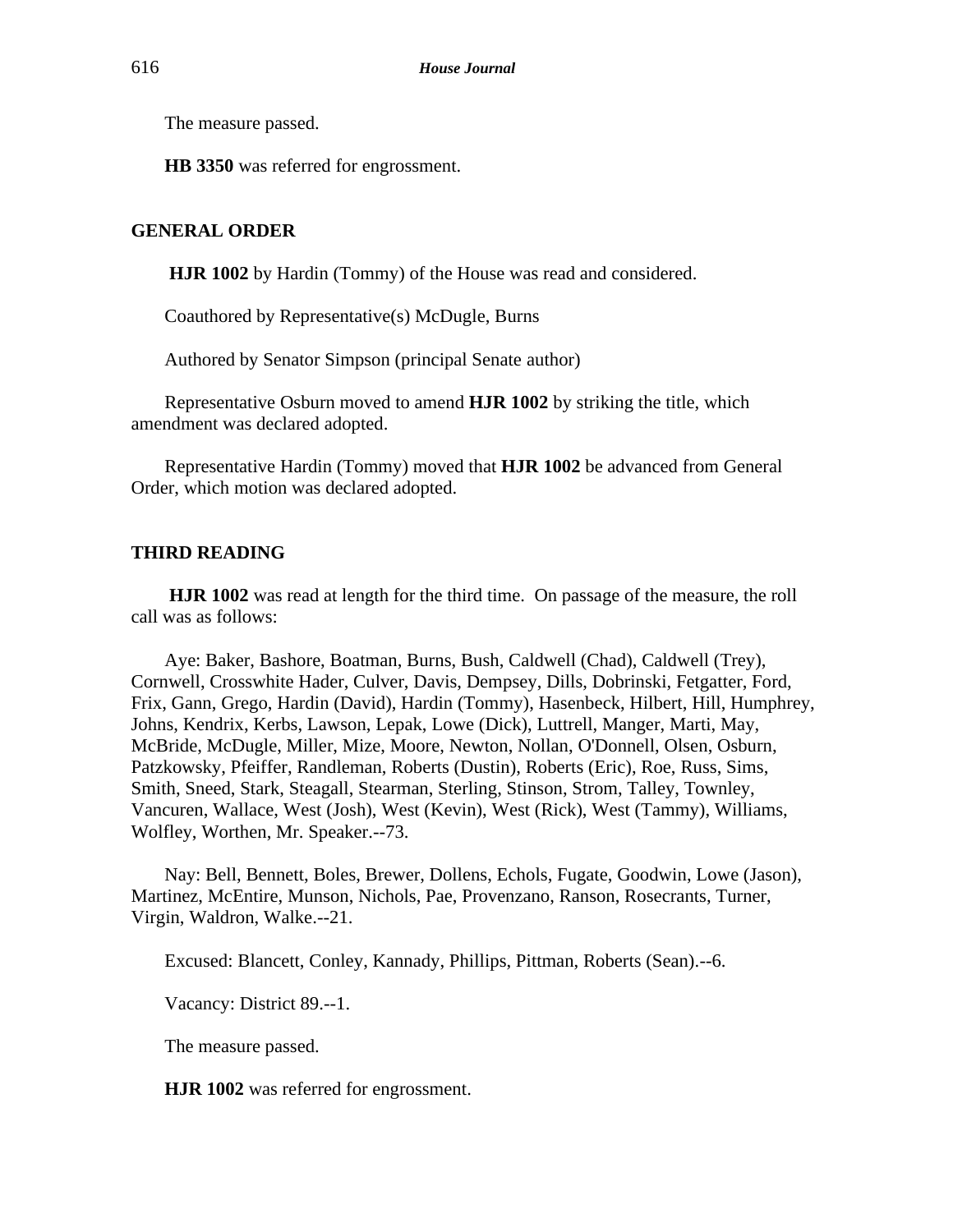#### **GENERAL ORDER**

**HJR 1058** by Newton et al. of the House was read and considered.

Authored by Senator Taylor (principal Senate author)

Representative Osburn moved to amend **HJR 1058** by striking the title, which amendment was declared adopted.

Representative Newton moved that **HJR 1058** be advanced from General Order, which motion was declared adopted.

#### **Representative Mize Presiding**

# **THIRD READING**

**HJR 1058** was read at length for the third time. On passage of the measure, the roll call was as follows:

Aye: Baker, Bashore, Boatman, Boles, Burns, Bush, Caldwell (Chad), Caldwell (Trey), Cornwell, Crosswhite Hader, Culver, Davis, Dempsey, Dills, Dobrinski, Echols, Fetgatter, Ford, Frix, Gann, Grego, Hardin (David), Hardin (Tommy), Hasenbeck, Hilbert, Hill, Humphrey, Johns, Kendrix, Kerbs, Lowe (Dick), Luttrell, Manger, Marti, Martinez, May, McBride, McDugle, Miller, Mize, Moore, Newton, Nollan, O'Donnell, Olsen, Osburn, Patzkowsky, Pfeiffer, Phillips, Randleman, Roberts (Dustin), Roberts (Eric), Roe, Russ, Smith, Sneed, Stark, Steagall, Stearman, Sterling, Stinson, Strom, Talley, Townley, Vancuren, Wallace, West (Josh), West (Kevin), West (Rick), West (Tammy), Williams, Wolfley, Worthen, Mr. Speaker.--74.

Nay: Bell, Bennett, Blancett, Brewer, Dollens, Fugate, Goodwin, Lawson, Lepak, Lowe (Jason), McEntire, Munson, Nichols, Pae, Provenzano, Ranson, Rosecrants, Turner, Virgin, Waldron, Walke.--21.

Excused: Conley, Kannady, Pittman, Roberts (Sean), Sims.--5.

Vacancy: District 89.--1.

The measure passed.

**HJR 1058** was referred for engrossment.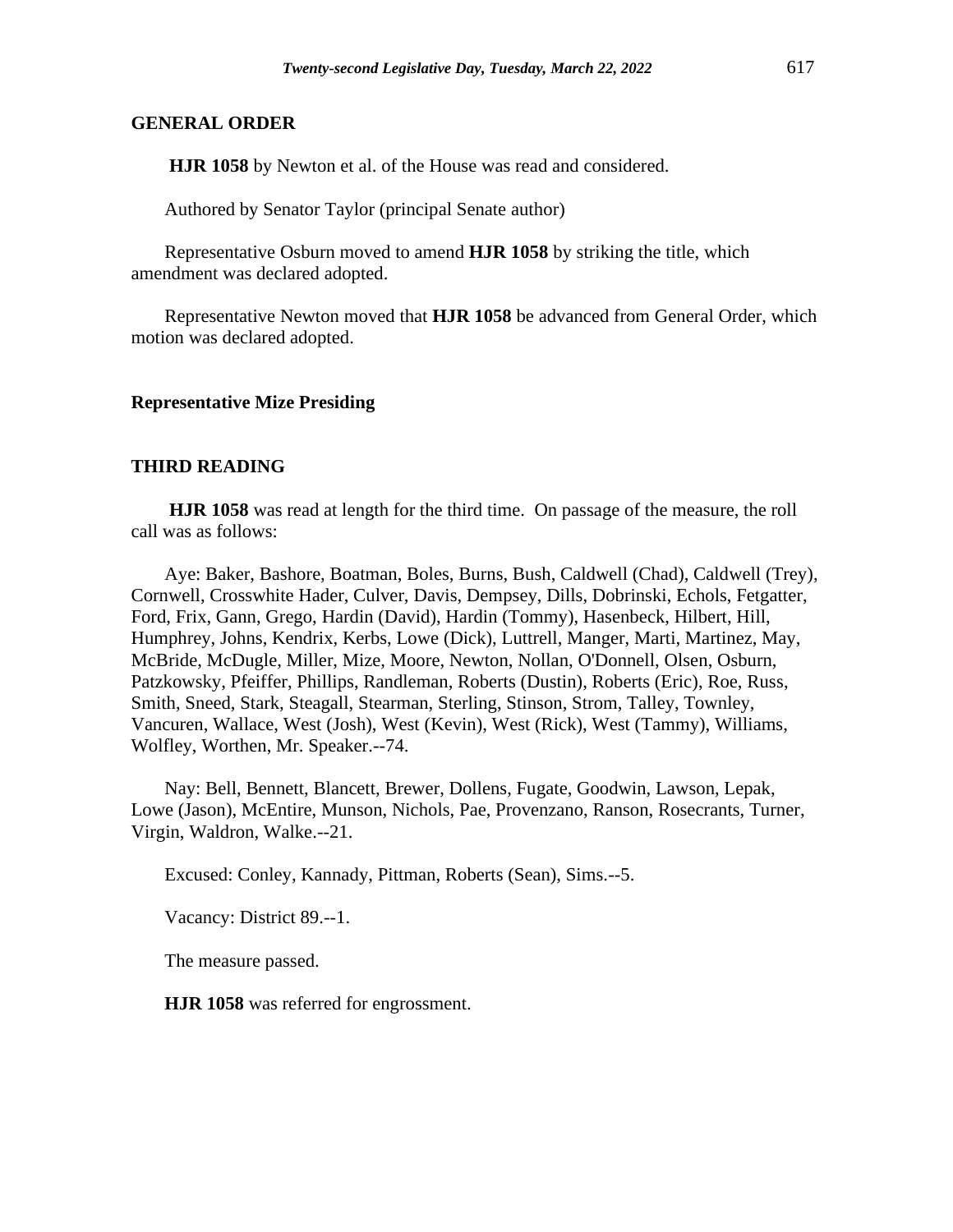# **GENERAL ORDER**

**HJR 1059** by Newton et al. of the House was read and considered.

Authored by Senator Taylor (principal Senate author)

Representative Osburn moved to amend **HJR 1059** by striking the title, which amendment was declared adopted.

Representative Newton moved that **HJR 1059** be advanced from General Order, which motion was declared adopted.

# **THIRD READING**

**HJR 1059** was read at length for the third time. On passage of the measure, the roll call was as follows:

Aye: Baker, Bashore, Boatman, Boles, Burns, Bush, Caldwell (Chad), Caldwell (Trey), Cornwell, Crosswhite Hader, Culver, Davis, Dempsey, Dills, Dobrinski, Echols, Fetgatter, Ford, Frix, Gann, Grego, Hardin (David), Hardin (Tommy), Hilbert, Hill, Humphrey, Johns, Kendrix, Kerbs, Lowe (Dick), Luttrell, Manger, Marti, Martinez, May, McBride, McDugle, Miller, Mize, Moore, Newton, Nollan, O'Donnell, Osburn, Patzkowsky, Pfeiffer, Phillips, Randleman, Roberts (Dustin), Roberts (Eric), Roe, Russ, Sims, Smith, Sneed, Stark, Steagall, Stearman, Sterling, Stinson, Talley, Townley, Vancuren, Wallace, West (Josh), West (Kevin), West (Rick), West (Tammy), Williams, Wolfley, Worthen, Mr. Speaker.--72.

Nay: Bennett, Blancett, Dollens, Fugate, Goodwin, Lawson, Lepak, Lowe (Jason), McEntire, Munson, Nichols, Pae, Provenzano, Ranson, Rosecrants, Turner, Virgin, Waldron, Walke.--19.

Excused: Bell, Brewer, Conley, Hasenbeck, Kannady, Olsen, Pittman, Roberts (Sean), Strom.--9.

Vacancy: District 89.--1.

The measure passed.

**HJR 1059** was referred for engrossment.

#### **GENERAL ORDER**

**HJR 1047** by Manger of the House was read and considered.

Coauthored by Representative(s) Phillips, McDugle, Grego, Stark, Wolfley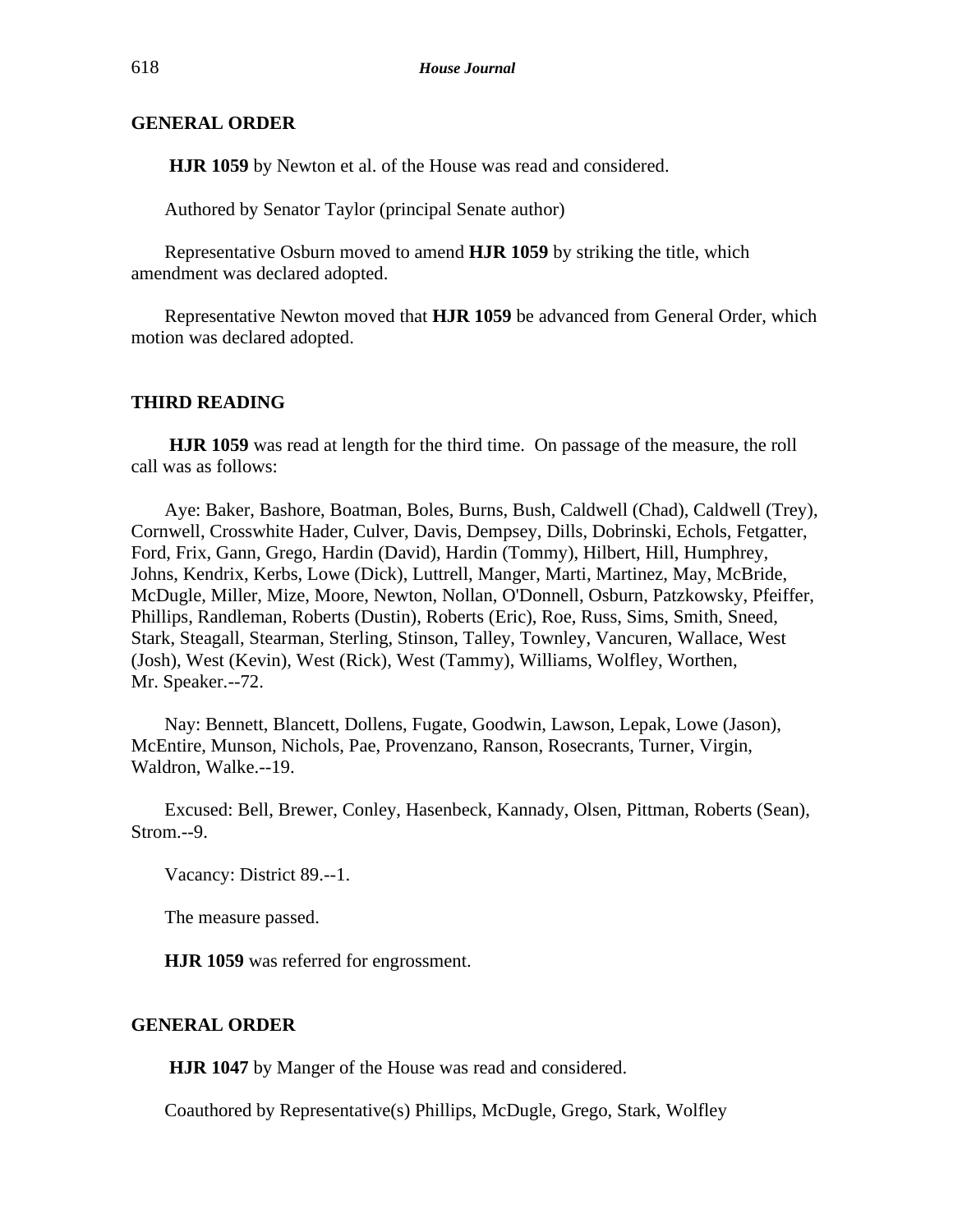Authored by Senator Pugh (principal Senate author)

Representative Osburn moved to amend **HJR 1047** by striking the title, which amendment was declared adopted.

Representative Manger moved that **HJR 1047** be advanced from General Order, which motion was declared adopted.

# **THIRD READING**

**HJR 1047** was read at length for the third time. On passage of the measure, the roll call was as follows:

Aye: Baker, Bashore, Bennett, Boatman, Boles, Brewer, Bush, Caldwell (Chad), Caldwell (Trey), Cornwell, Crosswhite Hader, Culver, Davis, Dempsey, Dills, Dobrinski, Dollens, Echols, Fetgatter, Ford, Frix, Gann, Grego, Hardin (David), Hardin (Tommy), Hasenbeck, Hilbert, Hill, Johns, Kannady, Kendrix, Kerbs, Lawson, Lepak, Lowe (Dick), Lowe (Jason), Luttrell, Manger, Marti, Martinez, May, McBride, McDugle, McEntire, Miller, Mize, Moore, Newton, Nichols, Nollan, O'Donnell, Olsen, Osburn, Pae, Patzkowsky, Pfeiffer, Randleman, Roberts (Dustin), Roberts (Eric), Roberts (Sean), Roe, Rosecrants, Russ, Smith, Sneed, Stark, Steagall, Stearman, Sterling, Stinson, Strom, Talley, Townley, Vancuren, Walke, Wallace, West (Josh), West (Kevin), West (Tammy), Williams, Wolfley, Worthen, Mr. Speaker.--83.

Nay: Bell, Blancett, Burns, Fugate, Goodwin, Humphrey, Munson, Provenzano, Ranson, Sims, Turner, Virgin, Waldron.--13.

Excused: Conley, Phillips, Pittman.--3.

Constitutional Priv: West (Rick).--1.

Vacancy: District 89.--1.

The measure passed.

**HJR 1047** was referred for engrossment.

# **GENERAL ORDER**

**HJR 1048** by West (Josh) et al. of the House was read and considered.

Coauthored by Representative(s) Moore

Authored by Senator Garvin (principal Senate author)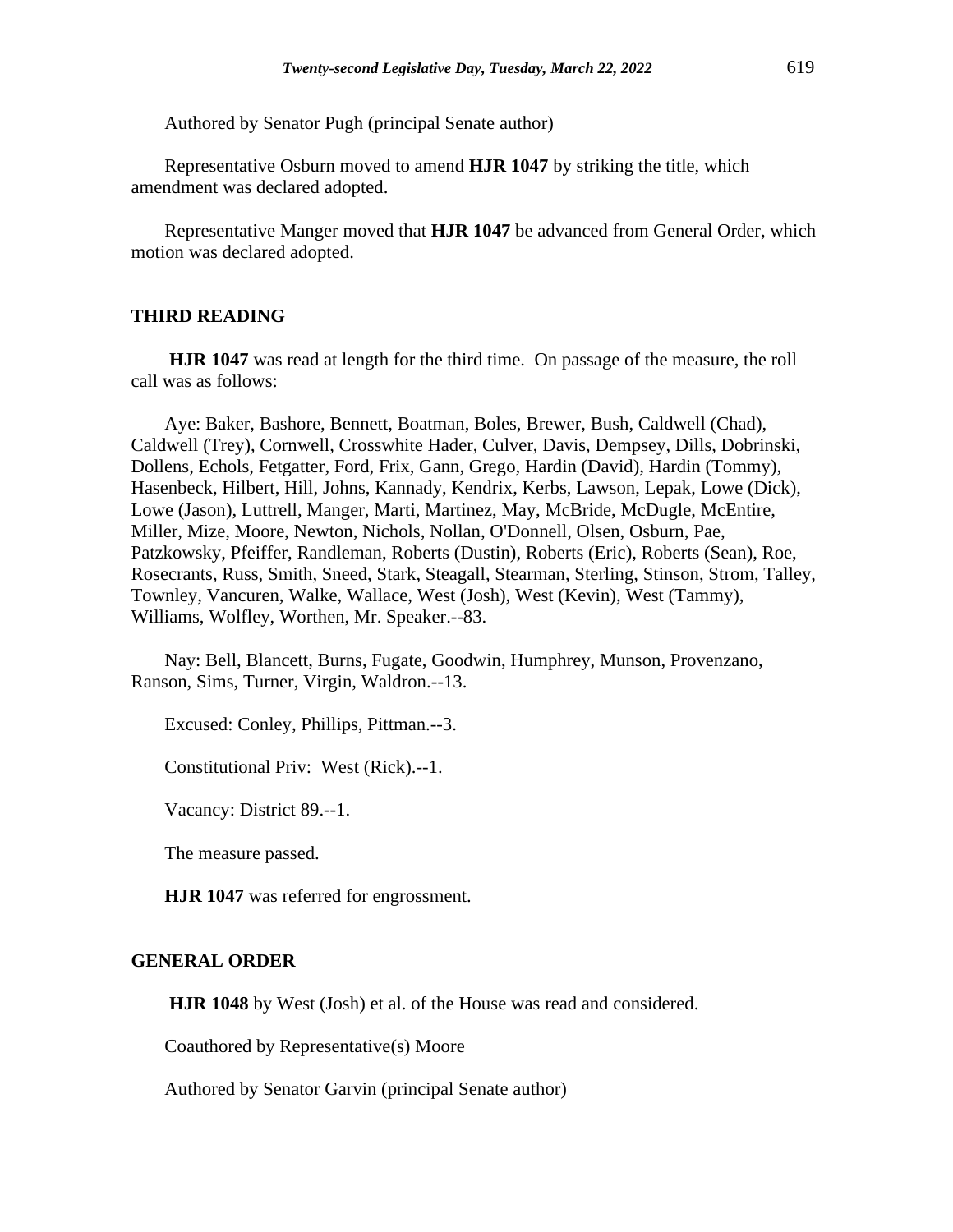Representative West (Josh) moved to amend **HJR 1048** by striking the title, the enacting clause, the entire bill and inserting in lieu thereof a floor substitute, which floor substitute was declared adopted.

Representative West (Josh) moved that **HJR 1048** be advanced from General Order, which motion was declared adopted.

# **THIRD READING**

**HJR 1048** was read at length for the third time. On passage of the measure, the roll call was as follows:

Aye: Baker, Bashore, Boatman, Boles, Burns, Bush, Caldwell (Chad), Caldwell (Trey), Cornwell, Culver, Dempsey, Dills, Dobrinski, Echols, Fetgatter, Ford, Frix, Gann, Grego, Hardin (David), Hardin (Tommy), Hasenbeck, Hilbert, Hill, Humphrey, Johns, Kendrix, Kerbs, Lawson, Lepak, Lowe (Dick), Luttrell, Manger, Marti, Martinez, May, McBride, McDugle, McEntire, Miller, Mize, Moore, Newton, Nollan, O'Donnell, Olsen, Osburn, Pae, Patzkowsky, Pfeiffer, Phillips, Randleman, Roberts (Dustin), Roberts (Eric), Roberts (Sean), Roe, Russ, Sims, Smith, Sneed, Stark, Steagall, Sterling, Stinson, Strom, Talley, Townley, Vancuren, Wallace, West (Josh), West (Kevin), West (Rick), West (Tammy), Williams, Wolfley, Worthen, Mr. Speaker.--77.

Nay: Bell, Bennett, Blancett, Brewer, Crosswhite Hader, Dollens, Fugate, Goodwin, Lowe (Jason), Munson, Nichols, Provenzano, Ranson, Rosecrants, Stearman, Turner, Virgin, Waldron, Walke.--19.

Excused: Conley, Davis, Kannady, Pittman.--4.

Vacancy: District 89.--1.

The measure passed.

**HJR 1048** was referred for engrossment.

#### **GENERAL ORDER**

**HB 4367** by Patzkowsky et al. of the House was read and considered.

Authored by Senator Pederson (principal Senate author)

Representative Osburn moved to amend **HB 4367** by striking the title, which amendment was declared adopted.

Representative Patzkowsky moved that **HB 4367** be advanced from General Order, which motion was declared adopted.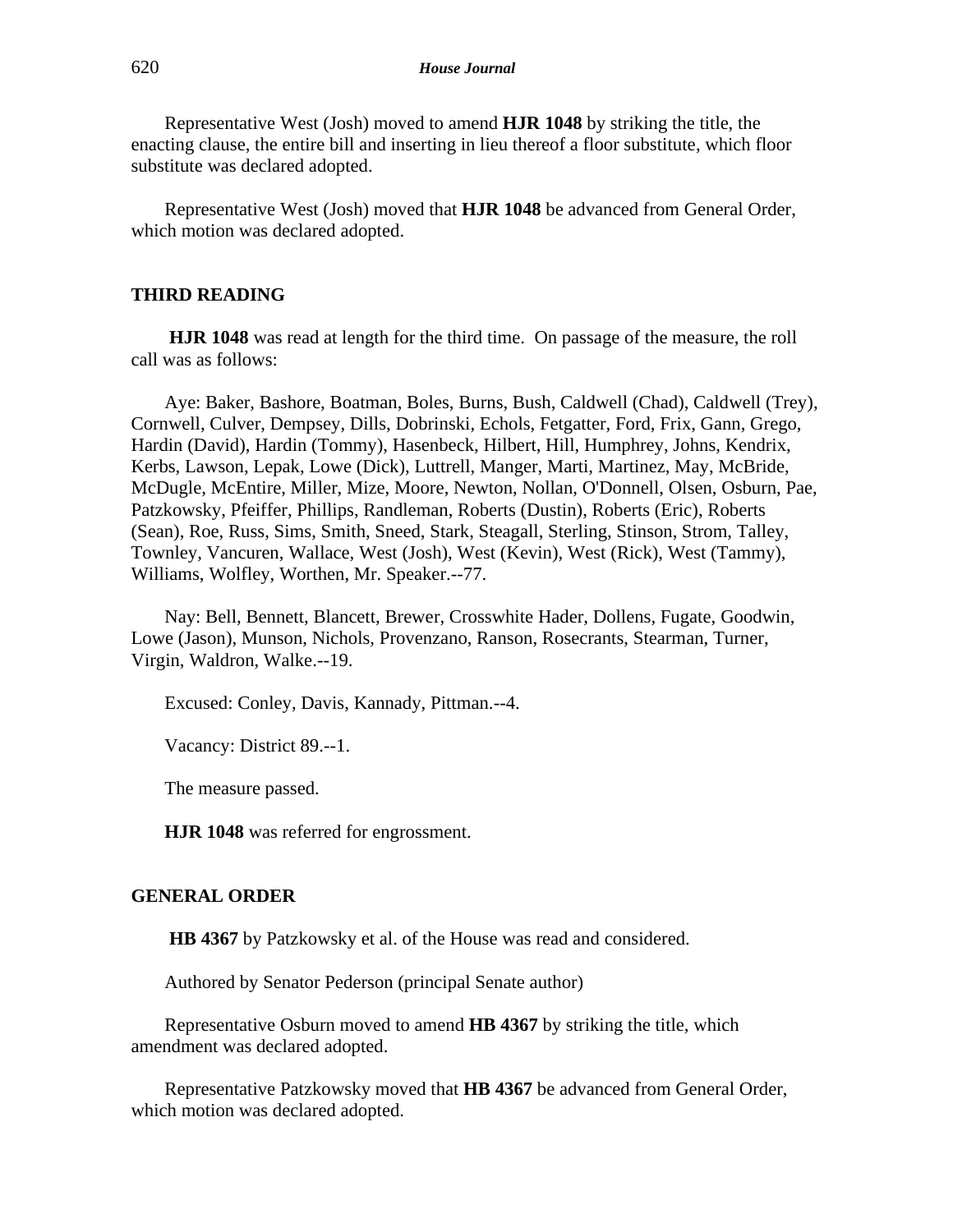**HB 4367** was read at length for the third time. On passage of the measure, the roll call was as follows:

Aye: Baker, Bashore, Bell, Bennett, Blancett, Boatman, Boles, Brewer, Burns, Caldwell (Chad), Caldwell (Trey), Cornwell, Crosswhite Hader, Culver, Dempsey, Dills, Dobrinski, Dollens, Echols, Fetgatter, Ford, Frix, Fugate, Gann, Grego, Hardin (David), Hardin (Tommy), Hilbert, Hill, Humphrey, Johns, Kendrix, Kerbs, Lawson, Lepak, Lowe (Dick), Lowe (Jason), Luttrell, Manger, Marti, Martinez, May, McBride, McDugle, McEntire, Miller, Mize, Moore, Munson, Newton, Nichols, Nollan, O'Donnell, Olsen, Osburn, Pae, Patzkowsky, Pfeiffer, Phillips, Provenzano, Randleman, Ranson, Roberts (Dustin), Roberts (Eric), Roberts (Sean), Roe, Rosecrants, Russ, Sims, Smith, Sneed, Stark, Steagall, Stearman, Sterling, Stinson, Strom, Talley, Townley, Vancuren, Virgin, Waldron, Walke, Wallace, West (Josh), West (Kevin), West (Rick), West (Tammy), Williams, Wolfley, Worthen, Mr. Speaker.--92.

Nay: Goodwin, Turner.--2.

Excused: Bush, Conley, Davis, Hasenbeck, Kannady, Pittman.--6.

Vacancy: District 89.--1.

The measure passed.

**HB 4367** was referred for engrossment.

# **GENERAL ORDER**

**HB 2627** by Patzkowsky of the House was read and considered.

Authored by Senator Montgomery (principal Senate author)

Representative Osburn moved to amend **HB 2627** by striking the title, which amendment was declared adopted.

Representative Patzkowsky moved that **HB 2627** be advanced from General Order, which motion was declared adopted.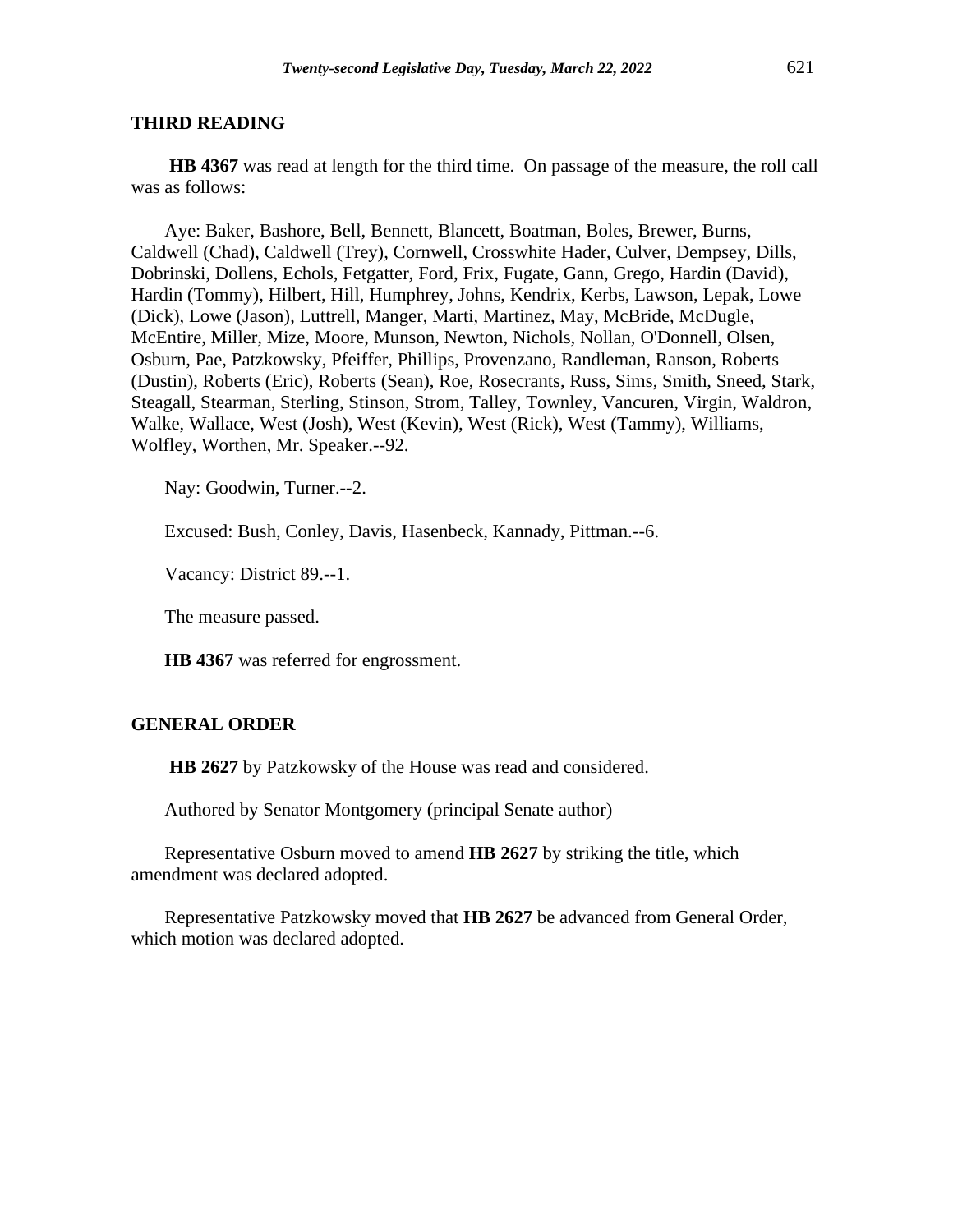**HB 2627** was read at length for the third time. On passage of the measure and emergency, the roll call was as follows:

Aye: Baker, Bashore, Bennett, Blancett, Boatman, Boles, Brewer, Burns, Bush, Caldwell (Chad), Caldwell (Trey), Cornwell, Crosswhite Hader, Culver, Dempsey, Dills, Dobrinski, Dollens, Echols, Fetgatter, Ford, Frix, Fugate, Gann, Goodwin, Grego, Hardin (Tommy), Hasenbeck, Hilbert, Hill, Humphrey, Johns, Kannady, Kendrix, Kerbs, Lawson, Lepak, Lowe (Dick), Lowe (Jason), Luttrell, Manger, Marti, Martinez, May, McBride, McDugle, McEntire, Miller, Mize, Moore, Munson, Newton, Nichols, Nollan, O'Donnell, Olsen, Osburn, Pae, Patzkowsky, Pfeiffer, Phillips, Provenzano, Randleman, Ranson, Roberts (Dustin), Roberts (Eric), Roberts (Sean), Roe, Rosecrants, Russ, Sims, Smith, Sneed, Stark, Steagall, Stearman, Sterling, Stinson, Strom, Talley, Townley, Turner, Vancuren, Virgin, Waldron, Walke, Wallace, West (Josh), West (Kevin), West (Rick), West (Tammy), Williams, Wolfley, Worthen, Mr. Speaker.--95.

Excused: Bell, Conley, Davis, Hardin (David), Pittman.--5.

Vacancy: District 89.--1.

The measure and emergency passed.

**HB 2627** was referred for engrossment.

# **GENERAL ORDER**

**HB 3359** by McCall of the House was read and considered.

Authored by Senator Pederson (principal Senate author)

Representative Echols moved that **HB 3359** be advanced from General Order, which motion was declared adopted.

#### **THIRD READING**

**HB 3359** was read at length for the third time. On passage of the measure and emergency, the roll call was as follows:

Aye: Baker, Bashore, Bennett, Blancett, Boatman, Boles, Brewer, Burns, Bush, Caldwell (Chad), Caldwell (Trey), Cornwell, Crosswhite Hader, Culver, Dempsey, Dills, Dollens, Echols, Fetgatter, Ford, Frix, Fugate, Gann, Goodwin, Grego, Hardin (David), Hardin (Tommy), Hasenbeck, Hilbert, Hill, Humphrey, Johns, Kannady, Kendrix, Kerbs, Lepak, Lowe (Dick), Lowe (Jason), Manger, Marti, Martinez, May, McBride, McDugle, McEntire, Miller, Mize, Moore, Munson, Newton, Nichols, Nollan, O'Donnell, Olsen, Osburn, Pae, Patzkowsky, Pfeiffer, Phillips, Provenzano, Randleman, Ranson, Roberts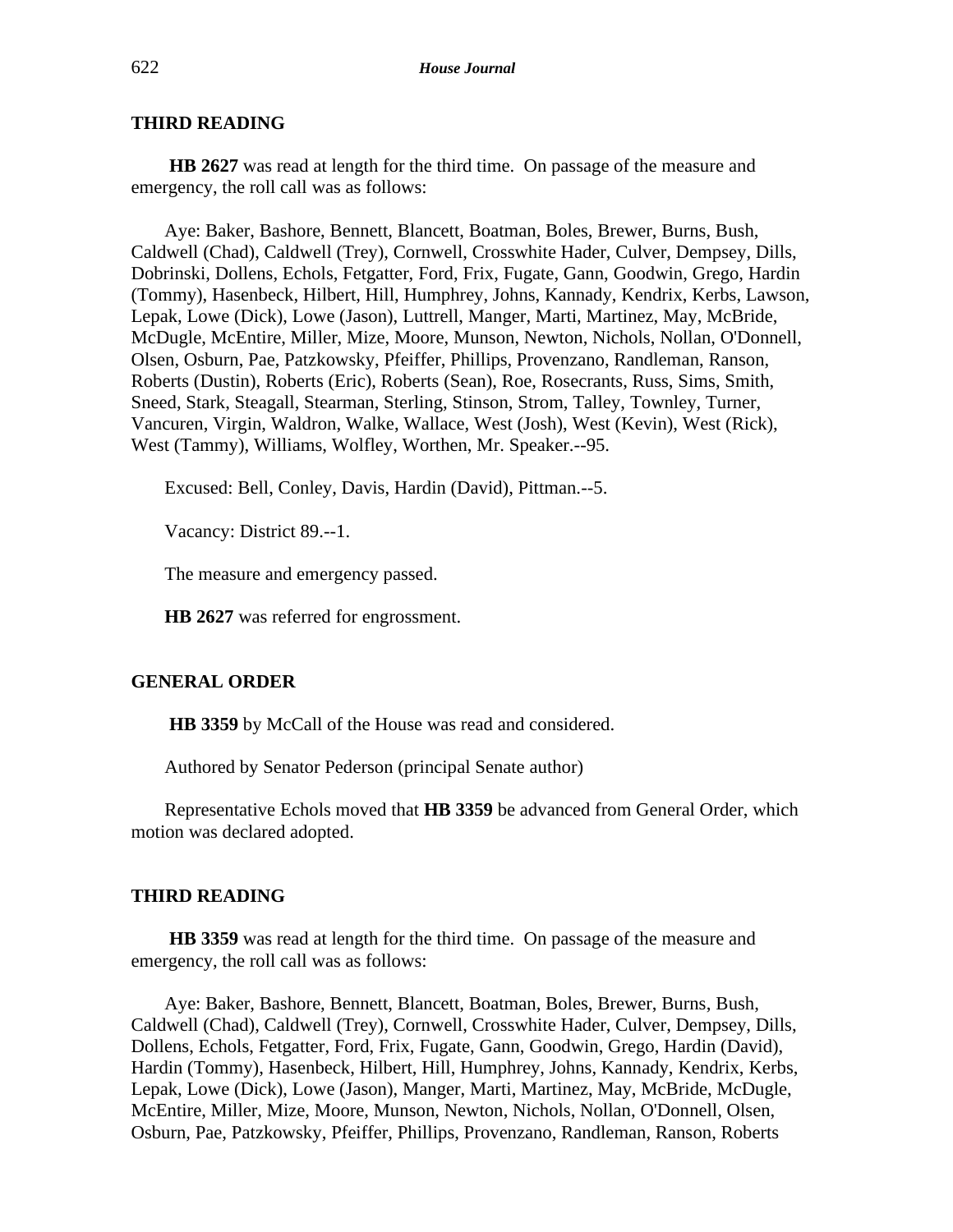(Dustin), Roberts (Eric), Roberts (Sean), Roe, Rosecrants, Sims, Smith, Sneed, Stark, Steagall, Stearman, Sterling, Stinson, Strom, Talley, Townley, Turner, Vancuren, Waldron, Walke, Wallace, West (Josh), West (Kevin), West (Rick), West (Tammy), Williams, Wolfley, Worthen, Mr. Speaker.--91.

Excused: Bell, Conley, Davis, Dobrinski, Lawson, Luttrell, Pittman, Russ, Virgin.--9.

Vacancy: District 89.--1.

The measure and emergency passed.

**HB 3359** was referred for engrossment.

#### **GENERAL ORDER**

**HB 2067** by McCall of the House was read and considered.

Authored by Senator Thompson (principal Senate author)

Representative Echols moved that **HB 2067** be advanced from General Order, which motion was declared adopted.

#### **THIRD READING**

**HB 2067** was read at length for the third time. On passage of the measure and emergency, the roll call was as follows:

Aye: Baker, Bashore, Bell, Bennett, Blancett, Boatman, Boles, Brewer, Burns, Bush, Caldwell (Chad), Caldwell (Trey), Cornwell, Crosswhite Hader, Culver, Dempsey, Dills, Dobrinski, Dollens, Echols, Fetgatter, Ford, Frix, Fugate, Gann, Goodwin, Grego, Hardin (David), Hardin (Tommy), Hasenbeck, Hilbert, Hill, Humphrey, Johns, Kannady, Kendrix, Kerbs, Lawson, Lepak, Lowe (Dick), Lowe (Jason), Luttrell, Manger, Marti, Martinez, May, McBride, McDugle, McEntire, Miller, Mize, Moore, Munson, Newton, Nichols, Nollan, O'Donnell, Olsen, Osburn, Pae, Patzkowsky, Pfeiffer, Phillips, Provenzano, Randleman, Ranson, Roberts (Dustin), Roberts (Eric), Roberts (Sean), Roe, Rosecrants, Smith, Sneed, Stark, Steagall, Stearman, Sterling, Strom, Talley, Townley, Turner, Vancuren, Waldron, Walke, Wallace, West (Josh), West (Kevin), West (Rick), West (Tammy), Williams, Wolfley, Worthen, Mr. Speaker.--93.

Excused: Conley, Davis, Pittman, Russ, Sims, Stinson, Virgin.--7.

Vacancy: District 89.--1.

The measure and emergency passed.

**HB 2067** was referred for engrossment.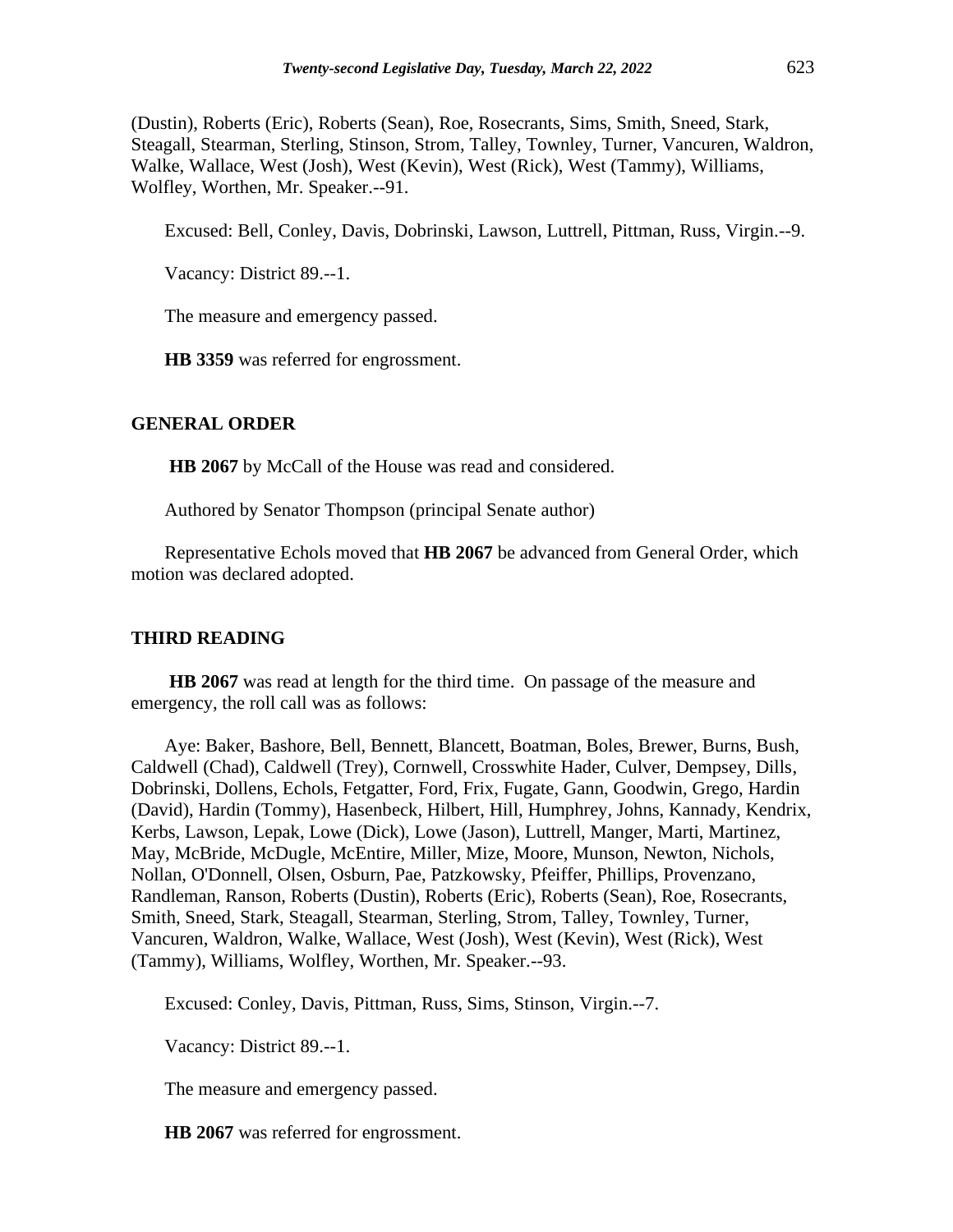# **GENERAL ORDER**

**HB 4150** by Luttrell et al. of the House was read and considered.

Authored by Senator Coleman (principal Senate author)

Representative Luttrell moved that **HB 4150** be advanced from General Order, which motion was declared adopted.

# **THIRD READING**

**HB 4150** was read at length for the third time. On passage of the measure, the roll call was as follows:

Aye: Baker, Bashore, Bell, Bennett, Blancett, Boatman, Boles, Brewer, Burns, Bush, Caldwell (Chad), Caldwell (Trey), Cornwell, Crosswhite Hader, Culver, Dempsey, Dills, Dobrinski, Dollens, Echols, Fetgatter, Ford, Frix, Fugate, Goodwin, Grego, Hardin (David), Hasenbeck, Hilbert, Hill, Humphrey, Johns, Kannady, Kendrix, Kerbs, Lawson, Lepak, Lowe (Jason), Luttrell, Manger, Marti, May, McBride, McDugle, McEntire, Miller, Mize, Moore, Munson, Nichols, Nollan, O'Donnell, Olsen, Osburn, Pae, Patzkowsky, Pfeiffer, Phillips, Provenzano, Randleman, Ranson, Roberts (Dustin), Roberts (Eric), Roe, Rosecrants, Smith, Sneed, Stark, Steagall, Stearman, Strom, Talley, Townley, Turner, Virgin, Waldron, Walke, Wallace, West (Josh), West (Kevin), West (Rick), West (Tammy), Williams, Wolfley, Worthen, Mr. Speaker.--86.

Excused: Conley, Davis, Gann, Hardin (Tommy), Lowe (Dick), Martinez, Newton, Pittman, Roberts (Sean), Russ, Sims, Sterling, Stinson, Vancuren.--14.

Vacancy: District 89.--1.

The measure passed.

**HB 4150** was referred for engrossment.

#### **GENERAL ORDER**

**HB 4191** by Humphrey et al. of the House and Weaver of the Senate was read and considered.

Representative Wallace moved to amend **HB 4191** by striking the title, which amendment was declared adopted.

Representative Humphrey moved that **HB 4191** be advanced from General Order, which motion was declared adopted.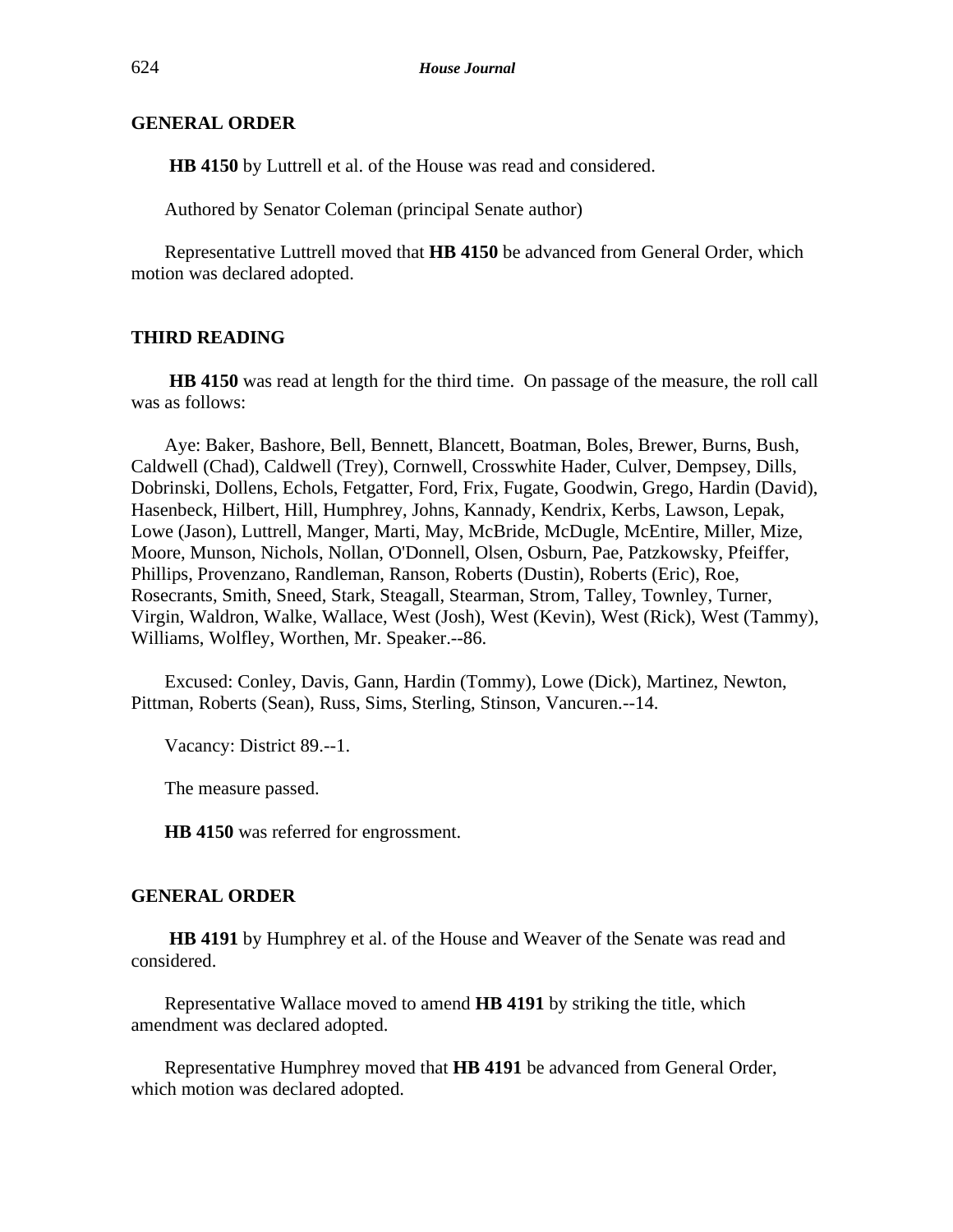**HB 4191** was read at length for the third time. On passage of the measure, the roll call was as follows:

Aye: Baker, Bashore, Boles, Burns, Bush, Caldwell (Chad), Caldwell (Trey), Cornwell, Crosswhite Hader, Culver, Davis, Dempsey, Dills, Echols, Fetgatter, Ford, Frix, Grego, Hardin (David), Hardin (Tommy), Hasenbeck, Hilbert, Hill, Humphrey, Johns, Kannady, Kendrix, Kerbs, Lawson, Lowe (Dick), Luttrell, Martinez, May, McBride, McDugle, Miller, Mize, Moore, Newton, Nollan, O'Donnell, Olsen, Osburn, Pae, Patzkowsky, Pfeiffer, Phillips, Randleman, Roberts (Dustin), Roberts (Eric), Roberts (Sean), Roe, Sims, Smith, Sneed, Stark, Steagall, Sterling, Stinson, Talley, Townley, Vancuren, Wallace, West (Josh), West (Kevin), West (Rick), West (Tammy), Williams, Wolfley, Worthen, Mr. Speaker.--71.

Nay: Bell, Bennett, Blancett, Brewer, Dollens, Fugate, Goodwin, Lowe (Jason), Munson, Nichols, Pittman, Provenzano, Ranson, Rosecrants, Stearman, Turner, Virgin, Waldron, Walke.--19.

Excused: Boatman, Conley, Dobrinski, Gann, Lepak, Manger, Marti, McEntire, Russ, Strom.--10.

Vacancy: District 89.--1.

The measure passed.

**HB 4191** was referred for engrossment.

#### **Speaker Pro Tempore Hilbert Presiding**

#### **MOTION**

Representative Echols moved to suspend House Rule 8.8 for the purpose of allowing consideration of untimely filed floor amendments on the following measure: **HB 3349**, which motion was declared adopted upon roll call as follows:

Aye: Baker, Bashore, Boatman, Boles, Burns, Bush, Caldwell (Chad), Caldwell (Trey), Cornwell, Crosswhite Hader, Culver, Davis, Dills, Echols, Fetgatter, Ford, Frix, Gann, Hardin (David), Hardin (Tommy), Hasenbeck, Hilbert, Humphrey, Johns, Kannady, Kendrix, Kerbs, Lawson, Lepak, Lowe (Dick), Martinez, May, McBride, McDugle, Miller, Moore, Newton, Nollan, O'Donnell, Olsen, Osburn, Pae, Patzkowsky, Pfeiffer, Phillips, Randleman, Roberts (Dustin), Roberts (Eric), Roberts (Sean), Roe, Sims, Smith, Stark, Steagall, Stearman, Sterling, Stinson, Strom, Talley, Vancuren, Wallace, West (Josh), West (Kevin), West (Rick), West (Tammy), Williams, Wolfley, Mr. Speaker.--68.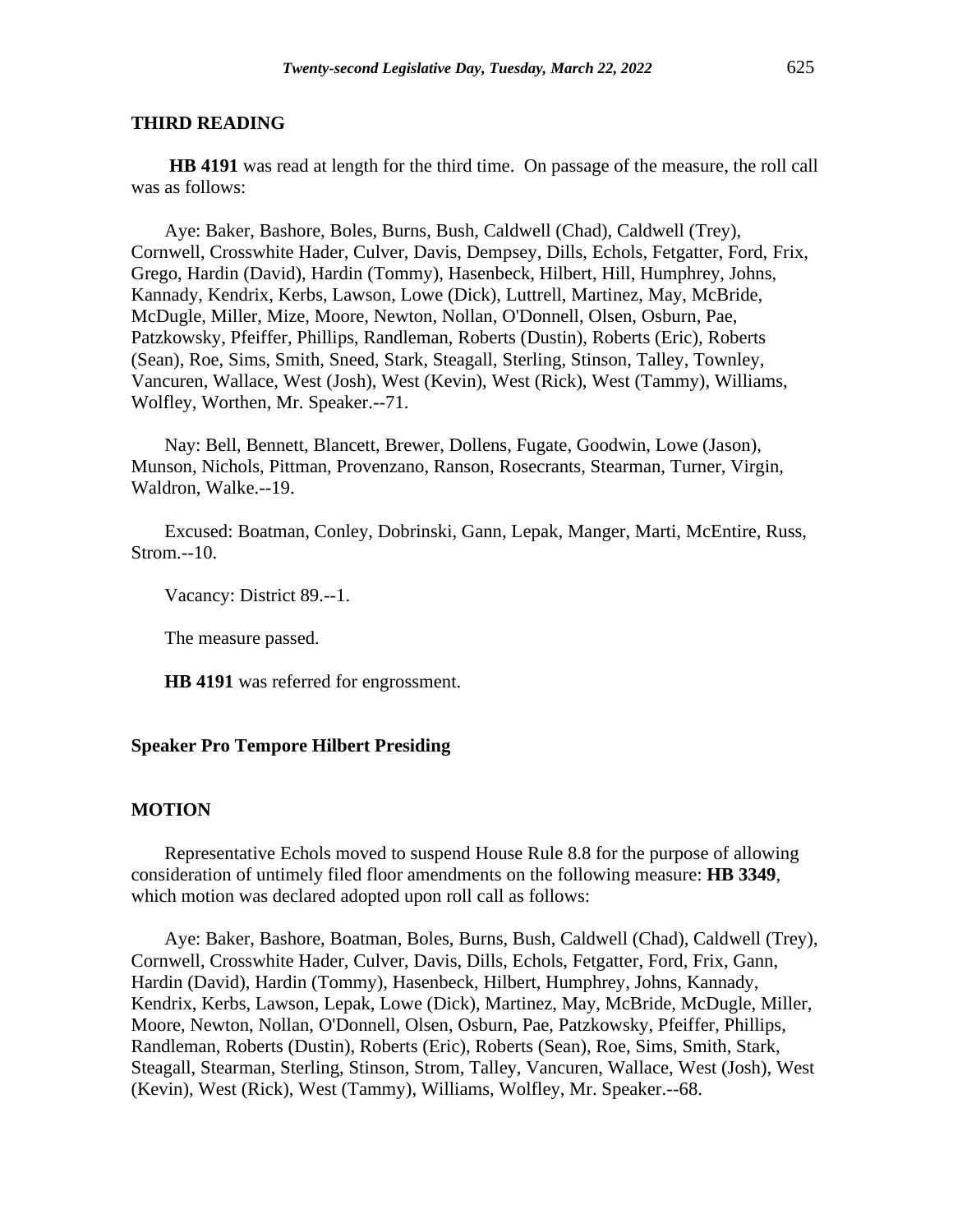Nay: Bell, Blancett, Brewer, Dollens, Goodwin, Lowe (Jason), Munson, Pittman, Ranson, Rosecrants, Turner, Virgin, Waldron, Walke.--14.

Excused: Bennett, Conley, Dempsey, Dobrinski, Fugate, Grego, Hill, Luttrell, Manger, Marti, McEntire, Mize, Nichols, Provenzano, Russ, Sneed, Townley, Worthen.--18.

Vacancy: District 89.--1.

#### **GENERAL ORDER**

**HB 3349** by McCall of the House was read and considered.

Coauthored by Representative(s) Wallace, McDugle, Phillips

Authored by Senator Treat (principal Senate author)

Pursuant to Representative Echols motion to suspend House Rule 8.8 for untimely filed amendments on Page 625, Speaker McCall moved to amend **HB 3349** by striking the title, the enacting clause, the entire bill and inserting in lieu thereof a floor substitute.

Representative Virgin moved to amend the floor substitute, Page 33, Section 2, Lines 9 and 10 by deleting the words and punctuation "and ending June 30, 2024,".

Representative Wallace moved to table the Virgin amendment, which tabling motion prevailed upon roll call as follows:

Aye: Baker, Bashore, Boatman, Boles, Burns, Caldwell (Trey), Cornwell, Crosswhite Hader, Culver, Davis, Dempsey, Dills, Dobrinski, Echols, Ford, Frix, Grego, Hardin (David), Hardin (Tommy), Hilbert, Hill, Johns, Kendrix, Kerbs, Lepak, Lowe (Dick), Manger, May, McBride, McDugle, Miller, Moore, O'Donnell, Olsen, Osburn, Patzkowsky, Pfeiffer, Phillips, Randleman, Roberts (Dustin), Roberts (Eric), Roe, Sims, Smith, Stearman, Sterling, Stinson, Strom, Talley, Vancuren, Wallace, West (Josh), West (Kevin), West (Tammy), Williams, Wolfley, Mr. Speaker.--57.

Nay: Bennett, Blancett, Brewer, Dollens, Fugate, Gann, Goodwin, Lowe (Jason), Munson, Nichols, Pittman, Provenzano, Ranson, Roberts (Sean), Rosecrants, Steagall, Turner, Virgin, Waldron, Walke, West (Rick).--21.

Excused: Bell, Bush, Caldwell (Chad), Conley, Fetgatter, Hasenbeck, Humphrey, Kannady, Lawson, Luttrell, Marti, Martinez, McEntire, Mize, Newton, Nollan, Pae, Russ, Sneed, Stark, Townley, Worthen.--22.

Vacancy: District 89.--1.

Representative Wallace pressed adoption of the floor substitute, which floor substitute was declared adopted.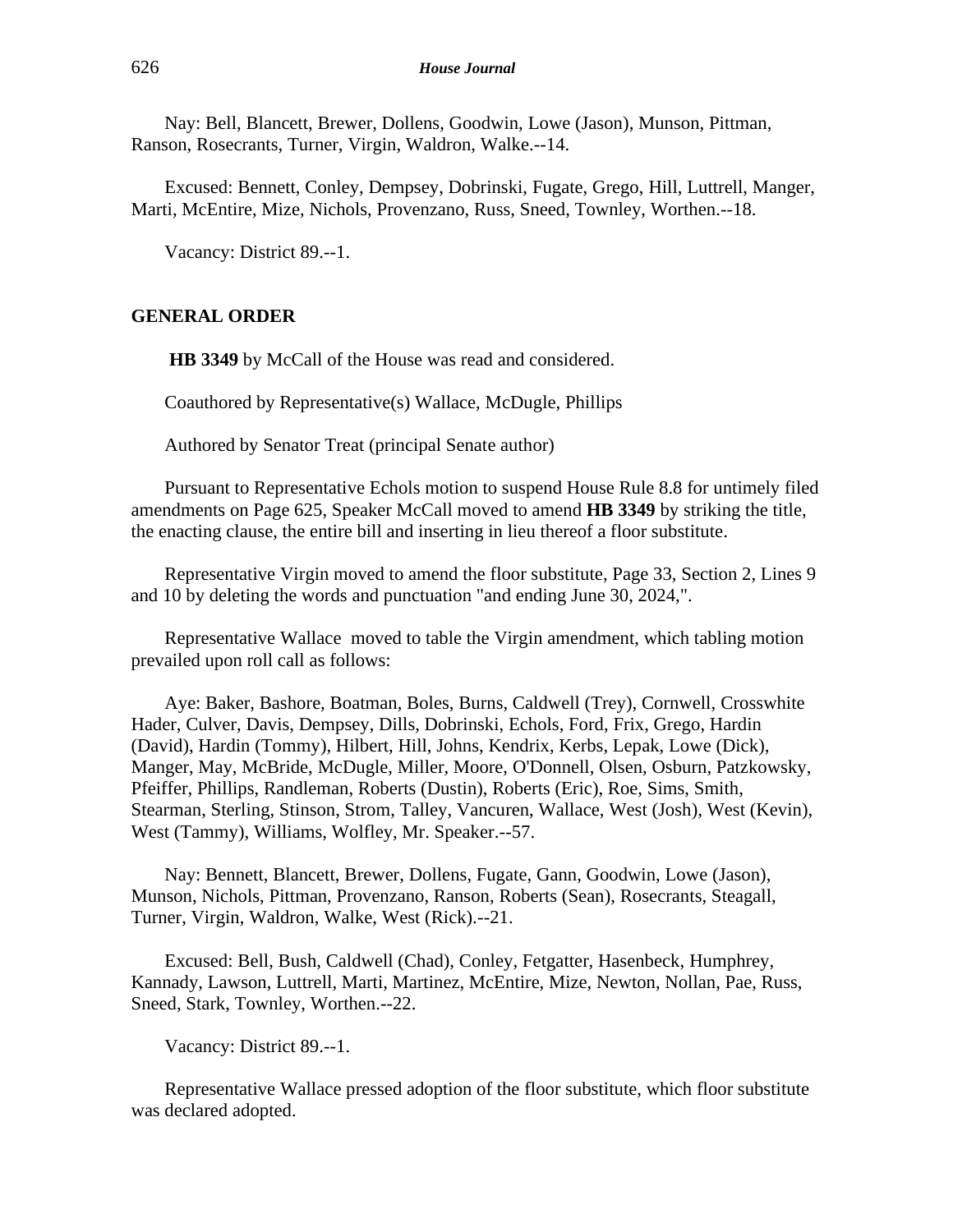Representative Wallace moved to amend **HB 3349**, as amended, by striking the title, which motion was ruled out of order.

The Presiding Officer moved to rescind adoption of the floor substitute, which was the order.

Representative Wallace moved to amend the floor substitute to **HB 3349** by striking the title, which amendment to the floor substitute was declared adopted.

Representative Wallace pressed adoption of the floor substitute, as amended, which floor substitute was declared adopted.

Representative Wallace moved that **HB 3349** be advanced from General Order, which motion was declared adopted.

# **THIRD READING**

**HB 3349** was read at length for the third time. On passage of the measure and emergency, the roll call was as follows:

Aye: Baker, Bashore, Bell, Bennett, Blancett, Boatman, Boles, Brewer, Burns, Bush, Caldwell (Chad), Caldwell (Trey), Cornwell, Crosswhite Hader, Culver, Davis, Dempsey, Dills, Dobrinski, Dollens, Echols, Fetgatter, Ford, Frix, Fugate, Gann, Goodwin, Grego, Hardin (David), Hardin (Tommy), Hasenbeck, Hilbert, Hill, Humphrey, Johns, Kannady, Kendrix, Kerbs, Lawson, Lepak, Lowe (Dick), Lowe (Jason), Luttrell, Manger, Marti, Martinez, McBride, McDugle, McEntire, Miller, Mize, Moore, Munson, Newton, Nichols, Nollan, O'Donnell, Olsen, Osburn, Pae, Patzkowsky, Pfeiffer, Phillips, Pittman, Provenzano, Randleman, Ranson, Roberts (Dustin), Roberts (Eric), Roberts (Sean), Roe, Rosecrants, Sims, Smith, Sneed, Stark, Steagall, Stearman, Sterling, Stinson, Strom, Talley, Townley, Turner, Vancuren, Virgin, Waldron, Walke, Wallace, West (Josh), West (Kevin), West (Rick), West (Tammy), Williams, Wolfley, Worthen, Mr. Speaker.--97.

Excused: Conley, May, Russ.--3.

Vacancy: District 89.--1.

The measure and emergency passed.

**HB 3349** was referred for engrossment.

#### **GENERAL ORDER**

**HB 3899** by Kannady of the House was read and considered.

Authored by Senator Howard (principal Senate author)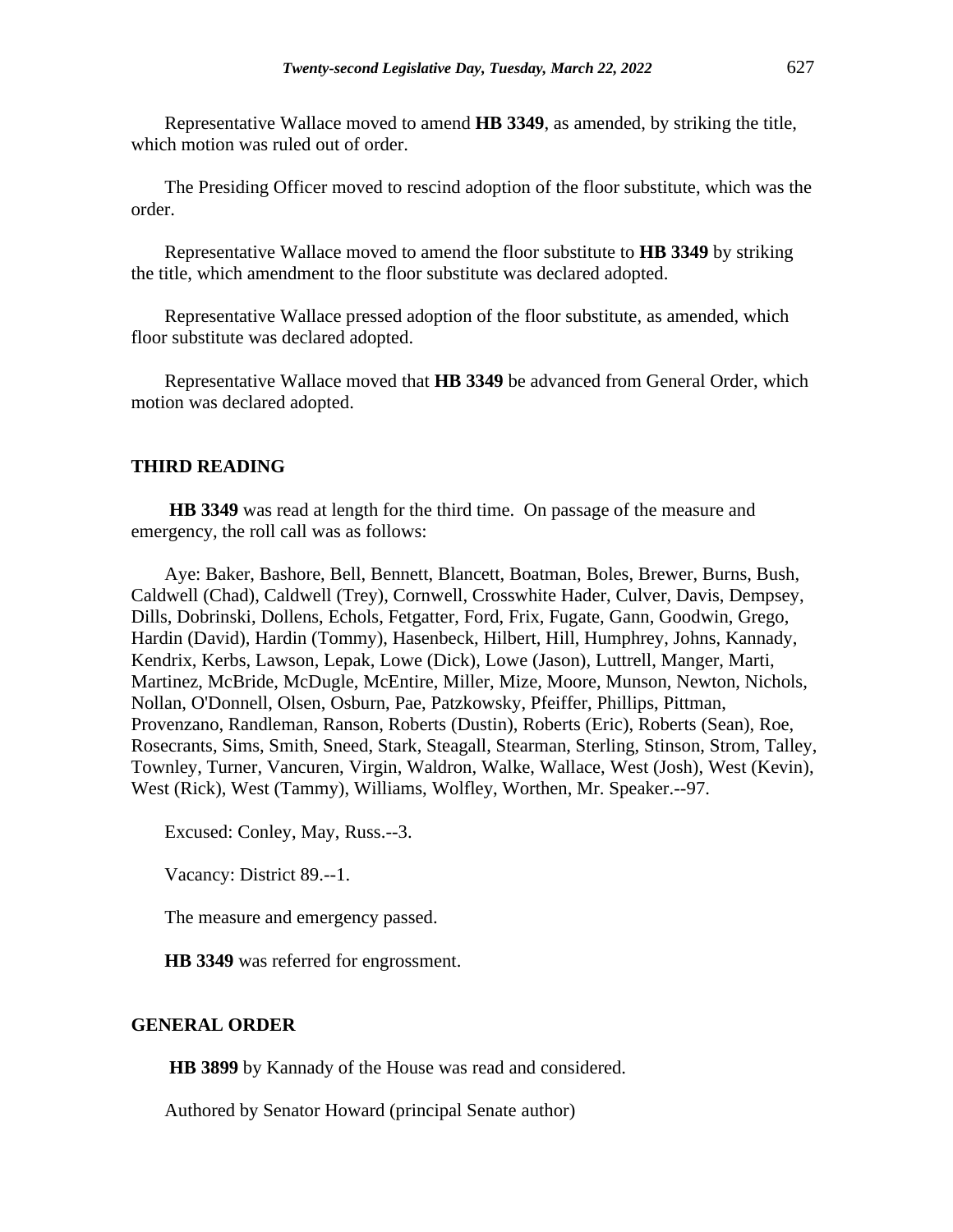Coauthored by Senator(s) Thompson

Representative Kannady moved to amend **HB 3899** by striking the title, the enacting clause, the entire bill and inserting in lieu thereof a floor substitute, which floor substitute was declared adopted.

Representative Kannady moved that **HB 3899** be advanced from General Order, which motion was declared adopted.

# **THIRD READING**

**HB 3899** was read at length for the third time. On passage of the measure, the roll call was as follows:

Aye: Baker, Bashore, Bell, Bennett, Blancett, Boatman, Boles, Brewer, Burns, Bush, Caldwell (Chad), Caldwell (Trey), Cornwell, Crosswhite Hader, Culver, Davis, Dempsey, Dills, Dobrinski, Dollens, Echols, Fetgatter, Ford, Frix, Fugate, Gann, Goodwin, Grego, Hardin (David), Hardin (Tommy), Hasenbeck, Hilbert, Hill, Humphrey, Johns, Kannady, Kendrix, Kerbs, Lawson, Lepak, Lowe (Dick), Lowe (Jason), Luttrell, Manger, Marti, Martinez, May, McBride, McDugle, McEntire, Miller, Mize, Moore, Munson, Newton, Nichols, Nollan, O'Donnell, Olsen, Osburn, Pae, Patzkowsky, Pfeiffer, Phillips, Pittman, Provenzano, Randleman, Ranson, Roberts (Dustin), Roberts (Eric), Roberts (Sean), Roe, Rosecrants, Sims, Smith, Sneed, Stark, Steagall, Stearman, Sterling, Stinson, Strom, Talley, Townley, Turner, Vancuren, Virgin, Waldron, Walke, Wallace, West (Josh), West (Kevin), West (Rick), West (Tammy), Williams, Wolfley, Worthen, Mr. Speaker.--98.

Excused: Conley, Russ.--2.

Vacancy: District 89.--1.

The measure passed.

**HB 3899** was referred for engrossment.

#### **GENERAL ORDER**

**HB 4327** by Stearman et al. of the House was read and considered.

Coauthored by Representative(s) McDugle

Authored by Senator Dahm (principal Senate author)

Representative Stearman moved to amend **HB 4327** by striking the title, the enacting clause, the entire bill and inserting in lieu thereof a floor substitute.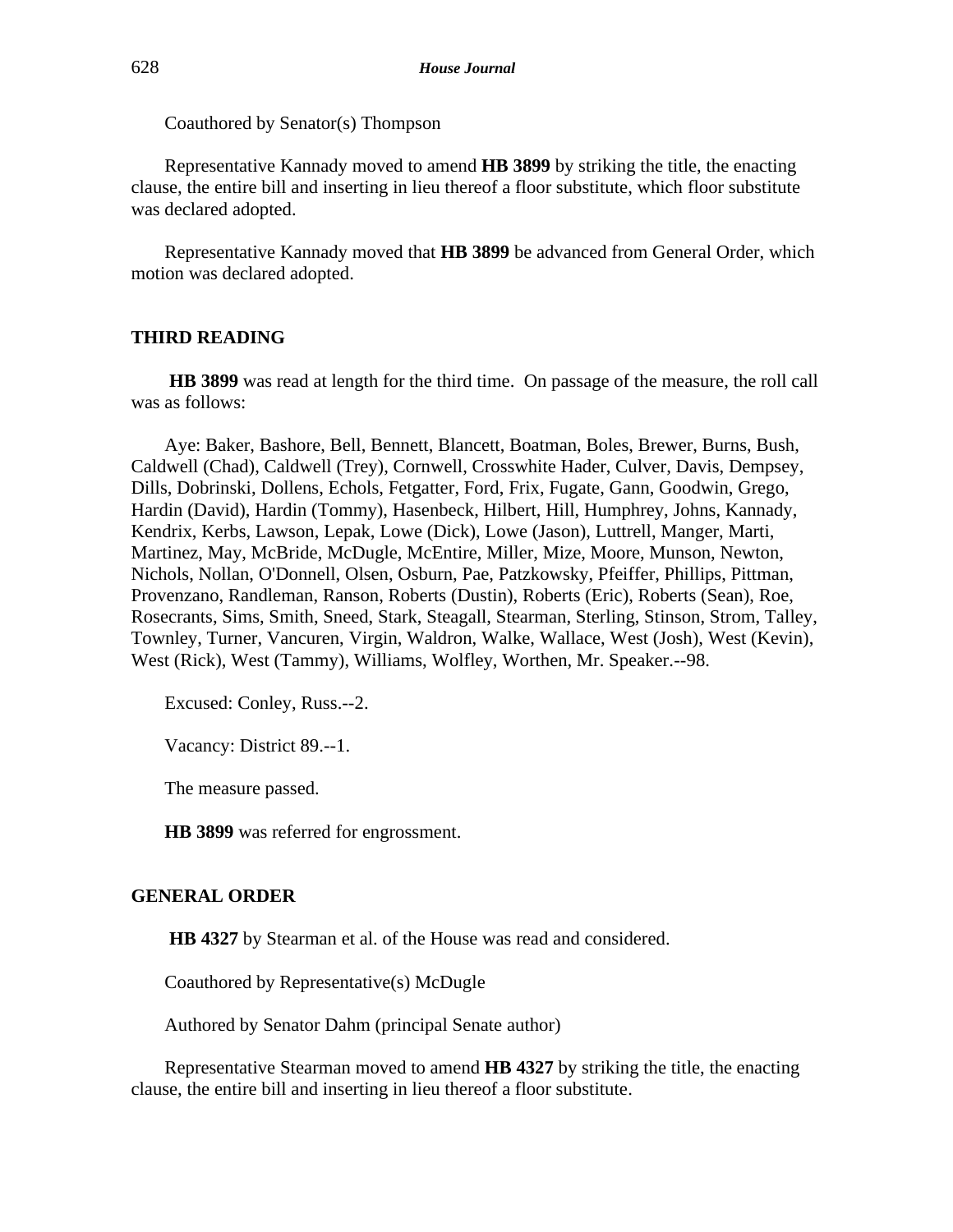Representative Munson moved to amend the floor substitute, Page 2, Line 5 by deleting all the language beginning with the capitalized word "As" through the period "." on Page 18, Line 13 and inserting in lieu thereof the following language: "An individual's right to personal reproductive autonomy is central to the liberty and dignity to determine one's own life course and shall not be denied or infringed unless justified by a compelling state interest achieved by the least restrictive means".

Representative Echols moved to table the Munson amendment, which tabling motion prevailed upon roll call as follows:

Aye: Bashore, Boatman, Boles, Burns, Caldwell (Trey), Cornwell, Crosswhite Hader, Dempsey, Dills, Dobrinski, Echols, Fetgatter, Ford, Gann, Hardin (David), Hardin (Tommy), Hasenbeck, Hilbert, Hill, Humphrey, Johns, Kendrix, Kerbs, Lepak, Luttrell, Manger, May, McDugle, McEntire, Miller, Moore, O'Donnell, Olsen, Osburn, Pae, Patzkowsky, Pfeiffer, Randleman, Roberts (Dustin), Roberts (Eric), Roberts (Sean), Roe, Sims, Stark, Steagall, Stearman, Sterling, Stinson, Strom, Talley, Townley, Vancuren, West (Josh), West (Kevin), West (Rick), West (Tammy), Williams, Wolfley, Worthen, Mr. Speaker.--60.

Nay: Bell, Bennett, Brewer, Dollens, Fugate, Goodwin, Lowe (Jason), Munson, Nichols, Pittman, Provenzano, Ranson, Rosecrants, Turner, Virgin, Waldron.--16.

Excused: Baker, Blancett, Bush, Caldwell (Chad), Conley, Culver, Davis, Frix, Grego, Kannady, Lawson, Lowe (Dick), Marti, Martinez, McBride, Mize, Newton, Nollan, Phillips, Russ, Smith, Sneed, Walke, Wallace.--24.

Vacancy: District 89.--1.

Representative Provenzano moved to amend the floor substitute, Page 3, Section 2, Line 18 1/2 by inserting the following language in a new Paragraph: "3. The Oklahoma Human Services Department is required to promulgate rules establishing child care subsidies for each child born to a pregnant person denied abortion access under this act, in the amount of One Hundred Thousand Dollars (\$100,000.00) paid annually to the pregnant person required to give birth until the child is 18 years of age".

Representative Echols moved to table the Provenzano amendment, which tabling motion prevailed upon roll call as follows:

Aye: Bashore, Boatman, Boles, Burns, Caldwell (Trey), Cornwell, Crosswhite Hader, Culver, Dempsey, Dobrinski, Echols, Fetgatter, Ford, Gann, Grego, Hardin (David), Hardin (Tommy), Hilbert, Hill, Humphrey, Johns, Kendrix, Kerbs, Lawson, Lepak, Luttrell, Manger, May, McBride, McDugle, McEntire, Miller, Moore, O'Donnell, Olsen, Osburn, Patzkowsky, Pfeiffer, Randleman, Roberts (Dustin), Roberts (Eric), Roberts (Sean), Roe, Sims, Smith, Sneed, Stark, Steagall, Stearman, Sterling, Stinson, Strom, Talley, Townley, Vancuren, West (Josh), West (Kevin), West (Rick), Williams, Wolfley, Worthen, Mr. Speaker.--62.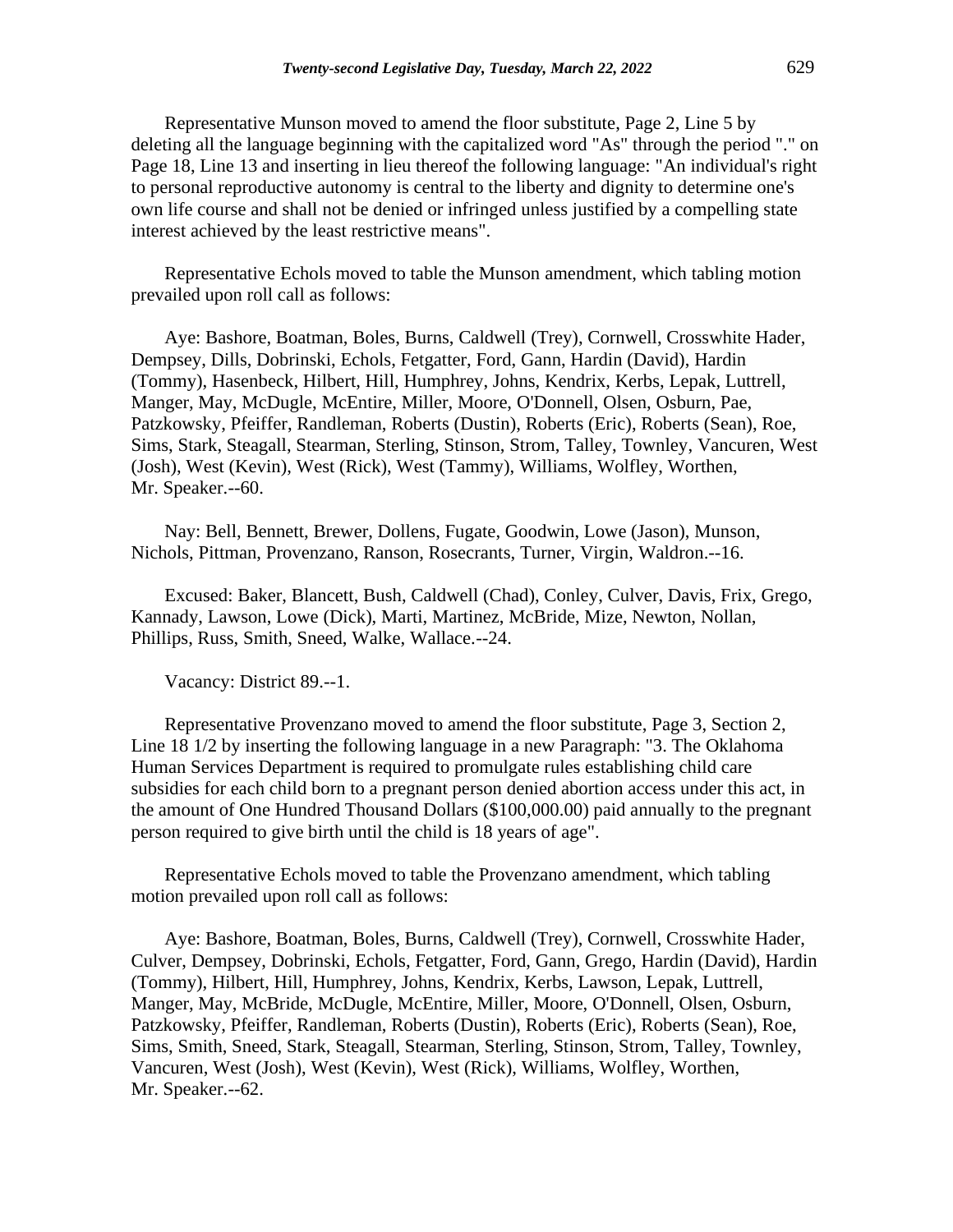Nay: Bell, Bennett, Blancett, Brewer, Dollens, Fugate, Goodwin, Lowe (Jason), Munson, Nichols, Pittman, Provenzano, Ranson, Rosecrants, Turner, Virgin, Waldron.--17.

Excused: Baker, Bush, Caldwell (Chad), Conley, Davis, Dills, Frix, Hasenbeck, Kannady, Lowe (Dick), Marti, Martinez, Mize, Newton, Nollan, Pae, Phillips, Russ, Walke, Wallace, West (Tammy).--21.

Vacancy: District 89.--1.

Representative Bell moved to amend the floor substitute, Page 3, Section 2, Lines 14 through 18 by deleting the words ": 1. The abortion is necessary to save the life of a pregnant woman in a medical emergency; or 2. The pregnancy is the result of rape, sexual assault, or incest that has been reported to law enforcement." and replacing in lieu thereof with the following language: "a physician believes based on his or her professional opinion that the procedure is necessary due to one of the following conditions: continuation of the pregnancy is likely to result in the death of the woman; the woman is a victim of rape, sexual offense, or incest that has been reported to a law enforcement agency or a public health or social agency; the fetus is affected by genetic defect or serious deformity or abnormality; the termination of pregnancy is medically necessary because there is a substantial risk that continuation of the pregnancy could have a serious and adverse effect on the woman's present or future physical health; or continuation of the pregnancy is creating a serious effect on the woman's present mental health, and if carried to term there is a substantial risk of a serious or long-lasting effect on the woman's future mental health."

Representative Echols moved to table the Bell amendment, which tabling motion prevailed upon a division of the question.

Representative Virgin moved to amend the floor substitute, Page 3, Section 2, Line 18 by deleting the words "that has been reported to law enforcement".

Representative Echols moved to table the Virgin amendment, which tabling motion prevailed upon a division of the question.

Representative Virgin moved to amend the floor substitute, Page 2, Line 5 by deleting all the language beginning with the capitalized "As" through the period "." on Page 18, Line 13, and inserting in lieu thereof the following language: "Our state legislature hereby bans all abortions, as defined in Section 1- 730 of Title 63 of the Oklahoma Statutes. By doing so, we intend to undo more than fifty (50) years of judicial precedent and strip basic civil rights of bodily autonomy away from millions of people in our state. We aim to impede social, financial, and health security for women, people who menstruate, minorities, low income individuals, rural individuals, and other vulnerable populations. We believe we have the right to control the bodies of others and to limit access to health care based on personal biases. We do not believe we should protect and expand the freedom of Oklahomans.

Representative Echols moved to table the Virgin amendment, which tabling motion prevailed upon a division of the question.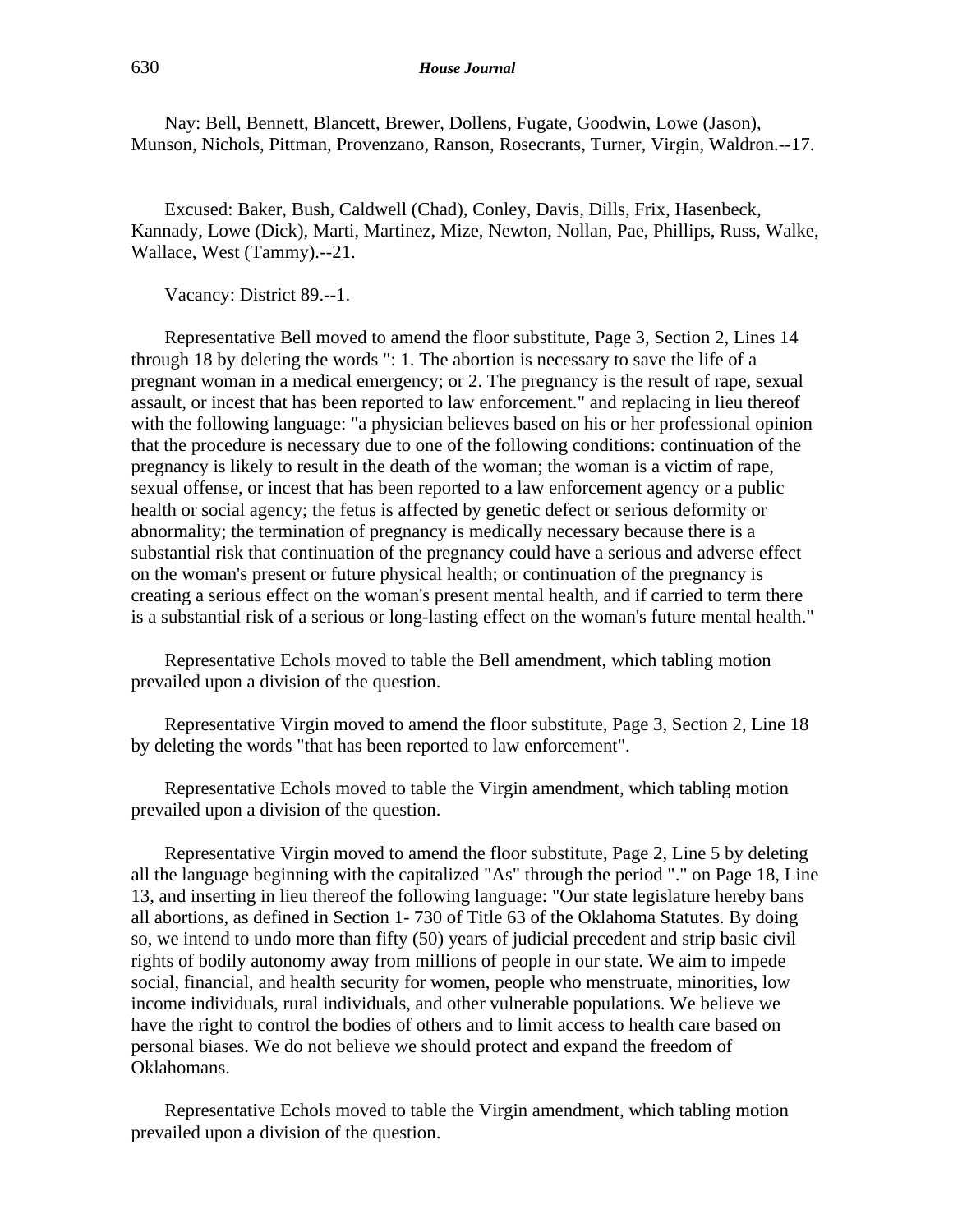Representative Stearman pressed adoption of the floor substitute, which floor substitute was declared adopted.

Representative Stearman moved that **HB 4327** be advanced from General Order, which motion was declared adopted.

#### **THIRD READING**

**HB 4327** was read at length for the third time.

# **MOTION**

Representative Echols moved to suspend House Rule 4.4(i) for the purpose of allowing food in the House Chamber, which motion was declared adopted upon roll call as follows:

Aye: Baker, Blancett, Boles, Burns, Bush, Caldwell (Trey), Crosswhite Hader, Culver, Davis, Dills, Dobrinski, Dollens, Echols, Ford, Gann, Grego, Hardin (David), Hardin (Tommy), Hasenbeck, Hilbert, Hill, Humphrey, Johns, Kendrix, Kerbs, Lawson, Lepak, Lowe (Dick), Luttrell, Manger, Marti, Martinez, May, McDugle, Miller, Mize, Nollan, O'Donnell, Olsen, Osburn, Patzkowsky, Pfeiffer, Phillips, Pittman, Randleman, Roberts (Dustin), Roberts (Eric), Roberts (Sean), Roe, Rosecrants, Sims, Smith, Sneed, Stark, Steagall, Stearman, Sterling, Strom, Talley, Townley, Vancuren, Waldron, West (Kevin), West (Rick), West (Tammy), Williams, Wolfley, Mr. Speaker.--68.

Nay: Bell, Bennett, Brewer, Fugate, Goodwin, Lowe (Jason), Munson, Nichols, Provenzano, Ranson, Turner, Virgin.--12.

Excused: Bashore, Boatman, Caldwell (Chad), Conley, Cornwell, Dempsey, Fetgatter, Frix, Kannady, McBride, McEntire, Moore, Newton, Pae, Russ, Stinson, Walke, Wallace, West (Josh), Worthen.--20.

Vacancy: District 89.--1.

#### **Representative Martinez Presiding**

#### **POINT OF ORDER**

During the debate on **HB 4327**, several Members attempted to gain recognition during the debate, pursuant to House Rule 9.2(d). Pursuant to House Rule 4.4(c), the Presiding Officer named Representative Roberts (Sean) and instructed to stop impugning the Members of the Minority Caucus after repeated attempts by the Presiding Officer to remind all Members about the decorum requirements in House Rule 9.2.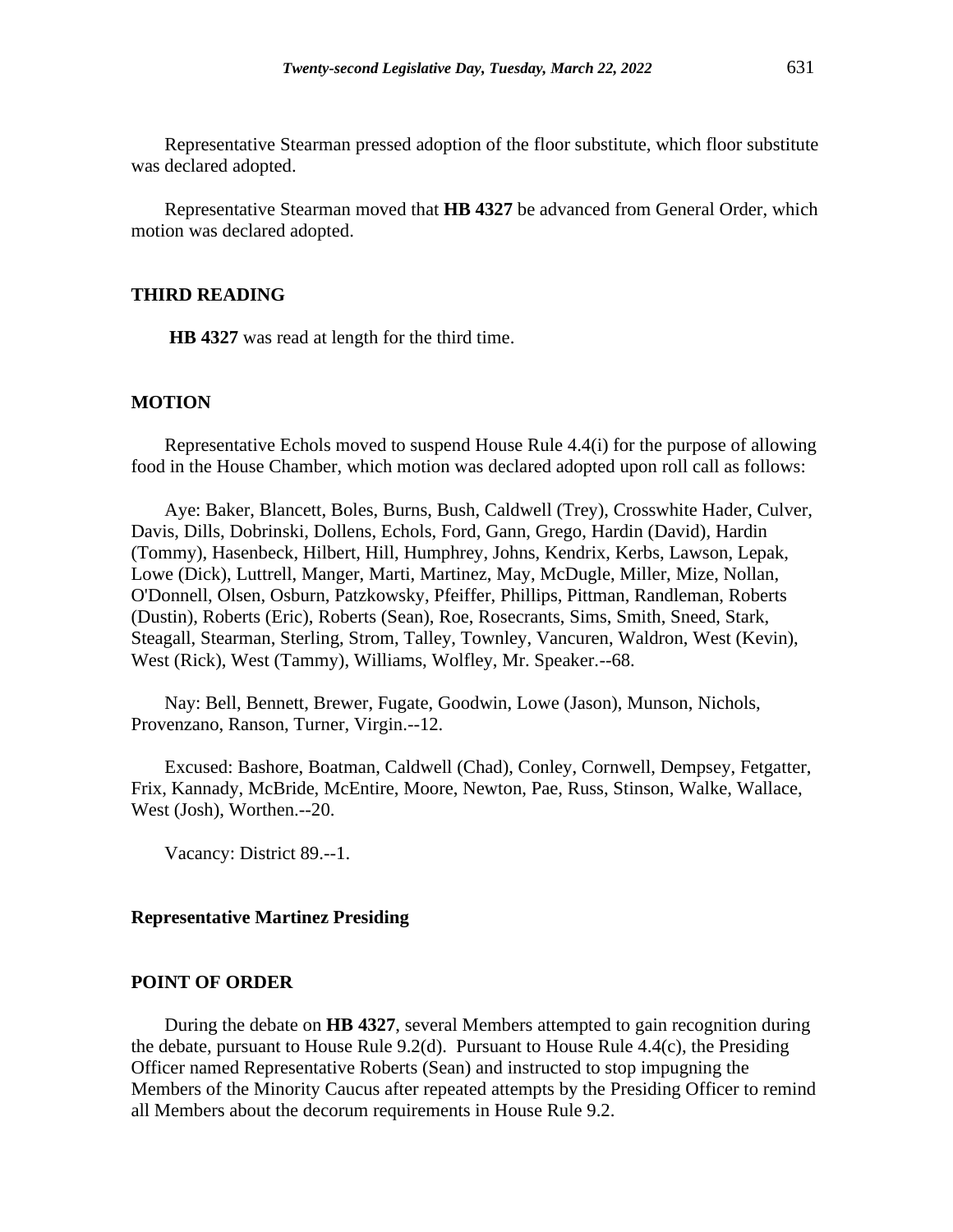On passage of the measure and emergency to **HB 4327**, the roll call was as follows:

Aye: Baker, Bashore, Boatman, Boles, Burns, Caldwell (Chad), Caldwell (Trey), Cornwell, Crosswhite Hader, Culver, Davis, Dempsey, Dills, Dobrinski, Echols, Fetgatter, Ford, Frix, Gann, Grego, Hardin (David), Hardin (Tommy), Hasenbeck, Hilbert, Hill, Humphrey, Johns, Kannady, Kendrix, Kerbs, Lawson, Lepak, Lowe (Dick), Luttrell, Manger, Marti, Martinez, May, McBride, McDugle, McEntire, Miller, Moore, Newton, Nollan, O'Donnell, Olsen, Osburn, Pae, Patzkowsky, Pfeiffer, Phillips, Randleman, Roberts (Dustin), Roberts (Eric), Roberts (Sean), Roe, Sims, Smith, Sneed, Stark, Steagall, Stearman, Sterling, Stinson, Strom, Talley, Townley, Vancuren, Wallace, West (Josh), West (Kevin), West (Rick), West (Tammy), Williams, Wolfley, Worthen, Mr. Speaker.--78.

Nay: Bell, Bennett, Blancett, Brewer, Bush, Dollens, Fugate, Goodwin, Lowe (Jason), Munson, Nichols, Pittman, Provenzano, Ranson, Rosecrants, Turner, Virgin, Waldron, Walke.--19.

Excused: Conley, Mize, Russ.--3.

Vacancy: District 89.--1.

The measure and emergency passed.

**HB 4327** was referred for engrossment.

# **GENERAL ORDER**

**HB 2667** by Echols et al. of the House and McCortney of the Senate was read and considered.

Coauthored by Representative(s) Phillips

Representative Echols moved to amend **HB 2667** by striking the title, the enacting clause, the entire bill, and by inserting in lieu thereof a floor substitute.

Representative Osburn moved to amend the floor substitute to **HB 2667** by striking the title, which amendment to the floor substitute was declared adopted.

Representative Echols pressed adoption of the floor substitute, as amended, which floor substitute was declared adopted.

Representative Echols moved that **HB 2667** be advanced from General Order, which motion was declared adopted.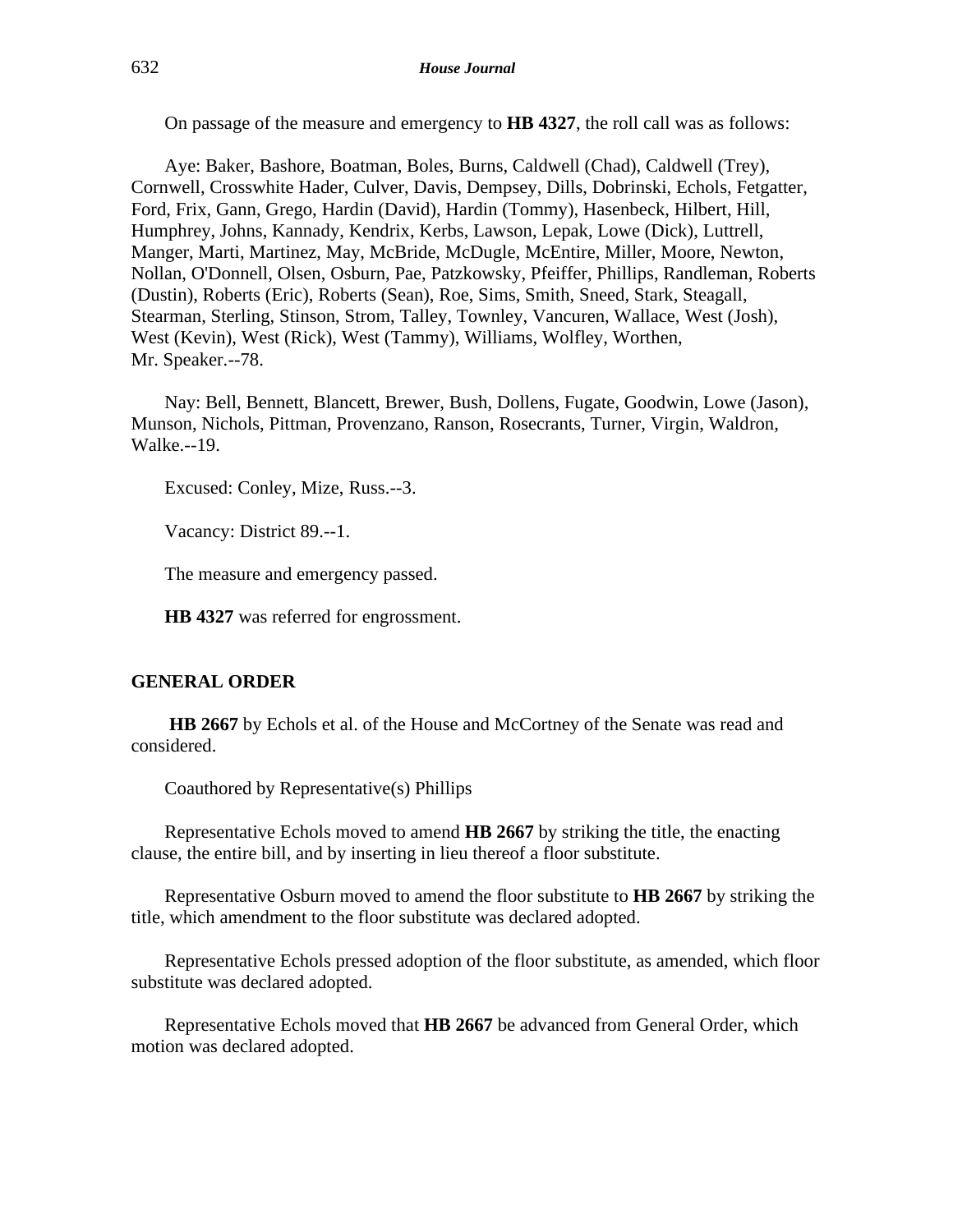**HB 2667** was read at length for the third time. On passage of the measure, the roll call was as follows:

Aye: Baker, Bashore, Blancett, Boatman, Boles, Burns, Caldwell (Trey), Cornwell, Culver, Davis, Dempsey, Dills, Dobrinski, Dollens, Echols, Fetgatter, Frix, Fugate, Goodwin, Grego, Hasenbeck, Hilbert, Hill, Humphrey, Johns, Kerbs, Lawson, Lepak, Lowe (Dick), Lowe (Jason), Luttrell, Manger, Marti, Martinez, May, McBride, McDugle, McEntire, Miller, Moore, Nichols, Nollan, Olsen, Osburn, Pae, Patzkowsky, Pfeiffer, Phillips, Provenzano, Randleman, Ranson, Roberts (Dustin), Roberts (Sean), Roe, Sims, Smith, Steagall, Stearman, Sterling, Stinson, Strom, Talley, Townley, Turner, Waldron, Walke, West (Tammy), Williams, Wolfley, Mr. Speaker.--70.

Nay: Bell, Bush, Crosswhite Hader, Ford, Gann, Hardin (David), Hardin (Tommy), Kendrix, Munson, Newton, O'Donnell, Pittman, Roberts (Eric), Sneed, Stark, Vancuren, Virgin, Wallace, West (Josh), West (Kevin), West (Rick), Worthen.--22.

Excused: Bennett, Brewer, Caldwell (Chad), Conley, Kannady, Mize, Rosecrants, Russ.--8.

Vacancy: District 89.--1.

The measure passed.

**HB 2667** was referred for engrossment.

#### **GENERAL ORDER**

**HB 3495** by McEntire of the House was read and considered.

Coauthored by Representative(s) Phillips

Authored by Senator Montgomery (principal Senate author)

Representative McEntire moved to amend **HB 3495** by striking the title, the enacting clause, the entire bill, and by inserting in lieu thereof a floor substitute.

Representative McEntire moved to amend the floor substitute to **HB 3495**, Page 6, Section 1, Lines 3 and 4 by deleting after the comma the following phrase: "with exception for a high-deductible health plan with an associated health savings account,", which amendment to the floor substitute was declared adopted.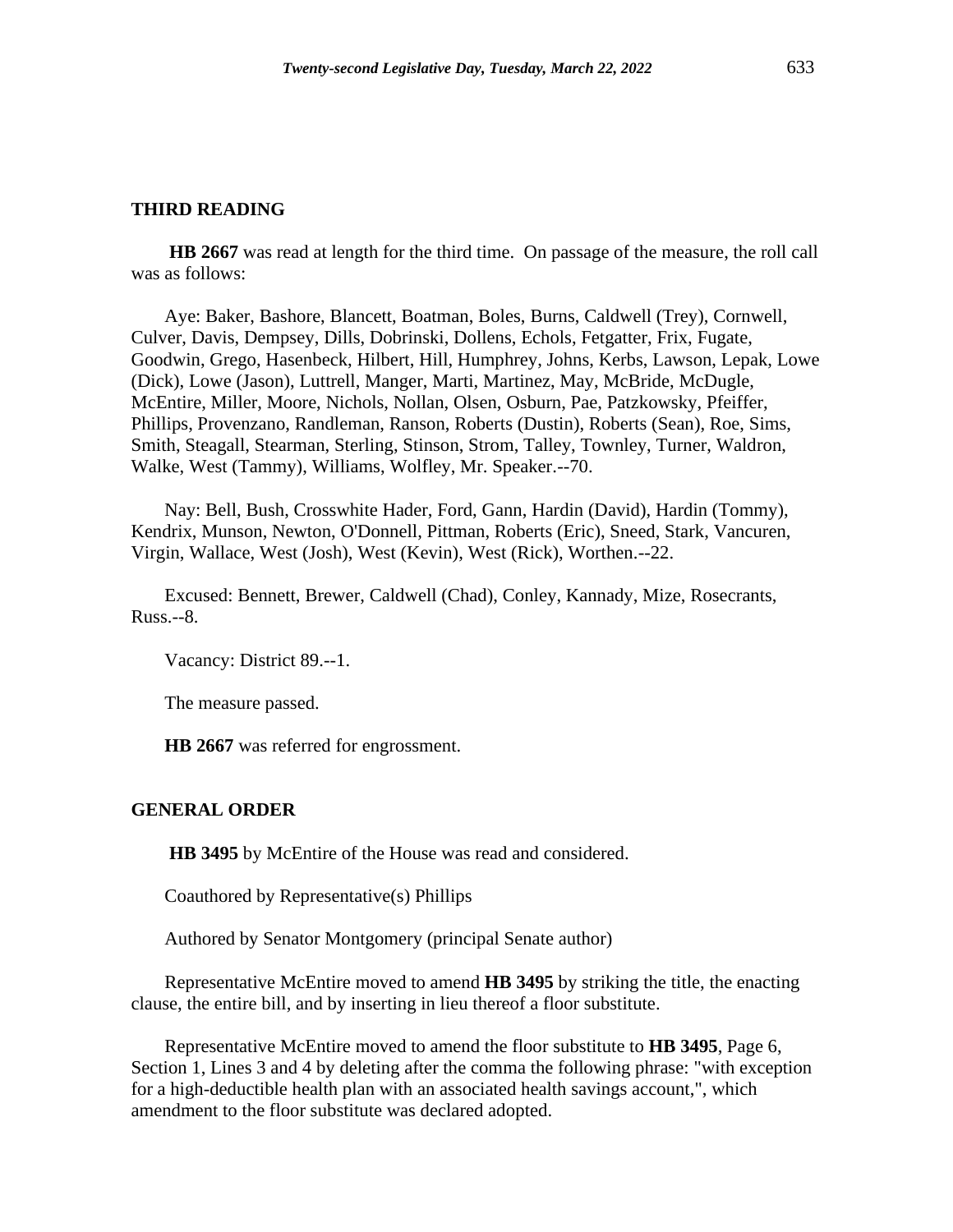Representative McEntire pressed adoption of the floor substitute, as amended, which floor substitute was declared adopted.

Representative McEntire moved that **HB 3495** be advanced from General Order, which motion was declared adopted.

#### **THIRD READING**

**HB 3495** was read at length for the third time. On passage of the measure, the roll call was as follows:

Aye: Baker, Bashore, Boatman, Boles, Brewer, Burns, Bush, Caldwell (Chad), Cornwell, Crosswhite Hader, Culver, Davis, Dempsey, Dills, Dobrinski, Dollens, Echols, Fetgatter, Ford, Frix, Fugate, Gann, Goodwin, Grego, Hardin (David), Hardin (Tommy), Hasenbeck, Hilbert, Hill, Humphrey, Johns, Kendrix, Kerbs, Lepak, Lowe (Dick), Lowe (Jason), Luttrell, Manger, Marti, Martinez, May, McBride, McDugle, McEntire, Miller, Moore, Munson, Newton, Nichols, Nollan, O'Donnell, Olsen, Osburn, Pae, Patzkowsky, Pfeiffer, Phillips, Provenzano, Randleman, Ranson, Roberts (Dustin), Roberts (Eric), Roe, Rosecrants, Sims, Smith, Sneed, Stark, Steagall, Stearman, Sterling, Stinson, Strom, Talley, Townley, Turner, Vancuren, Virgin, Waldron, Walke, Wallace, West (Josh), West (Kevin), West (Rick), West (Tammy), Williams, Wolfley, Worthen, Mr. Speaker.--89.

Excused: Bell, Bennett, Blancett, Conley, Kannady, Lawson, Mize, Pittman, Roberts (Sean), Russ.--10.

Constitutional Priv: Caldwell (Trey).--1.

Vacancy: District 89.--1.

The measure passed.

**HB 3495** was referred for engrossment.

#### **GENERAL ORDER**

**HB 3415** by Pae of the House and Howard of the Senate was read and considered.

Coauthored by Representative(s) Phillips

Representative Fugate moved to amend **HB 3415** by striking the title, the enacting clause, the entire bill, and by inserting in lieu thereof a floor substitute, which floor substitute was declared adopted.

Representative Pae moved that **HB 3415** be advanced from General Order, which motion was declared adopted.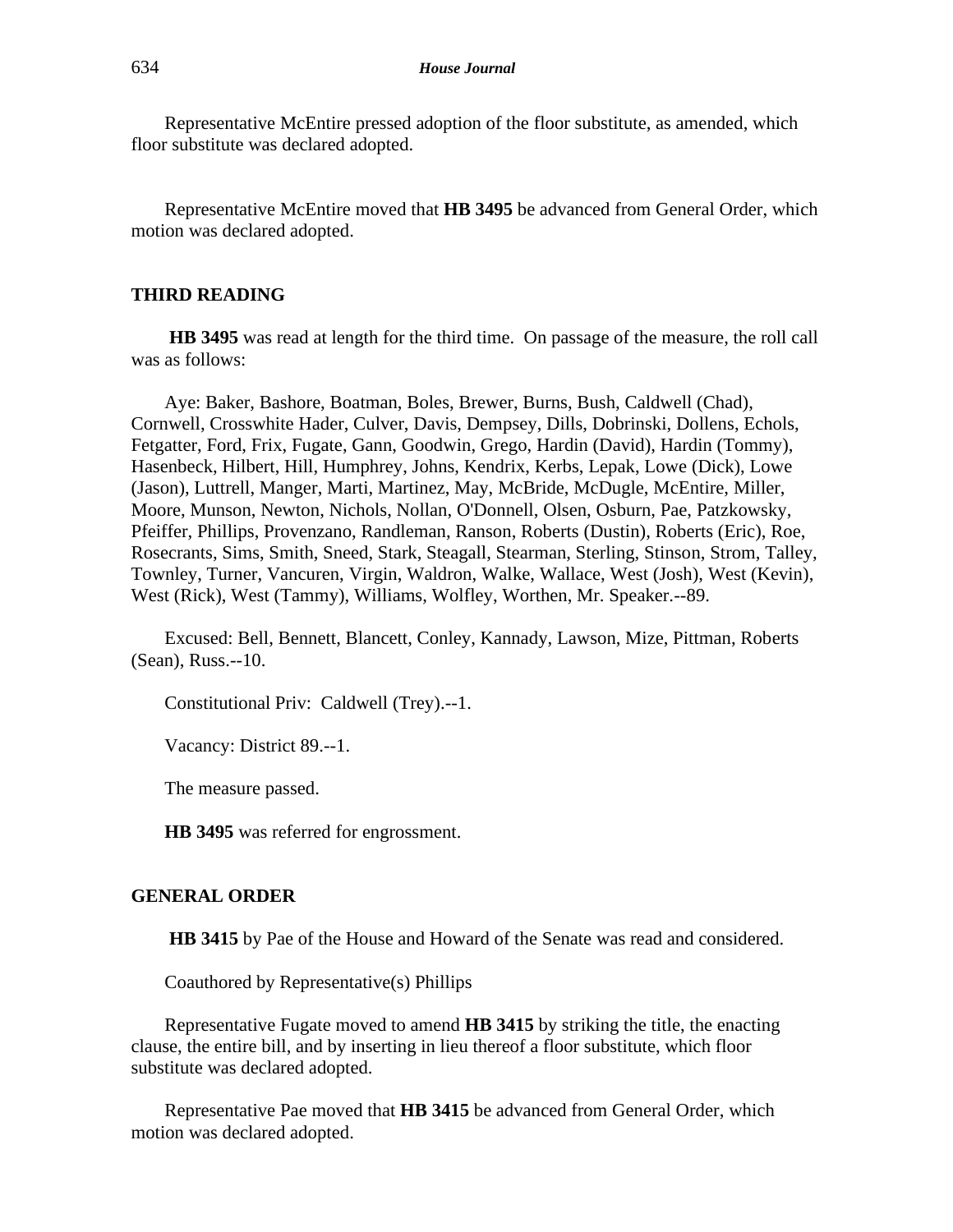**HB 3415** was read at length for the third time. On passage of the measure, the roll call was as follows:

Aye: Baker, Bashore, Bennett, Blancett, Boatman, Boles, Brewer, Burns, Bush, Caldwell (Trey), Cornwell, Culver, Davis, Dempsey, Dills, Dobrinski, Dollens, Echols, Ford, Frix, Fugate, Goodwin, Hasenbeck, Hilbert, Hill, Humphrey, Johns, Kannady, Kerbs, Lawson, Lowe (Jason), Luttrell, Manger, Marti, Martinez, May, McBride, McDugle, McEntire, Miller, Moore, Munson, Nichols, Nollan, Osburn, Pae, Patzkowsky, Pfeiffer, Phillips, Provenzano, Randleman, Ranson, Roberts (Dustin), Roberts (Eric), Roe, Rosecrants, Sterling, Stinson, Strom, Talley, Townley, Turner, Virgin, Waldron, Walke, Wallace, West (Josh), West (Tammy), Worthen, Mr. Speaker.--70.

Nay: Crosswhite Hader, Fetgatter, Gann, Grego, Hardin (David), Hardin (Tommy), Kendrix, Newton, O'Donnell, Olsen, Sims, Smith, Sneed, Stark, Steagall, Stearman, Vancuren, West (Kevin), West (Rick), Williams, Wolfley.--21.

Excused: Bell, Caldwell (Chad), Conley, Lepak, Lowe (Dick), Mize, Pittman, Roberts (Sean), Russ.--9.

Vacancy: District 89.--1.

The measure passed.

**HB 3415** was referred for engrossment.

#### **GENERAL ORDER**

**HB 3691** by McDugle of the House was read and considered.

Authored by Senator Leewright (principal Senate author)

Representative McDugle moved to amend **HB 3691** by striking the title, the enacting clause, the entire bill, and by inserting in lieu thereof a floor substitute.

Representative Osburn moved to amend the floor substitute to **HB 3691** by striking the title, which amendment to the floor substitute was declared adopted.

Representative McDugle pressed adoption of the floor substitute, as amended, which floor substitute was declared adopted.

Representative McDugle moved that **HB 3691** be advanced from General Order, which motion was declared adopted.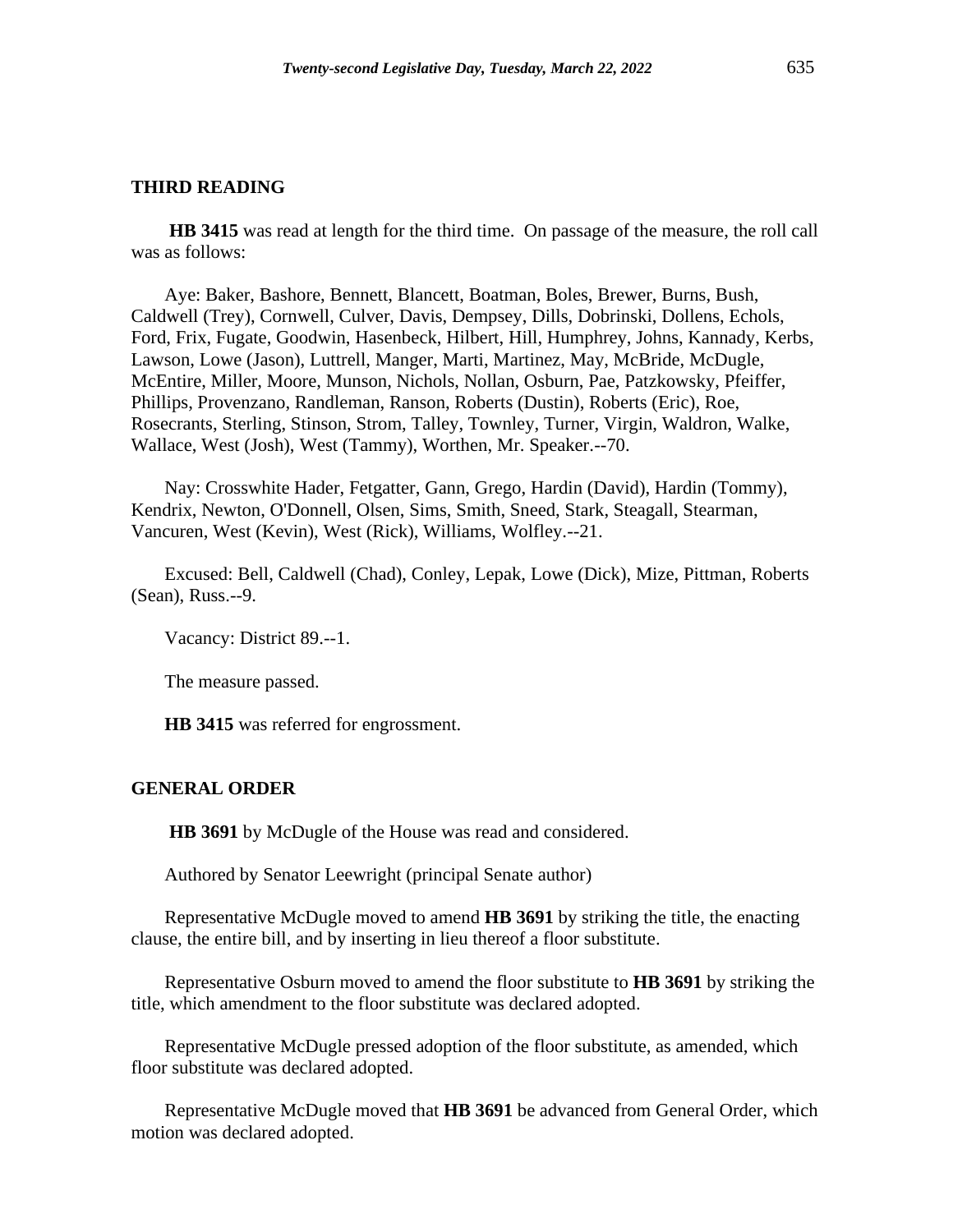**HB 3691** was read at length for the third time. On passage of the measure, the roll call was as follows:

Aye: Baker, Bashore, Bennett, Blancett, Boatman, Boles, Brewer, Burns, Bush, Caldwell (Trey), Crosswhite Hader, Culver, Dempsey, Dills, Dobrinski, Dollens, Fetgatter, Ford, Frix, Fugate, Gann, Goodwin, Grego, Hardin (David), Hardin (Tommy), Hasenbeck, Hilbert, Hill, Humphrey, Johns, Kendrix, Kerbs, Lepak, Lowe (Dick), Lowe (Jason), Luttrell, Manger, Martinez, May, McBride, McDugle, McEntire, Miller, Moore, Munson, Nichols, Nollan, O'Donnell, Olsen, Osburn, Pae, Patzkowsky, Pfeiffer, Phillips, Pittman, Provenzano, Randleman, Ranson, Roberts (Dustin), Roberts (Eric), Roe, Rosecrants, Sims, Smith, Sneed, Stark, Steagall, Stearman, Sterling, Stinson, Strom, Talley, Townley, Turner, Vancuren, Waldron, Walke, Wallace, West (Josh), West (Kevin), West (Rick), West (Tammy), Williams, Wolfley, Worthen, Mr. Speaker.--86.

Excused: Bell, Caldwell (Chad), Conley, Cornwell, Davis, Echols, Kannady, Lawson, Marti, Mize, Newton, Roberts (Sean), Russ, Virgin.--14.

Vacancy: District 89.--1.

The measure passed.

**HB 3691** was referred for engrossment.

#### **GENERAL ORDER**

**HB 4413** by Lowe (Dick) of the House and Montgomery of the Senate was read and considered.

Representative Lowe (Dick) moved to amend **HB 4413**, Page 2 Section 1, Lines 15 and 16 by deleting after the word "appeals" and before the period "." the following phrase: "unless those services are each contracted separately"; and Line 16 by deleting after the period "." and before the word "shall" the words "Such contracts" and by inserting in lieu thereof the following phrase: "Contracts for such appraiser services", which amendment was declared adopted.

Representative Osburn moved to amend **HB 4413** by striking the title, which amendment was declared adopted.

Representative Lowe (Dick) moved that **HB 4413** be advanced from General Order, which motion was declared adopted.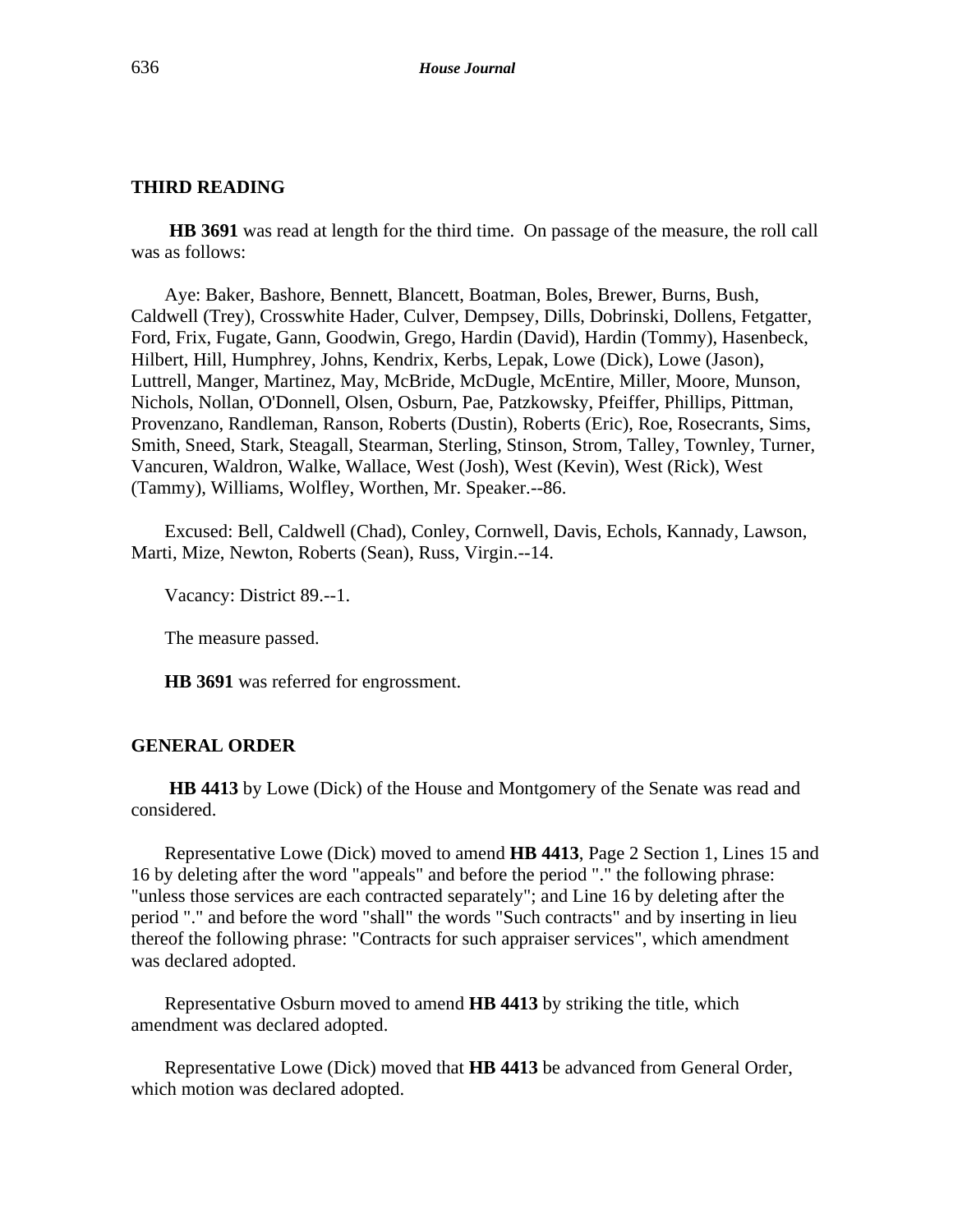**HB 4413** was read at length for the third time. On passage of the measure, the roll call was as follows:

Aye: Baker, Bashore, Bennett, Blancett, Boatman, Boles, Brewer, Burns, Bush, Caldwell (Trey), Cornwell, Crosswhite Hader, Culver, Davis, Dempsey, Dills, Dobrinski, Dollens, Fetgatter, Ford, Frix, Fugate, Gann, Goodwin, Grego, Hardin (David), Hardin (Tommy), Hasenbeck, Hilbert, Hill, Humphrey, Johns, Kendrix, Kerbs, Lawson, Lepak, Lowe (Dick), Lowe (Jason), Luttrell, Manger, Marti, May, McDugle, Miller, Moore, Munson, Newton, Nichols, Nollan, O'Donnell, Olsen, Osburn, Patzkowsky, Pfeiffer, Phillips, Provenzano, Randleman, Ranson, Roberts (Dustin), Roberts (Eric), Roberts (Sean), Roe, Rosecrants, Sims, Smith, Sneed, Stark, Steagall, Stearman, Sterling, Stinson, Strom, Talley, Townley, Turner, Vancuren, Virgin, Waldron, Walke, Wallace, West (Josh), West (Kevin), West (Rick), West (Tammy), Williams, Wolfley, Worthen, Mr. Speaker.--88.

Excused: Bell, Caldwell (Chad), Conley, Echols, Kannady, Martinez, McBride, McEntire, Mize, Pae, Pittman, Russ.--12.

Vacancy: District 89.--1.

The measure passed.

**HB 4413** was referred for engrossment.

#### **GENERAL ORDER**

**HB 4100** by Frix et al. of the House was read and considered.

Authored by Senator Standridge (principal Senate author)

Representative Osburn moved to amend **HB 4100** by striking the title, which amendment was declared adopted.

Representative Frix moved that **HB 4100** be advanced from General Order, which motion was declared adopted.

#### **THIRD READING**

**HB 4100** was read at length for the third time. On passage of the measure, the roll call was as follows: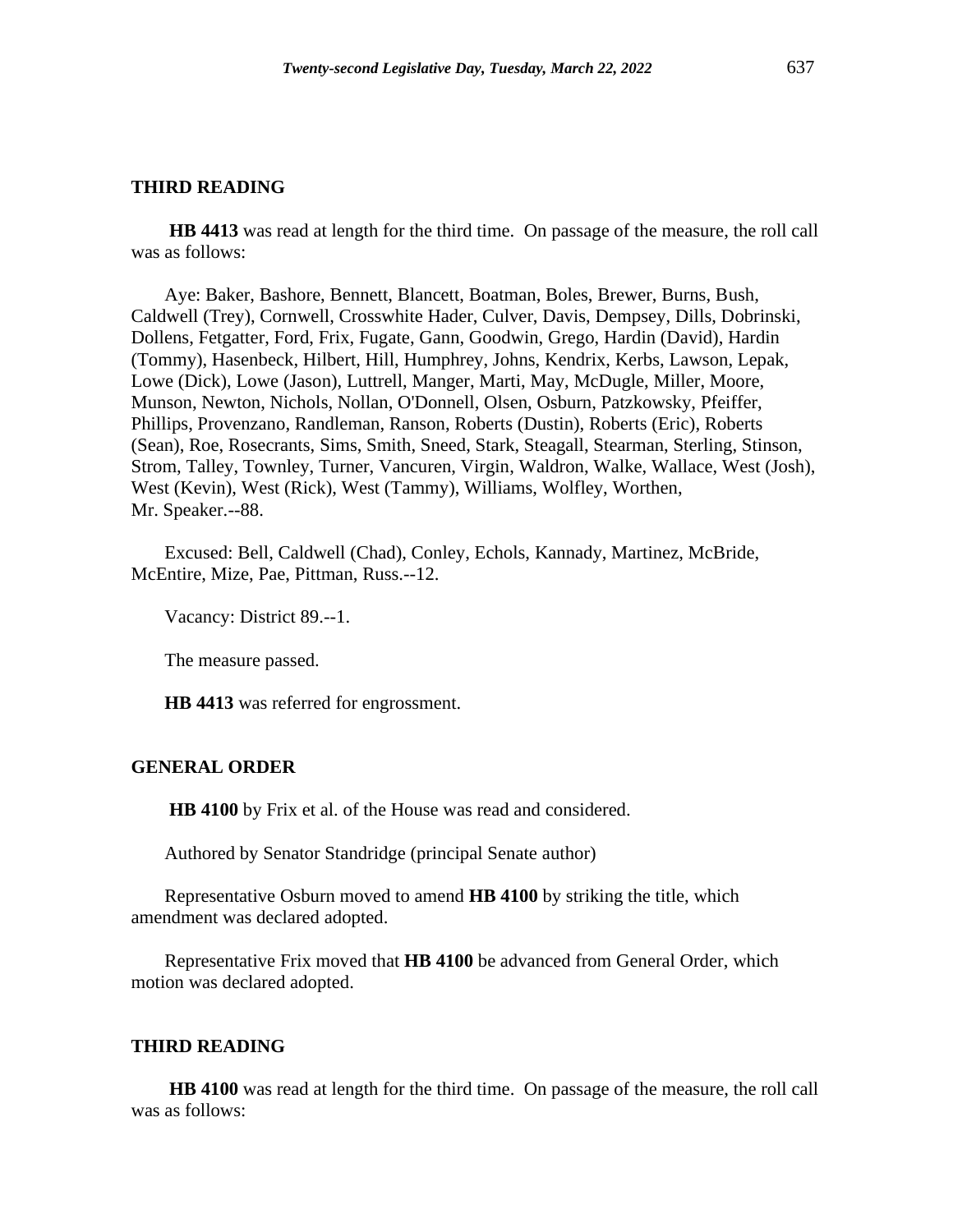Aye: Baker, Bashore, Bennett, Blancett, Boatman, Boles, Brewer, Burns, Bush, Caldwell (Trey), Cornwell, Crosswhite Hader, Culver, Dills, Dobrinski, Dollens, Echols, Fetgatter, Ford, Frix, Fugate, Gann, Goodwin, Grego, Hardin (David), Hardin (Tommy), Hasenbeck, Hilbert, Hill, Humphrey, Johns, Kendrix, Kerbs, Lawson, Lepak, Lowe (Dick), Lowe (Jason), Luttrell, Manger, Marti, Martinez, May, McDugle, McEntire, Miller, Moore, Munson, Newton, Nichols, Nollan, O'Donnell, Olsen, Osburn, Pae, Patzkowsky, Pfeiffer, Phillips, Provenzano, Randleman, Ranson, Roberts (Dustin), Roberts (Eric), Roe, Rosecrants, Sims, Smith, Sneed, Stark, Steagall, Sterling, Stinson, Strom, Talley, Townley, Turner, Vancuren, Virgin, Waldron, Walke, Wallace, West (Josh), West (Kevin), West (Rick), West (Tammy), Williams, Wolfley, Worthen, Mr. Speaker.--88.

Nay: Stearman.--1.

Excused: Bell, Caldwell (Chad), Conley, Davis, Dempsey, Kannady, McBride, Mize, Pittman, Roberts (Sean), Russ.--11.

Vacancy: District 89.--1.

The measure passed.

**HB 4100** was referred for engrossment.

#### **GENERAL ORDER**

**HB 3901** by Pfeiffer of the House and Montgomery of the Senate was read and considered.

Representative Pfeiffer moved to amend **HB 3901** by striking the title, the enacting clause, the entire bill, and by inserting in lieu thereof a floor substitute.

Representative Osburn moved to amend the floor substitute to **HB 3901** by striking the title, which amendment to the floor substitute was declared adopted.

Representative Lowe (Dick) pressed adoption of the floor substitute, as amended, which floor substitute was declared adopted.

Representative Lowe (Dick) moved that **HB 3901** be advanced from General Order, which motion was declared adopted.

#### **THIRD READING**

**HB 3901** was read at length for the third time. On passage of the measure, the roll call was as follows:

Aye: Baker, Bashore, Bennett, Blancett, Boatman, Boles, Brewer, Burns, Bush, Caldwell (Trey), Cornwell, Crosswhite Hader, Culver, Davis, Dempsey, Dills, Dobrinski,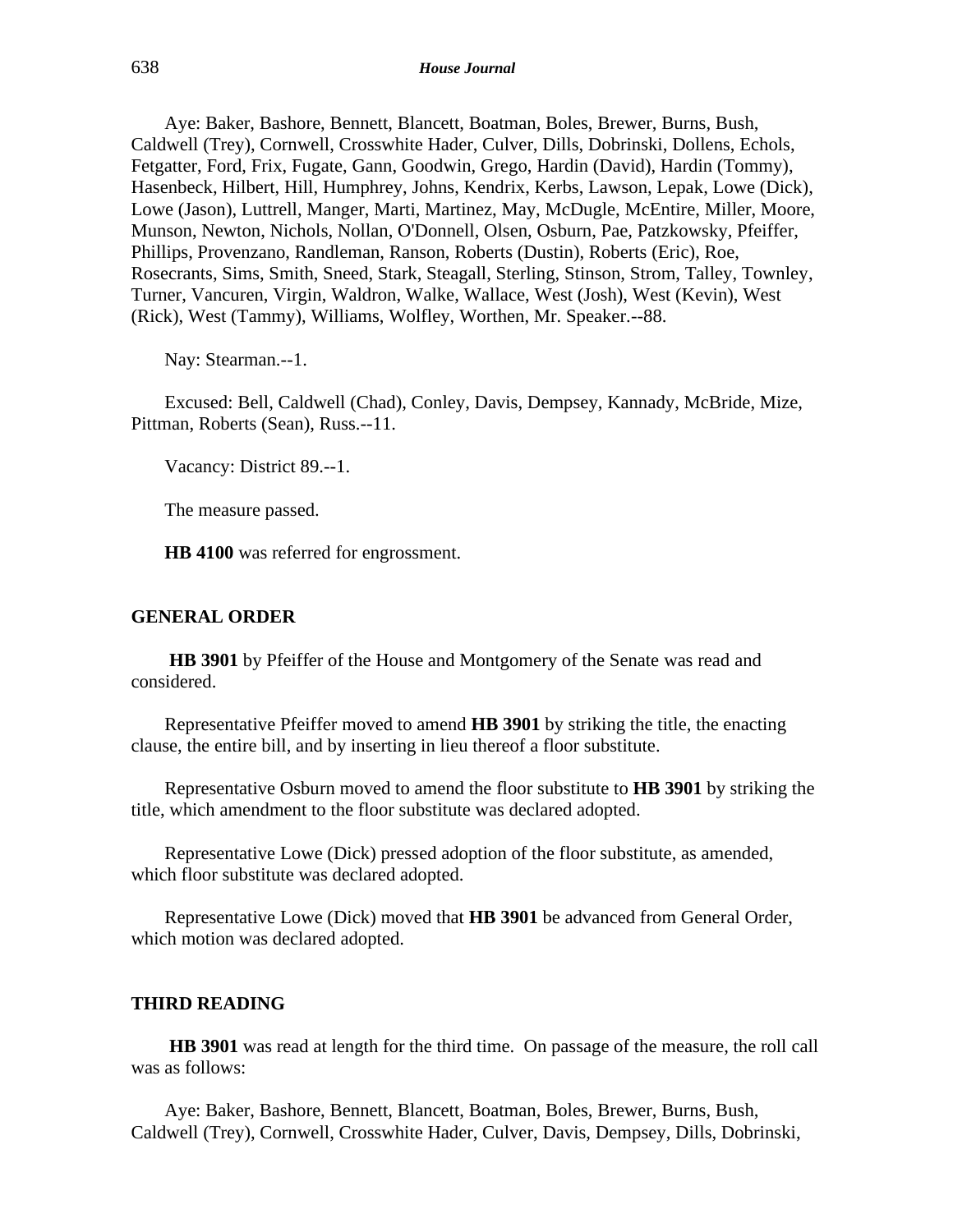Dollens, Echols, Fetgatter, Ford, Frix, Fugate, Gann, Goodwin, Grego, Hardin (David), Hardin (Tommy), Hasenbeck, Hilbert, Hill, Humphrey, Johns, Kendrix, Lawson, Lepak, Lowe (Dick), Lowe (Jason), Luttrell, Manger, Marti, May, McBride, McDugle, McEntire, Miller, Moore, Munson, Newton, Nichols, Nollan, O'Donnell, Olsen, Osburn, Pae, Patzkowsky, Pfeiffer, Phillips, Pittman, Provenzano, Randleman, Ranson, Roberts (Eric), Roe, Rosecrants, Sims, Smith, Sneed, Stark, Steagall, Stearman, Sterling, Stinson, Strom, Talley, Townley, Turner, Waldron, Walke, Wallace, West (Josh), West (Kevin), West (Rick), West (Tammy), Williams, Wolfley, Worthen, Mr. Speaker.--88.

Excused: Bell, Caldwell (Chad), Conley, Kannady, Kerbs, Martinez, Mize, Roberts (Dustin), Roberts (Sean), Russ, Vancuren, Virgin.--12.

Vacancy: District 89.--1.

The measure passed.

**HB 3901** was referred for engrossment.

#### **GENERAL ORDER**

**HB 4388** by Hilbert et al. of the House was read and considered.

Authored by Senator Pugh (principal Senate author)

Representative Fugate moved to amend **HB 4388**, Page 1, Line 19 by adding after the period "." and before the word "At" the following language: "Five percent (5%) of gross proceeds shall be deposited to the credit of the Teacher Empowerment Revolving Fund created in Section 2 of this act and"; Page 3, Line 6 by restoring the following stricken language: "E. Monies in"; and by deleting the following language: "1. The first Sixty Million Dollars (\$60,000,000.00) of monies contributed annually to"; Page 6, Line 19 by deleting the following language: "2. The remaining portion of lottery annual net proceeds deposited to the Oklahoma Education Lottery Trust Fund that exceeds Sixty Million Dollars (\$60,000,000.00) shall be deposited to the credit of the Teacher Empowerment Revolving Fund created in Section 2 of this act."; Page 12, Line 13 by adding after the period "." the following language: "C. The proceeds deposited to the Teacher Empowerment Revolving Fund shall only be utilized for the purposes specified in subsection B of this section. Even when funds from the revolving fund are used for these purposes, funds from the revolving fund shall not supplant or replace other state funds supporting common education, higher education, or career and technology education. D. In order to ensure that the funds from the revolving fund are used to enhance and not supplant funding for education, the State Board of Equalization shall examine and investigate expenditures from the revolving fund each year. At the meeting of the State Board of Equalization held within five (5) days after the monthly apportionment in February of each year, the State Board of Equalization shall issue a finding and report which shall state whether expenditures from the revolving fund were used to enhance or supplant education funding. If the State Board of Equalization finds that education funding was supplanted by funds from the revolving fund, the Board shall specify the amount by which education funding was supplanted. In this event, the Legislature shall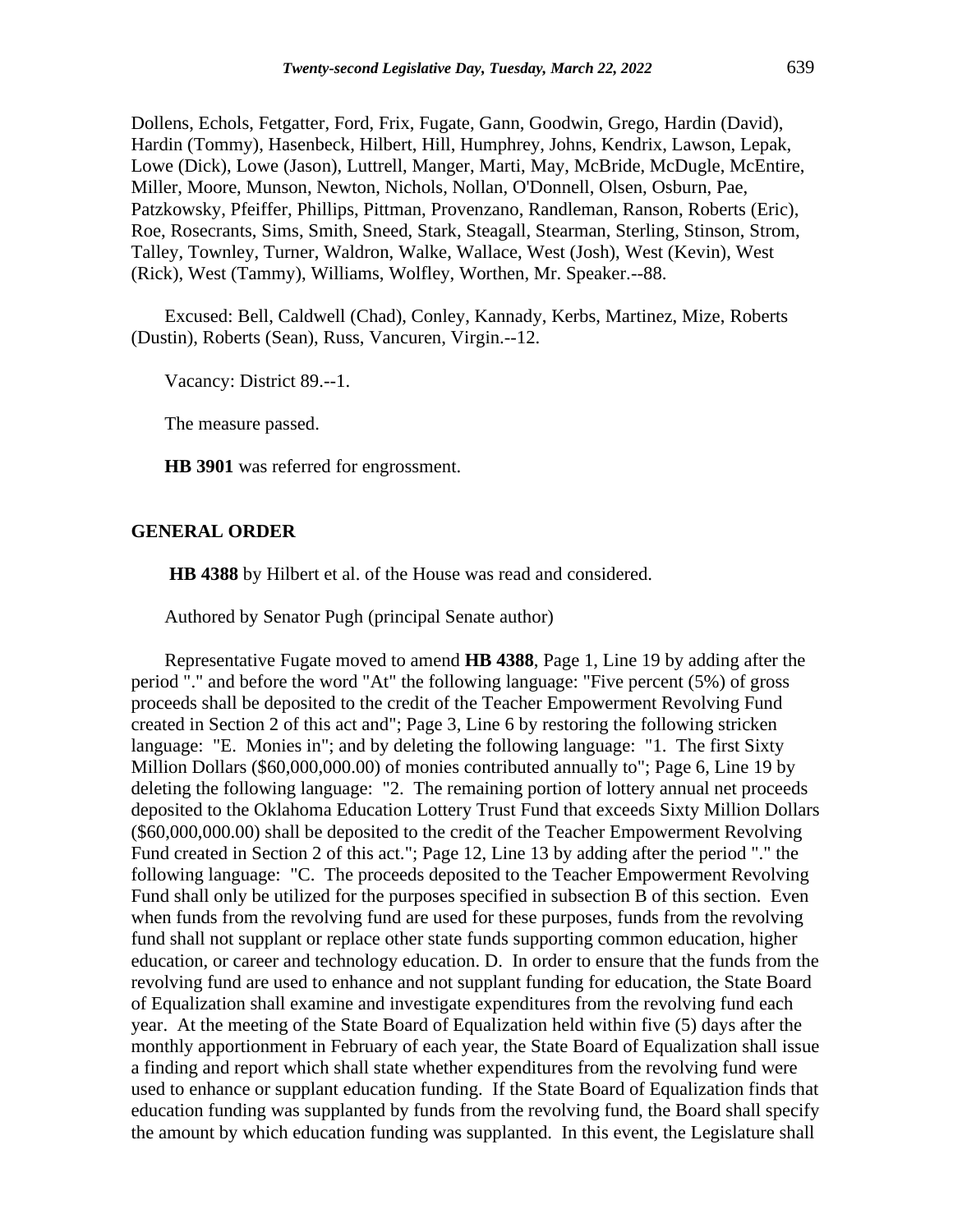not make any appropriations for the ensuing fiscal year until an appropriation in that amount is made to replenish the revolving fund."; and by updating internal references and modifying the outline to conform".

Representative Hilbert moved to table the Fugate amendment, which tabling motion prevailed upon roll call as follows:

Aye: Baker, Bashore, Boatman, Boles, Burns, Bush, Caldwell (Chad), Caldwell (Trey), Cornwell, Crosswhite Hader, Culver, Dempsey, Dills, Dobrinski, Echols, Fetgatter, Ford, Frix, Grego, Hardin (David), Hasenbeck, Hilbert, Hill, Humphrey, Johns, Kendrix, Lawson, Lepak, Lowe (Dick), Luttrell, Manger, Martinez, May, McBride, McDugle, McEntire, Miller, Moore, Nollan, O'Donnell, Olsen, Osburn, Pae, Patzkowsky, Pfeiffer, Phillips, Randleman, Roberts (Dustin), Roberts (Eric), Roe, Rosecrants, Sims, Smith, Sneed, Stark, Steagall, Sterling, Stinson, Talley, Townley, Vancuren, West (Josh), West (Kevin), West (Tammy), Williams, Wolfley, Mr. Speaker.--67.

Nay: Bennett, Blancett, Brewer, Dollens, Fugate, Gann, Goodwin, Hardin (Tommy), Lowe (Jason), Munson, Newton, Pittman, Provenzano, Ranson, Stearman, Strom, Turner, Virgin, Waldron, Walke, West (Rick), Worthen.--22.

Excused: Bell, Conley, Davis, Kannady, Kerbs, Marti, Mize, Nichols, Roberts (Sean), Russ, Wallace.--11.

Vacancy: District 89.--1.

Representative Hilbert moved that **HB 4388** be advanced from General Order, which motion was declared adopted.

#### **THIRD READING**

**HB 4388** was read at length for the third time. On passage of the measure and emergency, the roll call was as follows:

Aye: Baker, Bashore, Boatman, Boles, Burns, Bush, Caldwell (Chad), Caldwell (Trey), Cornwell, Crosswhite Hader, Culver, Dempsey, Dills, Dobrinski, Echols, Fetgatter, Ford, Frix, Grego, Hardin (David), Hasenbeck, Hilbert, Hill, Humphrey, Johns, Kendrix, Lawson, Lepak, Lowe (Dick), Luttrell, Manger, Martinez, May, McBride, McDugle, McEntire, Miller, Moore, Nollan, O'Donnell, Olsen, Osburn, Pae, Patzkowsky, Pfeiffer, Phillips, Randleman, Roberts (Dustin), Roberts (Eric), Roe, Rosecrants, Sims, Smith, Sneed, Stark, Steagall, Sterling, Stinson, Talley, Townley, Vancuren, West (Josh), West (Kevin), West (Tammy), Williams, Wolfley, Mr. Speaker.--67.

Nay: Bennett, Blancett, Brewer, Dollens, Fugate, Gann, Goodwin, Hardin (Tommy), Lowe (Jason), Munson, Newton, Pittman, Provenzano, Ranson, Stearman, Strom, Turner, Virgin, Waldron, Walke, West (Rick), Worthen.--22.

Excused: Bell, Conley, Davis, Kannady, Kerbs, Marti, Mize, Nichols, Roberts (Sean), Russ, Wallace.--11.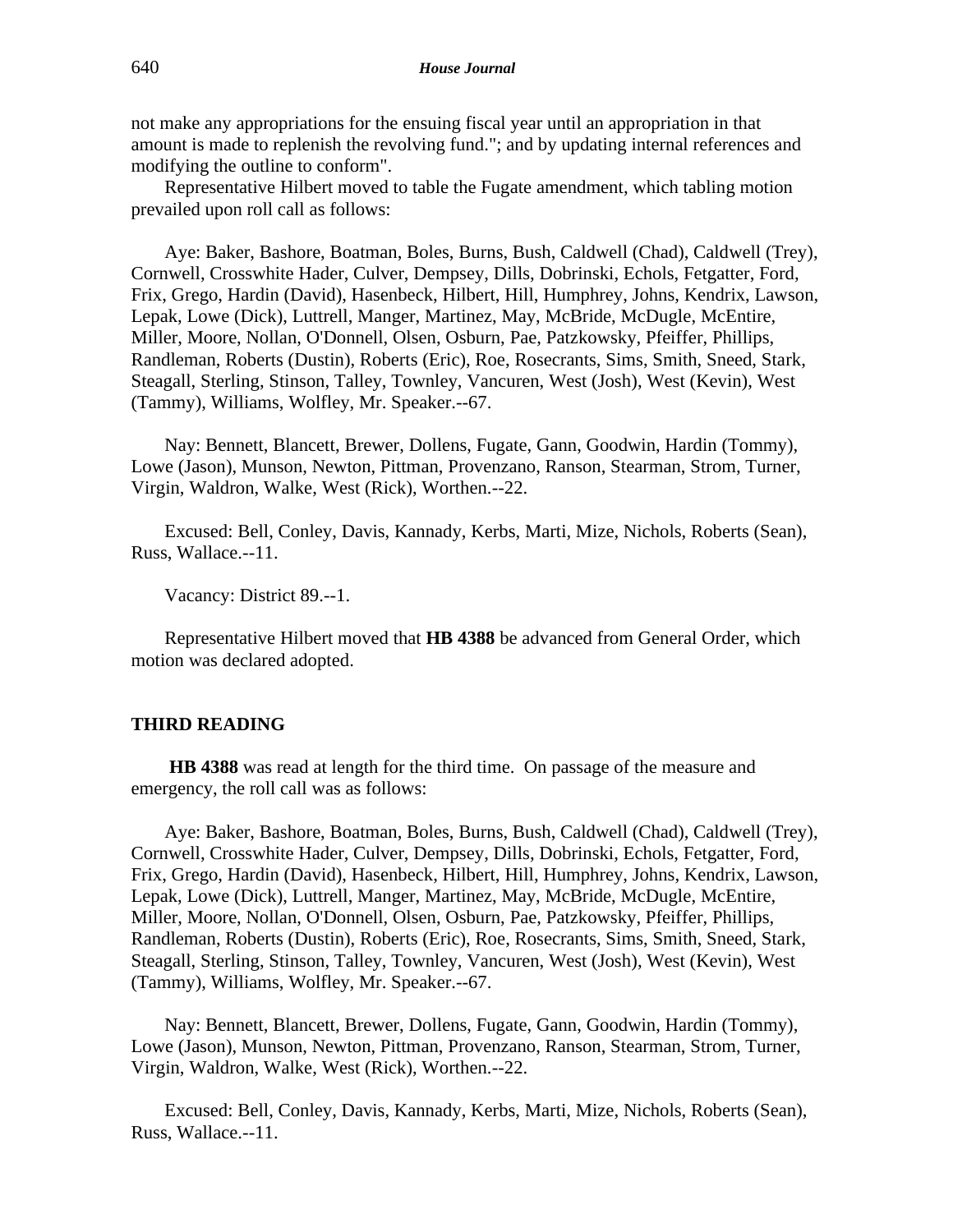Vacancy: District 89.--1.

The measure and emergency passed.

**HB 4388** was referred for engrossment.

#### **GENERAL ORDER**

**HB 3267** by Walke of the House was read and considered.

Authored by Senator Kirt (principal Senate author)

Representative Walke moved that **HB 3267** be advanced from General Order, which motion was declared adopted.

#### **THIRD READING**

**HB 3267** was read at length for the third time. On passage of the measure, the roll call was as follows:

Aye: Baker, Bashore, Bell, Bennett, Blancett, Boatman, Boles, Brewer, Burns, Bush, Caldwell (Chad), Caldwell (Trey), Cornwell, Crosswhite Hader, Culver, Dempsey, Dills, Dobrinski, Dollens, Echols, Fetgatter, Ford, Frix, Fugate, Gann, Goodwin, Grego, Hardin (David), Hardin (Tommy), Hasenbeck, Hilbert, Hill, Humphrey, Johns, Kendrix, Lawson, Lepak, Lowe (Dick), Lowe (Jason), Luttrell, Manger, Martinez, May, McBride, McDugle, McEntire, Miller, Moore, Newton, Nichols, Nollan, Olsen, Osburn, Pae, Patzkowsky, Pfeiffer, Phillips, Pittman, Provenzano, Randleman, Ranson, Roberts (Dustin), Roberts (Eric), Roe, Rosecrants, Sims, Smith, Sneed, Stark, Steagall, Stearman, Sterling, Stinson, Strom, Talley, Townley, Turner, Vancuren, Virgin, Waldron, Walke, West (Josh), West (Kevin), West (Rick), West (Tammy), Williams, Wolfley, Worthen, Mr. Speaker.--89.

Excused: Conley, Davis, Kannady, Kerbs, Marti, Mize, Munson, O'Donnell, Roberts (Sean), Russ, Wallace.--11.

Vacancy: District 89.--1.

The measure passed.

**HB 3267** was referred for engrossment.

#### **GENERAL ORDER**

**HB 3505** by Provenzano of the House and Montgomery of the Senate was read and considered.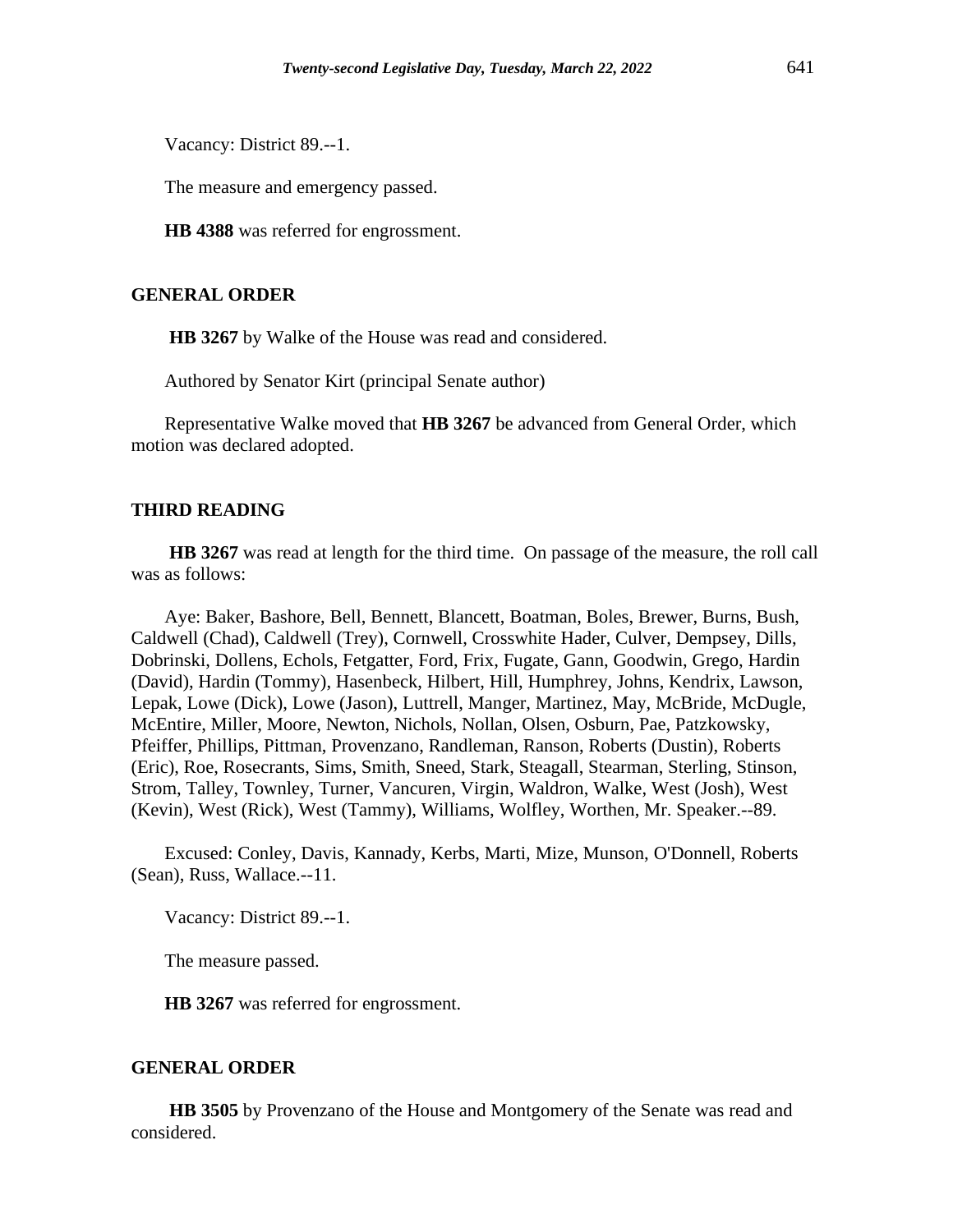Coauthored by Representative(s) Phillips

Representative Provenzano moved that **HB 3505** be advanced from General Order, which motion was declared adopted.

# **THIRD READING**

**HB 3505** was read at length for the third time. On passage of the measure, the roll call was as follows:

Aye: Baker, Bashore, Bell, Bennett, Blancett, Boatman, Boles, Brewer, Burns, Bush, Caldwell (Chad), Caldwell (Trey), Cornwell, Crosswhite Hader, Culver, Davis, Dempsey, Dills, Dobrinski, Dollens, Echols, Fetgatter, Ford, Frix, Fugate, Gann, Goodwin, Grego, Hardin (David), Hardin (Tommy), Hasenbeck, Hill, Humphrey, Johns, Kendrix, Lawson, Lepak, Lowe (Dick), Lowe (Jason), Luttrell, Manger, Marti, Martinez, May, McBride, McDugle, McEntire, Miller, Moore, Munson, Newton, Nichols, Nollan, O'Donnell, Olsen, Osburn, Pae, Patzkowsky, Pfeiffer, Phillips, Pittman, Provenzano, Randleman, Ranson, Roberts (Dustin), Roberts (Eric), Roe, Rosecrants, Sims, Smith, Sneed, Stark, Steagall, Stearman, Sterling, Stinson, Strom, Talley, Townley, Turner, Vancuren, Virgin, Waldron, Walke, West (Josh), West (Kevin), West (Rick), West (Tammy), Williams, Wolfley, Worthen, Mr. Speaker.--92.

Excused: Conley, Hilbert, Kannady, Kerbs, Mize, Roberts (Sean), Russ, Wallace.--8.

Vacancy: District 89.--1.

The measure passed.

**HB 3505** was referred for engrossment.

# **GENERAL ORDER**

**HB 3002** by Munson of the House and Taylor of the Senate was read and considered.

Coauthored by Representative(s) Lepak, Ranson

Representative Munson moved that **HB 3002** be advanced from General Order, which motion was declared adopted.

# **THIRD READING**

**HB 3002** was read at length for the third time. On passage of the measure, the roll call was as follows: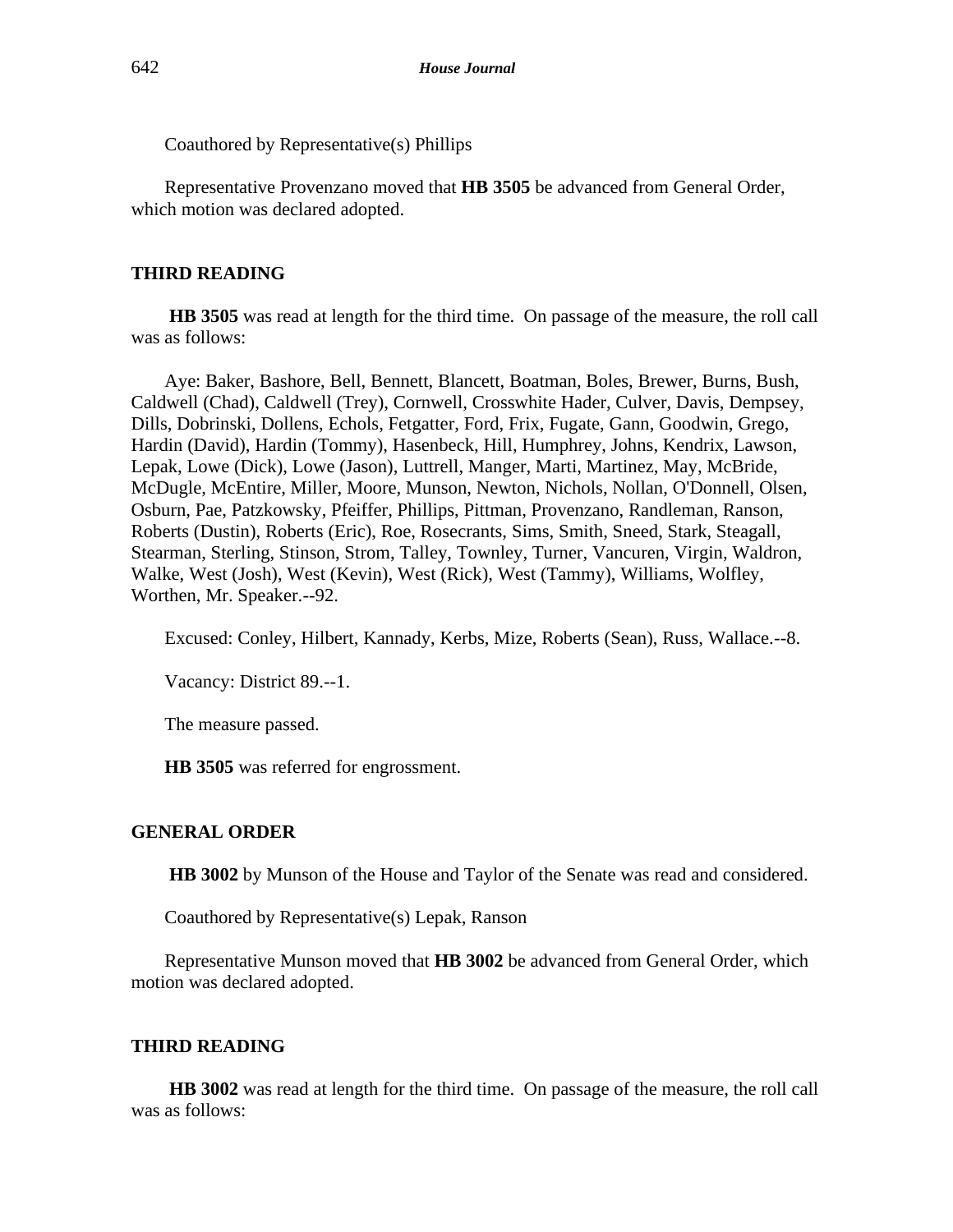Aye: Baker, Bashore, Bell, Bennett, Blancett, Boatman, Boles, Brewer, Burns, Bush, Caldwell (Chad), Caldwell (Trey), Cornwell, Crosswhite Hader, Culver, Dempsey, Dills, Dobrinski, Dollens, Echols, Fetgatter, Ford, Frix, Fugate, Goodwin, Grego, Hasenbeck, Hill, Humphrey, Johns, Kendrix, Lawson, Lepak, Lowe (Dick), Lowe (Jason), Luttrell, Manger, Martinez, May, McBride, McDugle, McEntire, Miller, Moore, Munson, Newton, Nichols, Nollan, O'Donnell, Osburn, Pae, Patzkowsky, Pfeiffer, Phillips, Pittman, Provenzano, Randleman, Ranson, Roberts (Dustin), Roberts (Eric), Roe, Rosecrants, Sims, Sneed, Stark, Steagall, Stearman, Sterling, Stinson, Strom, Talley, Townley, Turner, Vancuren, Virgin, Waldron, Walke, West (Josh), West (Tammy), Williams, Wolfley, Mr. Speaker.--82.

Nay: Gann, Hardin (David), Hardin (Tommy), Olsen, Smith, West (Kevin), West (Rick), Worthen.--8.

Excused: Conley, Davis, Hilbert, Kannady, Kerbs, Marti, Mize, Roberts (Sean), Russ, Wallace.--10.

Vacancy: District 89.--1.

The measure passed.

**HB 3002** was referred for engrossment.

#### **MOTION**

Representative Gann asked that the Journal reflect that had he been present in the Chamber, he would have voted aye on **HBs 4150** and **4191**, which was the order.

#### **RESOLUTIONS**

The following were introduced and read:

#### **HR 1051** − By Roberts (Dustin).

A Resolution recognizing Hochatown as an important historical town and present-day tourism destination in McCurtain County and the Choctaw Nation of Oklahoma.

#### **HR 1052** − By West (Tammy).

A Resolution proclaiming April as National Poetry Month; and encouraging the observation and celebration of National Poetry Month.

Representative Pfeiffer moved that when the clerk's desk is clear, the House stand adjourned to reconvene at 9:30 a.m., Wednesday, March 23, 2022, which was the order.